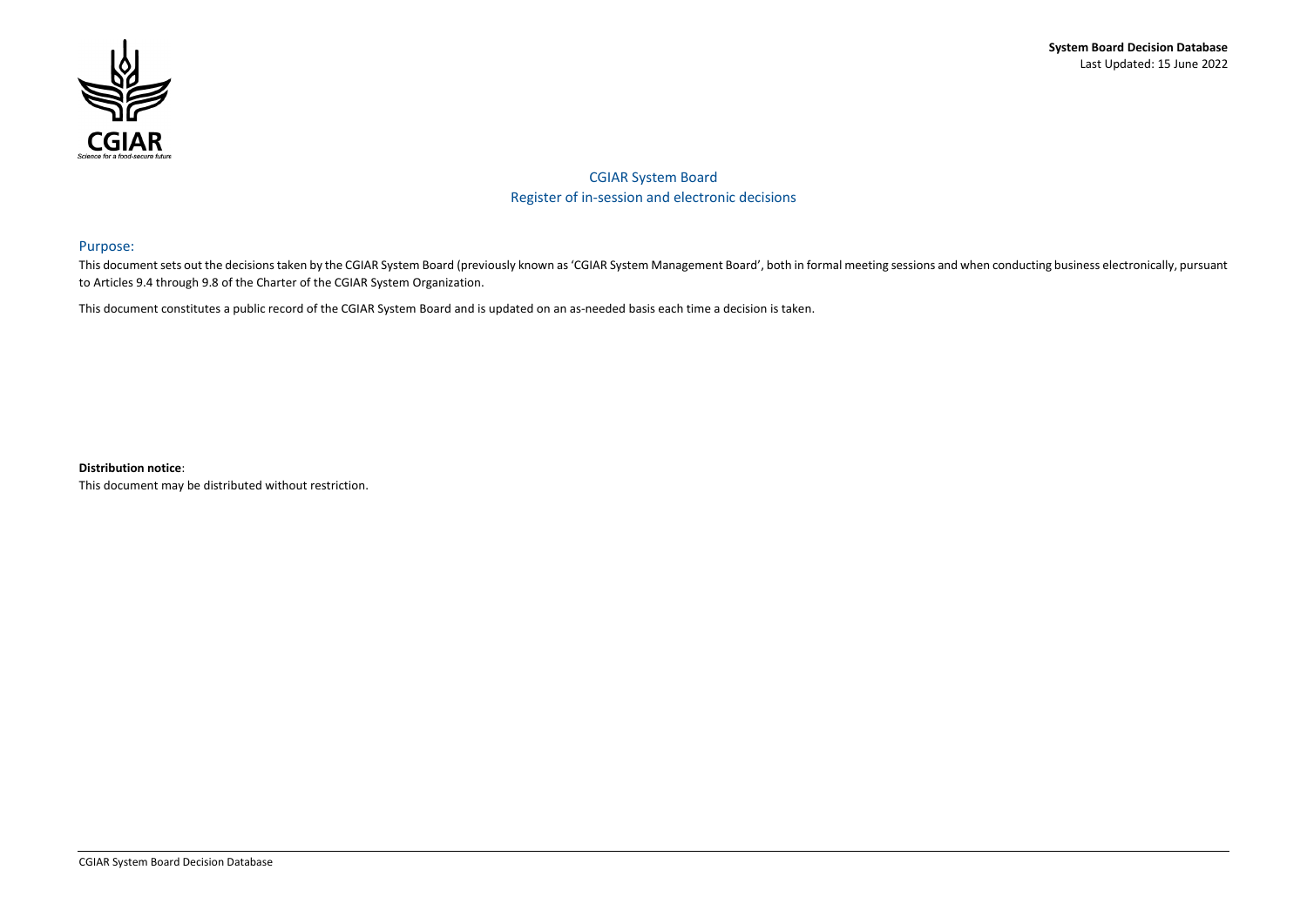## **CGIAR System Board - Register of Decisions**

Last Updated: 15 June 2022

| <b>Decision</b><br>Reference | <b>Meeting</b>   | <b>Type</b> | <b>Thematic Area</b>                  | <b>Agenda</b><br>Item | Decision                                                                                                                                                                                                                                                                                                                                                                                                                                                                                                                                                                                                                                                                                                                                                                                                                                                                                                                                                                                                                                                                                                                                                                                                                                                                                                                                                                                                   | Date(s)           | <b>Meeting Location</b> |
|------------------------------|------------------|-------------|---------------------------------------|-----------------------|------------------------------------------------------------------------------------------------------------------------------------------------------------------------------------------------------------------------------------------------------------------------------------------------------------------------------------------------------------------------------------------------------------------------------------------------------------------------------------------------------------------------------------------------------------------------------------------------------------------------------------------------------------------------------------------------------------------------------------------------------------------------------------------------------------------------------------------------------------------------------------------------------------------------------------------------------------------------------------------------------------------------------------------------------------------------------------------------------------------------------------------------------------------------------------------------------------------------------------------------------------------------------------------------------------------------------------------------------------------------------------------------------------|-------------------|-------------------------|
| SMB/M1/DP1                   | SMB1             | In-session  | Agenda                                | 2                     | The System Management Board approves the agenda for the 1st System Management Board meeting (document SMB1-01, Revision 1).                                                                                                                                                                                                                                                                                                                                                                                                                                                                                                                                                                                                                                                                                                                                                                                                                                                                                                                                                                                                                                                                                                                                                                                                                                                                                | 11 & 13 July 2016 | Paris, France           |
| SMB/M1/DP2                   | SMB1             | In-session  | Nominations/<br>Appointments          | 2                     | The System Management Board:<br>1. Notes the appointment by the Centers of the following nine voting members of the Board as identified in document number SMB01-03<br>(System Management Board Members and Interim Chair):<br>(i) Independent members for a one-year term commencing on 1 July 2016, renewable for up to two years:<br>a. Catherine Bertini; and<br>b. Eugene Terry<br>(ii) Center Board members or Directors General for a one-year term commencing on 1 July 2016, noting such persons serve in their personal<br>capacity and not as a representative of any Center:<br>a. Shenggen Fan (Director General)<br>b. Martin Kropff (Director General)<br>c. Bushra Naz-Malik (Center Board of Trustees member)<br>d. Gordon MacNeil (Center Board of Trustees member)<br>e. Jimmy Smith (Director General)<br>f. Margret Thalwitz (Center Board of Trustees Chair)<br>g. Ann Tutwiler (Director General)<br>2. Notes the appointment by the CGIAR Fund Council of Nicholas Austin as Interim Executive Director of the CGIAR System Organization, who<br>serves by nature of that appointment as an ex-officio non-voting member of the Board.<br>3. Approves the Terms of Reference for the Interim Chair of the Board as set out in appendix 1 of document SMB1-03.<br>4. Appoints Martin Kropff as Interim Chair of the Board effective immediately and until a successor is appointed. | 11 & 13 July 2016 | Paris, France           |
| SMB/M1/DP3                   | SMB1             | In-session  | Policies and<br>procedures            | 2                     | The System Management Board:<br>1. Approves with immediate effect the rules of procedure for the System Management Board as set out in Appendix 1 to document SMB1-04<br>as interim rules of procedure until such time as amended ('Interim Rules of Procedure').<br>2. Requests the System Management Office to collate preliminary comments received on the Interim Rules of Procedure during the meeting,<br>and provide those to working group to be formed to consider strengthening the System Management Board's rules of governance.                                                                                                                                                                                                                                                                                                                                                                                                                                                                                                                                                                                                                                                                                                                                                                                                                                                               | 11 & 13 July 2016 | Paris, France           |
| SMB/M1/DP4                   | SMB <sub>1</sub> | In-session  | Committees &<br><b>Working Groups</b> |                       | The System Management Board nominates the Interim Executive Director as the System Management Board's representative on the System<br>Council's Fund Effectiveness Working Group, and requests the Interim Executive Director to ensure the views of the System Management<br>Board are introduced into ongoing deliberations and that feedback is received by the System Management Board as the work proceeds.                                                                                                                                                                                                                                                                                                                                                                                                                                                                                                                                                                                                                                                                                                                                                                                                                                                                                                                                                                                           | 11 & 13 July 2016 | Paris, France           |

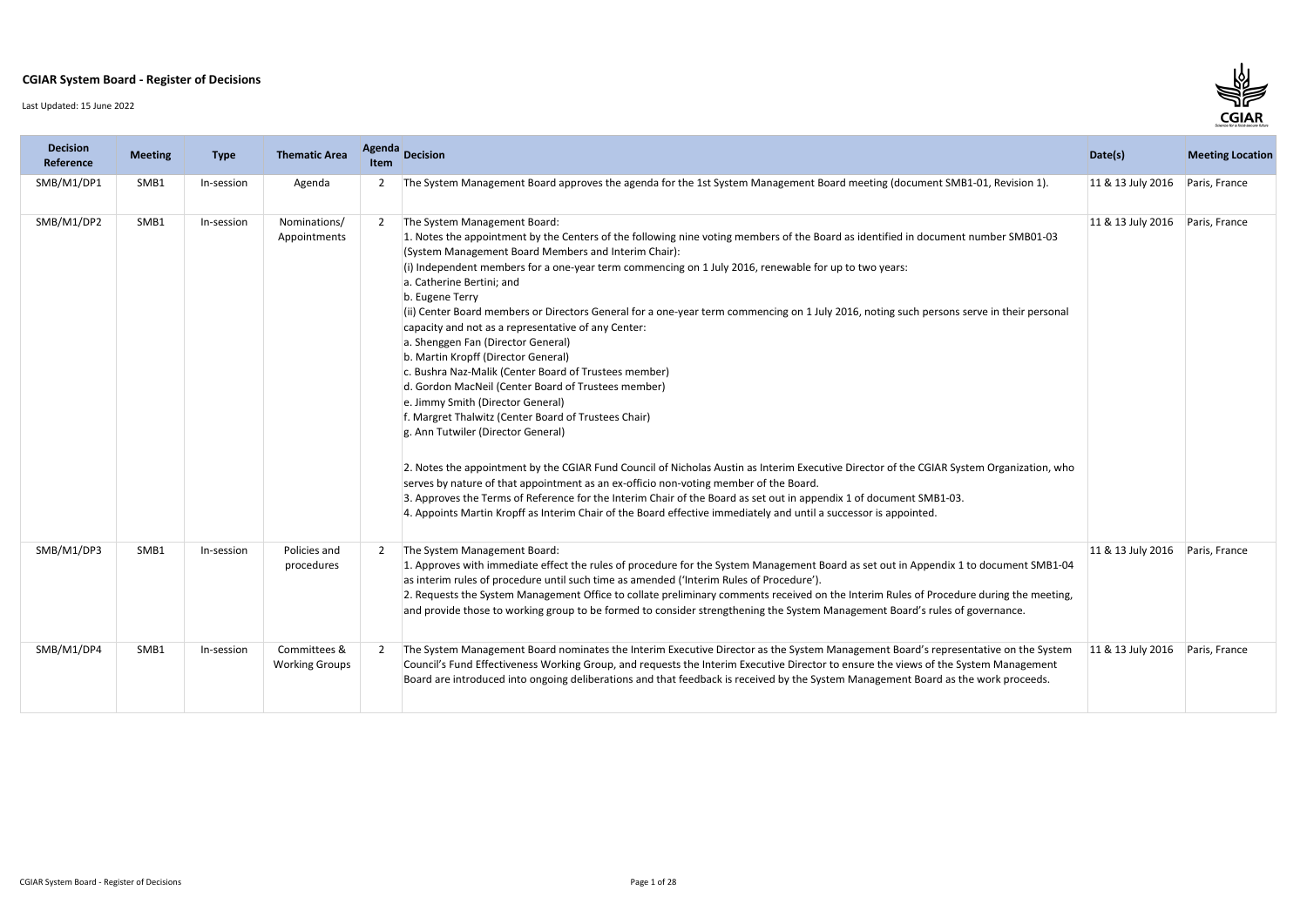| <b>Decision</b><br>Reference | <b>Meeting</b> | <b>Type</b> | <b>Thematic Area</b>   | Agenda<br><b>Item</b> | <b>Decision</b>                                                                                                                                                                                                                                                                                                                                                                                                                                                                                                                                                                                                                                                                                                                                                                                                                                                                                                                                                                                                                                                                                                                                                                                                                                                                                                                                                                                                                                                                                                                                                                                                                                                                                                                                                                                                                                                                                                                                                                                                                                                                                                                                                                                                                                                                                                                                                                                                                                                                                                                                                                                                                                                                                                                                                                                                                                                                                                                                                                                                                                                                                                                                                                                                                                                                                   | Date(s) | <b>Meeting Location</b> |
|------------------------------|----------------|-------------|------------------------|-----------------------|---------------------------------------------------------------------------------------------------------------------------------------------------------------------------------------------------------------------------------------------------------------------------------------------------------------------------------------------------------------------------------------------------------------------------------------------------------------------------------------------------------------------------------------------------------------------------------------------------------------------------------------------------------------------------------------------------------------------------------------------------------------------------------------------------------------------------------------------------------------------------------------------------------------------------------------------------------------------------------------------------------------------------------------------------------------------------------------------------------------------------------------------------------------------------------------------------------------------------------------------------------------------------------------------------------------------------------------------------------------------------------------------------------------------------------------------------------------------------------------------------------------------------------------------------------------------------------------------------------------------------------------------------------------------------------------------------------------------------------------------------------------------------------------------------------------------------------------------------------------------------------------------------------------------------------------------------------------------------------------------------------------------------------------------------------------------------------------------------------------------------------------------------------------------------------------------------------------------------------------------------------------------------------------------------------------------------------------------------------------------------------------------------------------------------------------------------------------------------------------------------------------------------------------------------------------------------------------------------------------------------------------------------------------------------------------------------------------------------------------------------------------------------------------------------------------------------------------------------------------------------------------------------------------------------------------------------------------------------------------------------------------------------------------------------------------------------------------------------------------------------------------------------------------------------------------------------------------------------------------------------------------------------------------------------|---------|-------------------------|
| SMB/M1/DP5                   | SMB1           | In-session  | <b>Funding Matters</b> |                       | The System Management Board endorses for recommendation to the CGIAR System Council for approval, the proposal (as set out in document 11 & 13 July 2016<br>SMB1-09, Revision 1) that the System Council:<br>1. Agrees that Centers be allowed to carry any funding that was provided for the phase 1 CGIAR Research Programs ('CRPs'), but that is<br>unspent and uncommitted at 31 December 2016 ('Unused Funding') forward into 2017.<br>2. Agrees that that Unused Funding be transferred to, and utilized by, the most appropriate phase 2 CRP and agrees that in the situation where<br>a phase 1 CRP is ending, integrating or divided and re-integrated into different phase 2 CRPs, authority is delegated by the System Council to<br>the CGIAR System Organization ('System Organization') to manage the reallocation of the Unused Funding to the phase 2 CRP portfolio.<br>3. Agrees that in order to ensure that Unused Funding is managed effectively and efficiently towards the end of the phase 1 CRP, authority is<br>delegated by the System Council to the System Organization to develop guidelines that specify the parameters under which Centers will be<br>able to commit W1-2 funding until 31 December 2016.                                                                                                                                                                                                                                                                                                                                                                                                                                                                                                                                                                                                                                                                                                                                                                                                                                                                                                                                                                                                                                                                                                                                                                                                                                                                                                                                                                                                                                                                                                                                                                                                                                                                                                                                                                                                                                                                                                                                                                                                                                                          |         | Paris, France           |
| SMB/M1/DP6                   | SMB1           | In-session  | Transition             |                       | The System Management Board, recognizing the agreement of the CGIAR System Centers and Funders to establish a new governance structure 11 & 13 July 2016<br>as described in the CGIAR System Framework and the Charter of the CGIAR System Organization, and having reviewed the paper, 'Revised<br>proposed approach to existing CGIAR agreements for current CRPs and 2016 system costs' (circulated to all Centers on 1 June 2016, as a<br>document for the Third Meeting of Centers and Funders on the CGIAR System):<br>A. Approves the following decisions to implement the transitional arrangement:<br>1. Agrees that the System Management Office assume the functions of the Fund Office under the Joint Agreement ('Joint Agreement')<br>between the Consortium of International Agricultural Research Centers ('Consortium') and the Fund Council, represented by the International<br>Bank for Reconstruction and Development ('IBRD'); provided that the Joint Agreement will be terminated upon the closing of the CGIAR Fund;<br>2. Agrees that the System Management Office assume the functions of the Fund Office under the Consortium Performance Agreements<br>('CPAs') between the Consortium and the Fund Council, represented by IBRD; provided that the CPAs will be terminated upon the completion<br>of the relevant CRP;<br>3. Agrees that the System Management Office assume the functions of the Fund Office under (i) the Fund Use Agreement ('FAO Fund Use<br>Agreement') among FAO for itself, ISPC, IEA and GFAR, the Fund Council, represented by IBRD, and the Trustee, and (ii) the Fund Use<br>Agreement ('Consortium Fund Use Agreement') among the Consortium, the Fund Council, represented by IBRD, and the Trustee (FAO Fund<br>Llee Ameropone and bonskhop with Consodium Fund Llee Ameropone pofopped bo of the Cund Llee Ameroponed, wavided bot the Fund Llee<br>4. Agrees to the modifications to Annex 2 to the Contribution Agreements to provide for the transitional arrangements, as described in<br>paragraph B.8 below; and<br>5. Agrees that the decisions in paragraphs 1 - 4 above shall only become effective upon the adoption of decisions by the Fund Council and<br>System Council to agree to the following:<br>5.1 the Fund Council shall adopt decisions in July 2016, to agree to the following:<br>5.1.1 to have the functions of the Fund Council and the Fund Office under the Joint Agreement, CPAs and Fund Use Agreements transferred to<br>the System Council and the System Management Office, respectively; provided that the Joint Agreement, CPAs and Fund Use Agreements will<br>be terminated as indicated in paragraphs 1 - 3 above; and<br>5.1.2 to the modifications to Annex 2 to the Contribution Agreements to provide for the transitional arrangements, as described in paragraph<br>B.8 below; and<br>5.2 The System Council shall adopt decisions, at its first meeting in July 2016, to agree to the following:<br>5.2.1 the System Council will assume the functions of the Fund Council as transferred to it under the Joint Agreement, CPAs and Fund Use<br>Agreements; provided that the Joint Agreement, CPAs and Fund Use Agreements will be terminated as indicated in paragraphs 1 - 3 above; |         | Paris, France           |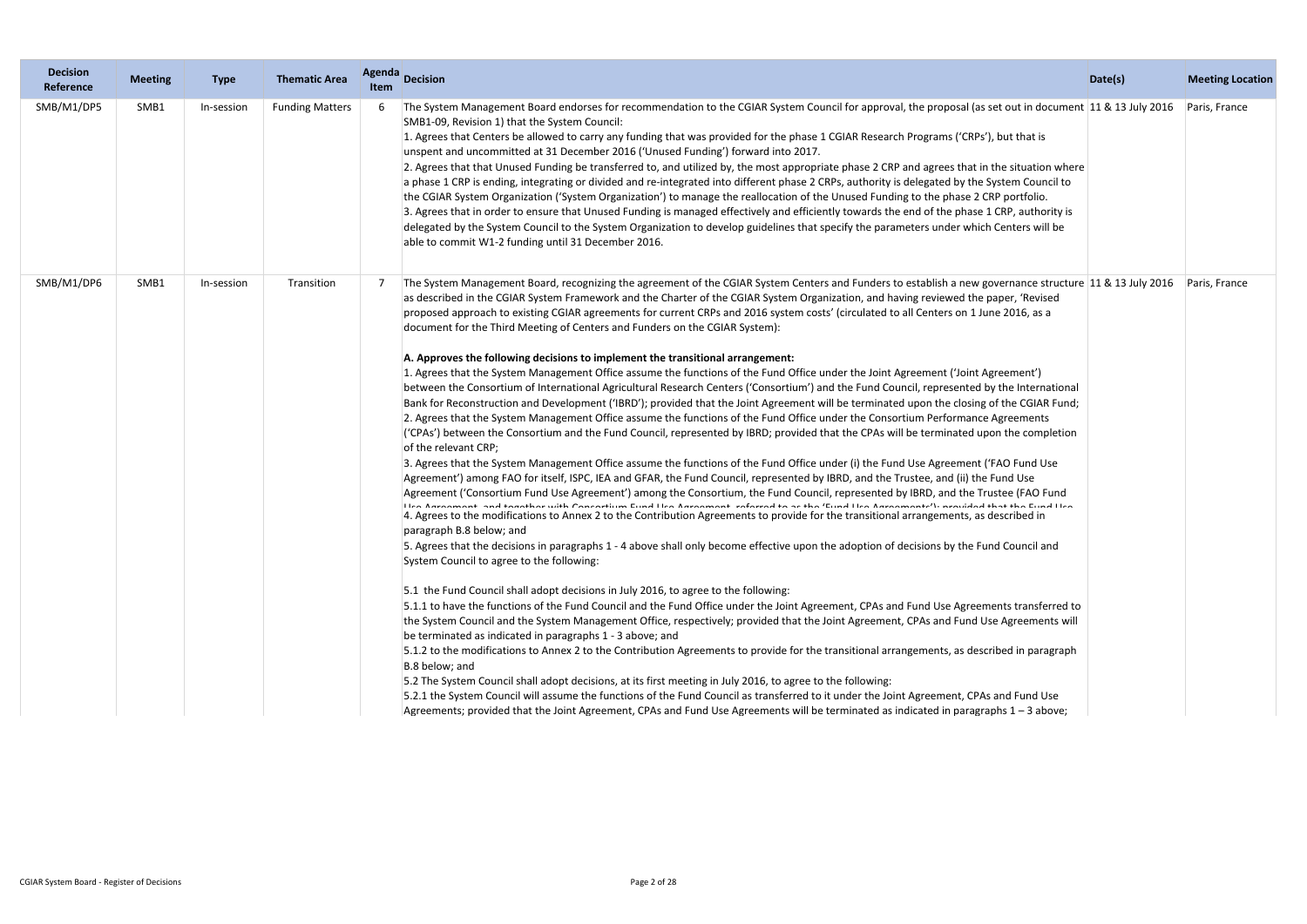| <b>Decision</b><br>Reference | <b>Meeting</b> | <b>Type</b> | <b>Thematic Area</b> | Item | Agenda Decision                                                                                                                                                                                                                                                                                                                                                                                                                                                                                                                                                                                                                                                                                                                                                                                                                                                                                                                                                                                                                                                                                                                                                                                                                                                                                                                                                                                                                                                                                                                                                                                                                                                                                                                                                                                                                                                                                                                                                                                                                                                                                                                                                                                                                                                                                                                                                                                                                                                                                                                                                                                                                                                                                                                                       | Date(s)           | <b>Meeting Location</b> |
|------------------------------|----------------|-------------|----------------------|------|-------------------------------------------------------------------------------------------------------------------------------------------------------------------------------------------------------------------------------------------------------------------------------------------------------------------------------------------------------------------------------------------------------------------------------------------------------------------------------------------------------------------------------------------------------------------------------------------------------------------------------------------------------------------------------------------------------------------------------------------------------------------------------------------------------------------------------------------------------------------------------------------------------------------------------------------------------------------------------------------------------------------------------------------------------------------------------------------------------------------------------------------------------------------------------------------------------------------------------------------------------------------------------------------------------------------------------------------------------------------------------------------------------------------------------------------------------------------------------------------------------------------------------------------------------------------------------------------------------------------------------------------------------------------------------------------------------------------------------------------------------------------------------------------------------------------------------------------------------------------------------------------------------------------------------------------------------------------------------------------------------------------------------------------------------------------------------------------------------------------------------------------------------------------------------------------------------------------------------------------------------------------------------------------------------------------------------------------------------------------------------------------------------------------------------------------------------------------------------------------------------------------------------------------------------------------------------------------------------------------------------------------------------------------------------------------------------------------------------------------------------|-------------------|-------------------------|
| SMB/M1/DP6<br>cont.          | SMB1           | In-session  | Transition           |      | B. Notes the following with respect to the transition:<br>6. That with respect to the FAO Fund Use Agreement, the System Council intends to propose to the FAO and the Trustee to add the following<br>paragraphs as new Section E to the FAO Fund Use Agreement, to become effective, notwithstanding Section D.8 of the FAO Fund Use<br>Agreement, upon (i) signatures of written agreement by FAO and the Trustee, and (ii) effectiveness of the System Council's decision in<br>paragraph A.3 above:<br>"E. Transitional Arrangement<br>E.1 Should there be any situation which requires actions of the Fund Council and/or the Fund Office under this Agreement upon the dissolution<br>of the Fund Council and the Fund Office, the System Council and the System Management Office (each, as defined in the CGIAR System<br>Framework) will act in place of the Fund Council and Fund Office, respectively, and all references in this Agreement to (i) Fund Council will be<br>construed as meaning System Council and (ii) Fund Office will be construed as meaning System Management Office.<br>E.2 Notwithstanding Section C.5 of this Agreement, this Agreement shall be terminated upon closure of the CGIAR Fund and the course of<br>action specified under Section C.5 following any termination event shall apply accordingly."<br>7. That with respect to the Consortium Fund Use Agreement, the Fund Council intends to propose to the Consortium (now known as the<br>System Organization as of 1 July 2016) and the Trustee, to add the following paragraphs as new Section 22 to the Consortium Fund Use<br>Agreement, to become effective, notwithstanding Section 18 of the Consortium Fund Use Agreement, upon (i) signatures of written<br>agreement by the Consortium (or the CGIAR System Organization that will operate with effect from 1 July 2016 based on the legal personality<br>of the CGIAR Consortium) and the Trustee and (ii) effectiveness of the Fund Council's decision in paragraph A.3 above:<br>"22. (i) Should there be any situation which requires actions of the Fund Council and/or the Fund Office under this Agreement upon the<br>dissolution of the Fund Council and the Fund Office, the System Council and the System Management Office (each, as defined in the CGIAR<br>System Framework) will act in place of the Fund Council and Fund Office, respectively, and all references in this Agreement to (a) Fund Council<br>will be construed as meaning System Council and (b) Fund Office will be construed as meaning System Management Office.<br>ii) Notwithstanding Section 17 of this Agreement, this Agreement shall be terminated upon closure of the CGIAR Fund and the course of | 11 & 13 July 2016 | Paris, France           |
|                              |                |             |                      |      | action specified under Section 17 following any termination event shall apply accordingly."<br>8. That pursuant to paragraph 8.2 of Section A of Annex 2 to the Contribution Agreements and Contribution Arrangements (collectively,<br>'Contribution Agreements') between the Fund Donors and the Trustee, the Fund Council, in its representative capacity for all Fund Donors,<br>intends to add the following paragraphs as paragraph 10 of Section A of Annex 2 to the Contribution Agreements:<br>"10. Transitional Arrangement<br>10.1 Should there be any situation which requires actions of the Fund Council and/or the Fund Office under the Contribution Agreements and<br>Arrangements upon the dissolution of the Fund Council and the Fund Office, the System Council and the System Management Office (each, as<br>defined in the CGIAR System Framework) will act in place of the Fund Council and Fund Office, respectively, and all references in the<br>Contribution Agreements and Arrangements to (i) Fund Council will be construed as meaning System Council and (ii) Fund Office will be<br>construed as meaning System Management Office.<br>10.2 Notwithstanding paragraph 7.2 of Section A of this Annex, any withdrawal by the Fund Donor of all or part of its Fund Donor Share<br>following the establishment of a new trust fund by the Trustee to replace the CGIAR Fund may be made with the prior written notice of less<br>than 180 days if such shorter period is agreed with the Trustee."                                                                                                                                                                                                                                                                                                                                                                                                                                                                                                                                                                                                                                                                                                                                                                                                                                                                                                                                                                                                                                                                                                                                                                                                                      |                   |                         |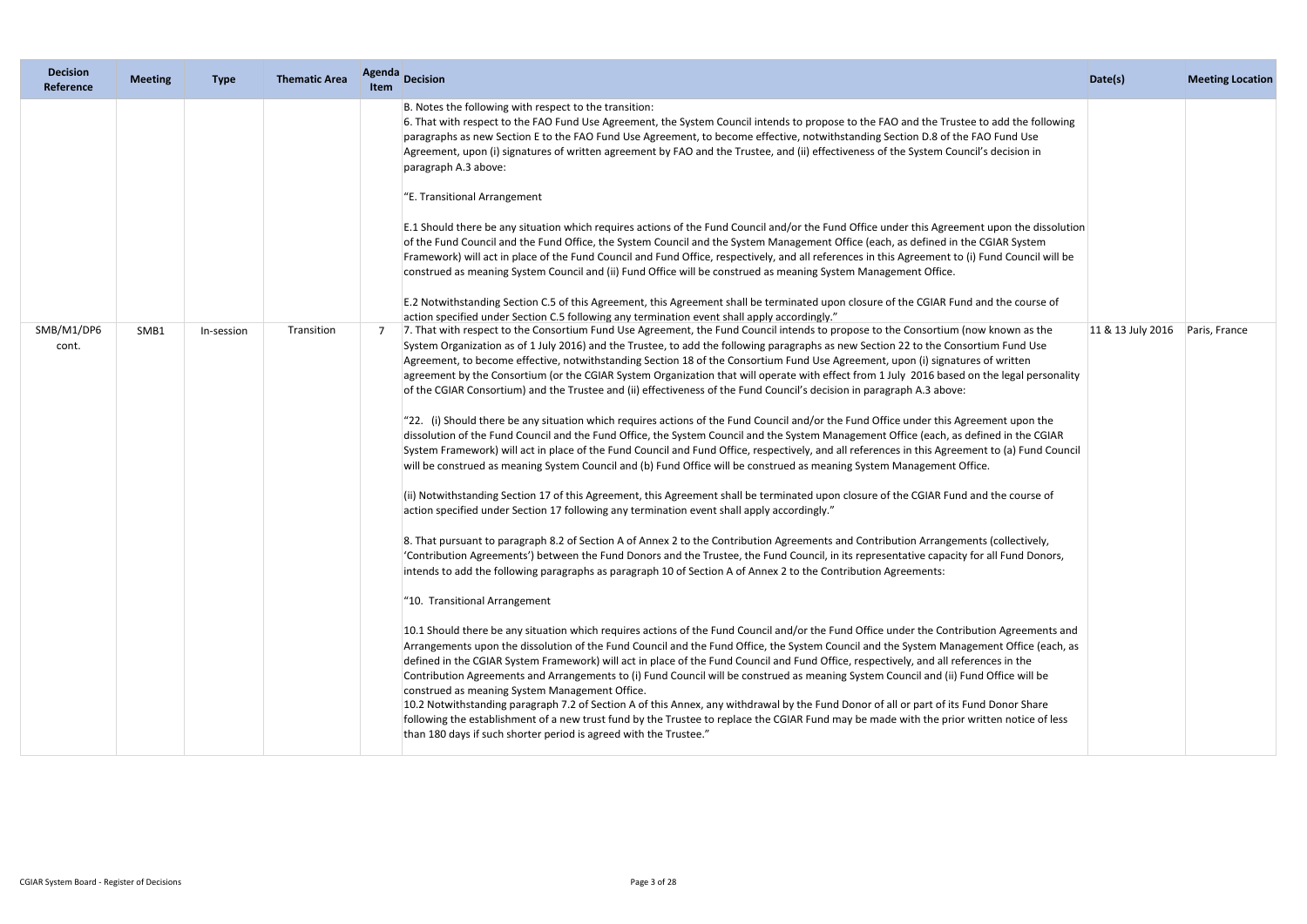| <b>Decision</b><br>Reference | <b>Meeting</b> | <b>Type</b> | <b>Thematic Area</b>                  | <b>Agenda</b><br><b>Item</b> | Decision                                                                                                                                                                                                                                                                                                                                                                                                                                                                                                                                                                                                                                                                                                                                                                                                                                                                                                                                                                                                                                                                                                                                                                                                                                                                                                                                                                                                                                                                                                                                                                                                                                                                                                                                                      | Date(s)           | <b>Meeting Location</b> |
|------------------------------|----------------|-------------|---------------------------------------|------------------------------|---------------------------------------------------------------------------------------------------------------------------------------------------------------------------------------------------------------------------------------------------------------------------------------------------------------------------------------------------------------------------------------------------------------------------------------------------------------------------------------------------------------------------------------------------------------------------------------------------------------------------------------------------------------------------------------------------------------------------------------------------------------------------------------------------------------------------------------------------------------------------------------------------------------------------------------------------------------------------------------------------------------------------------------------------------------------------------------------------------------------------------------------------------------------------------------------------------------------------------------------------------------------------------------------------------------------------------------------------------------------------------------------------------------------------------------------------------------------------------------------------------------------------------------------------------------------------------------------------------------------------------------------------------------------------------------------------------------------------------------------------------------|-------------------|-------------------------|
| SMB/M1/DP7                   | SMB1           | In-session  | Policies and<br>procedures            |                              | 1. Subject to paragraph 2 below, the System Management Board endorses until such time as amended or revoked as relevant to the subject<br>matter, all of the current policies, procedures, guidelines and other requirements previously approved by the Consortium Board with the<br>following modifications:<br>a. all relevant appearances of the CGIAR Consortium and its derivatives are changed to CGIAR System Organization;<br>b. all relevant appearances of Consortium Office are changed to System Management Office;<br>c. all relevant appearances of Consortium Chief Executive Officer or Consortium CEO are changed to Executive Director of the CGIAR System<br>Organization;<br>d. all relevant appearances of CGIAR Consortium Board are changed to System Management Board;<br>e all relevant annearances of Fund Council are changed to System Council: and<br>2. In respect of the following polices, the System Management Board approves the policies subject to the following being incorporated into the<br>policies:<br>a. Honoraria arrangements:<br>i. System Management Board independent members and Center Board of Trustees members: entitled to receive the same annual honorarium<br>as for the former external independent Consortium Board members, but with no additional allowance in respect of serving on a committee of<br>the System Management Board; and<br>ii. Directors General: no entitlement to an honorarium, on the basis of receipt of a salary in the role of Director General of their Center.<br>b. Policy for Travel Expense Management: Reimbursement of System Management Board-related costs during travel are based on expenses<br>incurred, and the typical standard of travel is economy class. | 11 & 13 July 2016 | Paris, France           |
| SMB/M1/DP8                   | SMB1           | In-session  | Committees &<br><b>Working Groups</b> |                              | 1. The System Management Board appoints the following persons as members of the System Management Board's Audit and Risk Committee 11 & 13 July 2016<br>to serve in their personal capacity, for a term that begins upon appointment and continues at the pleasure of the Board:<br>System Management Board members<br>a. Bushra Naz-Malik, Chair<br>b. Eugene Terry<br>c. Gordon McNeil<br>Non-System Management Board members<br>d. Bob Semple, Board member of CIMMYT<br>2. The System Management Board requests the Audit and Risk Committee Chair to propose, for approval at the next System Management<br>Board meeting, a Terms of Reference for the Audit and Risk Committee, prepared in consultation with the Audit and Risk Committee and with<br>the support of the System Management Office. As an early area of focus, the System Management Board requests that the Audit and Risk<br>Committee develops for consideration at the next board meeting, a comprehensive proposal for a CGIAR System risk management framework<br>and internal audit function to link with the System Council's Audit and Risk Committee.                                                                                                                                                                                                                                                                                                                                                                                                                                                                                                                                                                                                                        |                   | Paris, France           |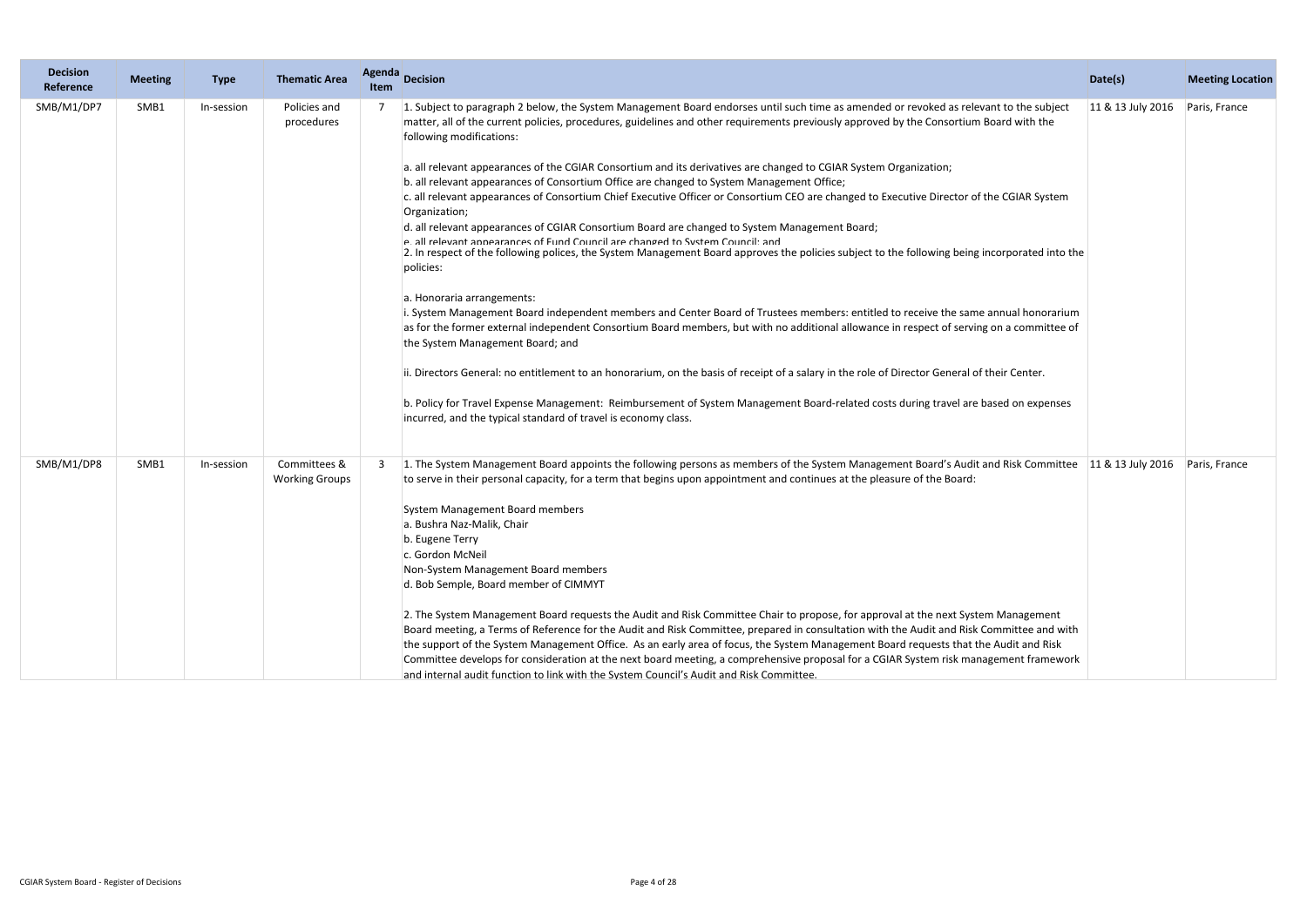| <b>Decision</b><br>Reference | <b>Meeting</b> | <b>Type</b> | <b>Thematic Area</b>                  | <b>Agenda</b><br><b>Item</b> | Decision                                                                                                                                                                                                                                                                                                                                                                                                                                                                                                                                                                                                                                                                                                                                                                                                                                                                                                                                                                                                                                                                                                                                                                                                                                                                                                                                                                                                                                                                                                                                                                                                                                                                                                                                                                                                                                                                                                                                                                                                                                                                                                                                                                                                                                                                                                                                                                                                                                                                                                                                                                                                                                                                                                                                                                                                                                                     | Date(s)                            | <b>Meeting Location</b> |
|------------------------------|----------------|-------------|---------------------------------------|------------------------------|--------------------------------------------------------------------------------------------------------------------------------------------------------------------------------------------------------------------------------------------------------------------------------------------------------------------------------------------------------------------------------------------------------------------------------------------------------------------------------------------------------------------------------------------------------------------------------------------------------------------------------------------------------------------------------------------------------------------------------------------------------------------------------------------------------------------------------------------------------------------------------------------------------------------------------------------------------------------------------------------------------------------------------------------------------------------------------------------------------------------------------------------------------------------------------------------------------------------------------------------------------------------------------------------------------------------------------------------------------------------------------------------------------------------------------------------------------------------------------------------------------------------------------------------------------------------------------------------------------------------------------------------------------------------------------------------------------------------------------------------------------------------------------------------------------------------------------------------------------------------------------------------------------------------------------------------------------------------------------------------------------------------------------------------------------------------------------------------------------------------------------------------------------------------------------------------------------------------------------------------------------------------------------------------------------------------------------------------------------------------------------------------------------------------------------------------------------------------------------------------------------------------------------------------------------------------------------------------------------------------------------------------------------------------------------------------------------------------------------------------------------------------------------------------------------------------------------------------------------------|------------------------------------|-------------------------|
| SMB/M1/DP9                   | SMB1           | In-session  | Committees &<br><b>Working Groups</b> |                              | 1. The System Management Board agrees to form the following working groups, to support the System Management Board's deliberations on<br>the matters arising for early consideration, drawing on information sources that include meeting documents SMB1-8A (Preliminary System<br>Management Board discussion items), SMB1-8B (Consortium Board Handover Materials), SMB1-10 (Funding CGIAR System actions and entities<br>moving forward), and SMB1-17 (Discussion Paper, Linking Mechanisms with the General Assembly of the Centers):<br>a. Working Group One: Resource Mobilization: To identify mechanisms for system-level resource mobilization and the strategic expansion of<br>funding, including through innovative financing initiatives and mechanisms to stabilize the flow of funds, with a focus on both traditional and<br>non-traditional funding sources, and building on the work of the former Senior Steering Group on funding.<br>b. Working Group Two: Rules of Governance: To strengthen the Rules of Procedure of the System Management Board and support the<br>development of the Rules of Procedure for the General Assembly. Will include the following two sub-groups to feed into the Working Group's<br>overall outputs:<br>i. Drawing on the ISPC, addressing conflicts of interest for System Management Board ("Board") members in regard to the discharge of the<br>Board's role to recommend to the System Council the guidelines and criteria for prioritization and for annual allocation of Unrestricted Funding<br>across CGIAR Research or other conflicts of interest as may arise; and<br>ii. Drawing on the work of the nominations committee for the inaugural Board members, identifying options for the nominations processes to<br>be utilized by the General Assembly of Centers for Board members and System Council representatives.<br>c. Working Group Three: Cost-sharing for Host Centers: To identify opportunities for shared corporate services and other means of improving<br>financial efficiency where multiple centers operate in a host country.<br>d. Working Group Four: Funding System Actions and Entities: To work with the Interim Executive Director on identifying the actions and<br>entities to be supported through system-level investments, and a fair mechanism with the appropriate incentives for distributing responsibility<br>for system costs.<br>2. The System Management Board requests the Interim Chair to confirm the final membership of each working group taking into account<br>nominations received from System Management Board members, Active Observers, the Centers and such other persons as considered key to<br>discussions within each group, and the desirability of working groups operating efficiently and with a manageable number of persons. | 11 & 13 July 2016                  | Paris, France           |
| SMB/M1/DP10                  | SMB1           | In-session  | Nominations/<br>Appointments          | 5                            | 1. The System Management Board notes:<br>a. The role of the General Assembly of Centers to approve the Center representatives to serve as ex-officio non-voting members on the System<br>Council pursuant to Article 5.6(f) of the Charter of the CGIAR System Organization.<br>b. The Center's appointment of the inaugural members of the System Management Board (as recorded in document SMB1-03, System<br>Management Board Members and Interim Chair) with effect from 1 July 2016.<br>2. The System Management Board appoints, as an interim measure pending formal commencement of operations of the General Assembly of<br>the Centers, the following System Management Board members as the two Center ex-officio non-voting members to attend the 2nd System<br>Council meeting in Mexico in September 2016 for and on behalf of the Centers:<br>a. Ann Tutwiler<br>b. Bushra Naz-Malik                                                                                                                                                                                                                                                                                                                                                                                                                                                                                                                                                                                                                                                                                                                                                                                                                                                                                                                                                                                                                                                                                                                                                                                                                                                                                                                                                                                                                                                                                                                                                                                                                                                                                                                                                                                                                                                                                                                                                           | 11 & 13 July 2016    Paris, France |                         |
| SMB/M1/EDP1                  | SMB1           | Electronic  | Meeting<br>Summaries                  | N/A                          | Pursuant to Article 9.7 of the Charter of the CGIAR System Organization, the System Management Board approves the Meeting Summary of<br>the 1st System Management Board meeting, as set forth in document SMB/M1/12.                                                                                                                                                                                                                                                                                                                                                                                                                                                                                                                                                                                                                                                                                                                                                                                                                                                                                                                                                                                                                                                                                                                                                                                                                                                                                                                                                                                                                                                                                                                                                                                                                                                                                                                                                                                                                                                                                                                                                                                                                                                                                                                                                                                                                                                                                                                                                                                                                                                                                                                                                                                                                                         | 8 September 2016 $N/A$             |                         |
| SMB/M1/EDP2                  | SMB1           | Electronic  | Reporting                             |                              | Pursuant to Article 8.(kk) of the Charter of the CGIAR System Organization, the System Management Board approves the 2015 CGIAR Research 8 September 2016 N/A<br>Program Portfolio Report as set out at Annex 1 to paper SMB-M1-EDP2.                                                                                                                                                                                                                                                                                                                                                                                                                                                                                                                                                                                                                                                                                                                                                                                                                                                                                                                                                                                                                                                                                                                                                                                                                                                                                                                                                                                                                                                                                                                                                                                                                                                                                                                                                                                                                                                                                                                                                                                                                                                                                                                                                                                                                                                                                                                                                                                                                                                                                                                                                                                                                        |                                    |                         |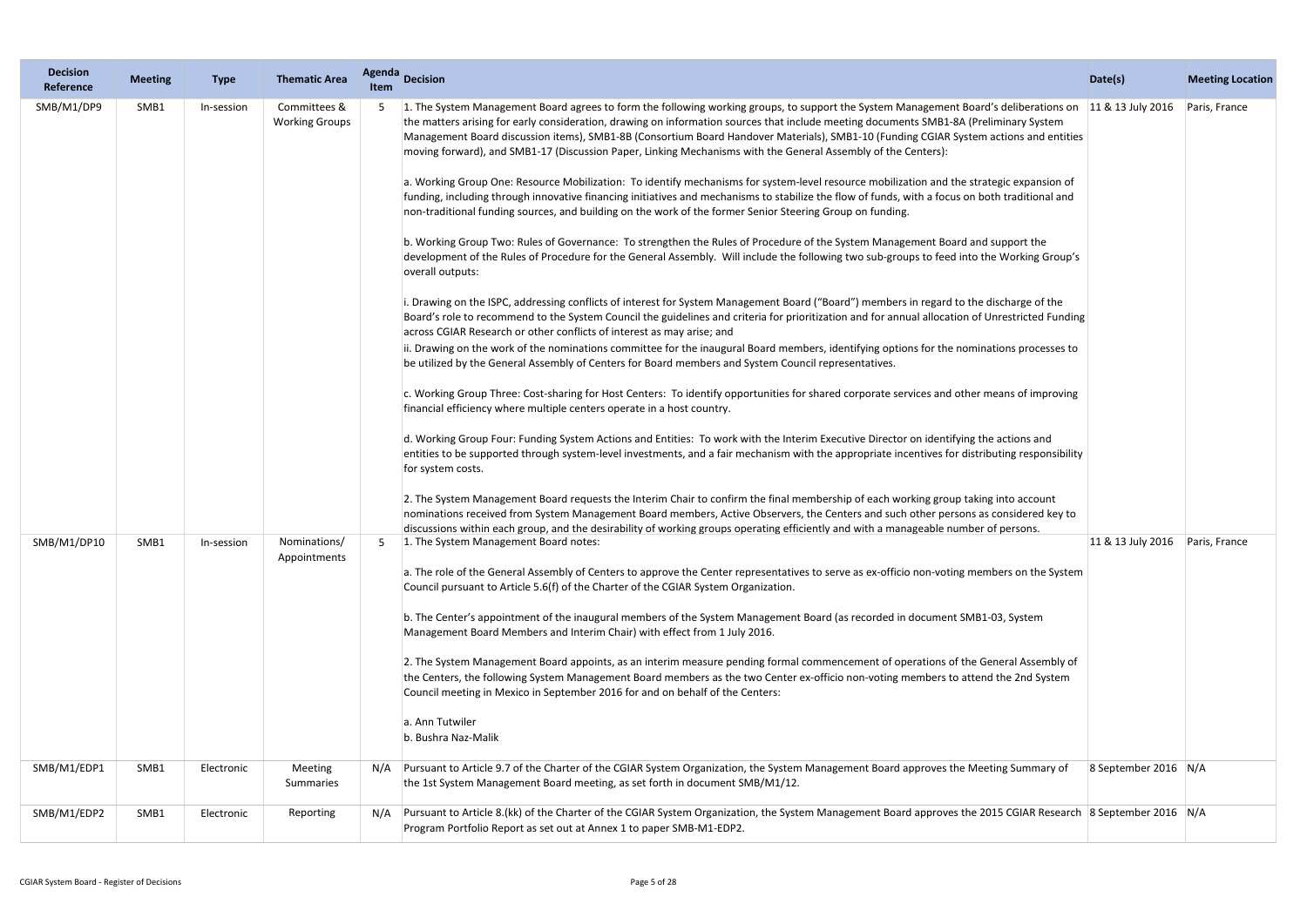| <b>Decision</b><br>Reference | <b>Meeting</b>   | <b>Type</b> | <b>Thematic Area</b>                  | <b>Agenda</b><br>Item | <b>Decision</b>                                                                                                                                                                                                                                                                                                                                                                                                                                                                                                                                                                                                                                                                                                                                                                                                                                         | Date(s)                 | <b>Meeting Location</b> |
|------------------------------|------------------|-------------|---------------------------------------|-----------------------|---------------------------------------------------------------------------------------------------------------------------------------------------------------------------------------------------------------------------------------------------------------------------------------------------------------------------------------------------------------------------------------------------------------------------------------------------------------------------------------------------------------------------------------------------------------------------------------------------------------------------------------------------------------------------------------------------------------------------------------------------------------------------------------------------------------------------------------------------------|-------------------------|-------------------------|
| SMB/M2/DP1                   | SMB <sub>2</sub> | In-session  | Agenda                                |                       | The Board adopts the Provisional Agenda for the 2 nd System Management Board meeting (Document SMB2-01, Revision 1)                                                                                                                                                                                                                                                                                                                                                                                                                                                                                                                                                                                                                                                                                                                                     | 26-27 September<br>2016 | Mexico City,<br>Mexico  |
| SMB/M2/DP2                   | SMB <sub>2</sub> | In-session  | Committees &<br><b>Working Groups</b> |                       | The System Management Board ratifies the Summary of Committees and Working Groups of the System Management Board as at 1<br>September 2016.                                                                                                                                                                                                                                                                                                                                                                                                                                                                                                                                                                                                                                                                                                             | 26-27 September<br>2016 | Mexico City,<br>Mexico  |
| SMB/M2/DP3                   | SMB <sub>2</sub> | In-session  | Nominations/<br>Appointments          | 1                     | The Board:<br>1. Ratifies the job description for the role of Executive Director, as finalized by the CGIAR Executive Director Search Committee in February<br>2016; and set forth at Appendix 1 to Board meeting document SMB2-05.<br>2. Appoints Elwyn Grainger-Jones to serve as the Executive Director of the CGIAR System Organization for a four-year term beginning on 3<br>October 2016.                                                                                                                                                                                                                                                                                                                                                                                                                                                        | 26-27 September<br>2016 | Mexico City,<br>Mexico  |
| SMB/M2/DP4                   | SMB <sub>2</sub> | In-session  | Programmatic<br>Matters               |                       | The Board agrees to submit to the System Council a revised 2017 - 2022 CGIAR Portfolio of 11 CRPs and 3 platforms, with two flagship<br>programs (Maize FP5 and Fish FP3) removed.                                                                                                                                                                                                                                                                                                                                                                                                                                                                                                                                                                                                                                                                      | 26-27 September<br>2016 | Mexico City,<br>Mexico  |
| SMB/M2/DP5                   | SMB <sub>2</sub> | In-session  | <b>Funding Matters</b>                |                       | The Board approves the carry-over guidelines and requests the System Management Office to prepare a communication note to Center<br>Directors General about the principles and their implementation with respect to carry-over funds.                                                                                                                                                                                                                                                                                                                                                                                                                                                                                                                                                                                                                   | 26-27 September<br>2016 | Mexico City,<br>Mexico  |
| SMB/M2/DP6                   | SMB <sub>2</sub> | In-session  | Committees &<br><b>Working Groups</b> |                       | The Board appoints Ann Tutwiler, Eugene Terry, and Gordon MacNeil to serves as members of the Joint System Council/System Management<br>Board Working Group, recognizing that the Working Group should have Board members who are independent from CRP approval process as<br>well as those with system knowledge.                                                                                                                                                                                                                                                                                                                                                                                                                                                                                                                                      | 26-27 September<br>2016 | Mexico City,<br>Mexico  |
| SMB/M2/DP7                   | SMB <sub>2</sub> | In-session  | Committees &<br><b>Working Groups</b> |                       | The Board agrees to set up a Working Group for dryland research program(s) and nominated Catherine Bertini, Margret Thalwitz, the System<br>Management Office Executive Director, and Eugene Terry as Chair, to serve on the Working Group. It was agreed that the group will provide a<br>time frame for the task at a later date.                                                                                                                                                                                                                                                                                                                                                                                                                                                                                                                     | 26-27 September<br>2016 | Mexico City,<br>Mexico  |
| SMB-M2-EDP1                  | SMB <sub>2</sub> | Electronic  | Reporting                             | n/a                   | Pursuant to Article 6.1 (kk) of the Charter of the CGIAR System Organization, the System Management Board approves the 2015 CGIAR Annual 21 October 2016<br>Report.                                                                                                                                                                                                                                                                                                                                                                                                                                                                                                                                                                                                                                                                                     |                         | N/A                     |
| SMB-M2-EDP2                  | SMB <sub>2</sub> | Electronic  | Meeting<br>Summaries                  | n/a                   | Pursuant to Article 9.7 of the Charter of the CGIAR System Organization, the System Management Board approves the Meeting Summary of<br>the 2nd System Management Board meeting, as set forth in document SMB2-10.                                                                                                                                                                                                                                                                                                                                                                                                                                                                                                                                                                                                                                      | 10 November 2016 N/A    |                         |
| SMB/M3/DP1                   | SMB3             | In-session  | Agenda                                |                       | The System Management Board adopted the Agenda (Document SMB3-01).                                                                                                                                                                                                                                                                                                                                                                                                                                                                                                                                                                                                                                                                                                                                                                                      | 1 November 2016 Virtual |                         |
| SMB/M3/DP2                   | SMB3             | In-session  | <b>Funding Matters</b>                |                       | The System Management Board endorsed for proposal to the System Council for consideration, and if thought appropriate, approval of:<br>a. Proposed 2017 annual work plans and budgets of CGIAR System entities and actions in the total amount of US\$ 16.24 million, subject to any<br>reduction being possible to identify in the request for Window 1 funding to support internal audit costs prior to submission.<br>b. The financing of the 2017 System entity costs through the continued application of the CGIAR System cost sharing percentage mechanism;<br>and<br>c. The disbursement to the System Organization and/or Centers of all unallocated Window 1 funds remaining in the CGIAR Fund as of 14<br>about 2010 on a numble international of funding to be used to account announced 2017 COIAD Doubled and Custom administrative anato | 1 November 2016 Virtual |                         |
| SMB/M3/DP3                   | SMB3             | In-session  | <b>Audit and Risk</b><br>Matters      |                       | The System Management Board approved the appointment of PricewaterhouseCoopers ("PwC") Rome as the System Organization's external<br>auditors for 2016 and 2017, subject to:<br>a. The audit fee for the 2016 external audit not exceeding $£18,000;$ and<br>b. The ARC's receipt and review of a satisfactory proposal for the scope of the 2017 external audit, noting the material differences in the 2017<br>external audit by reason of the organization's move to IFRS for that year.                                                                                                                                                                                                                                                                                                                                                             | 1 November 2016         | Virtual                 |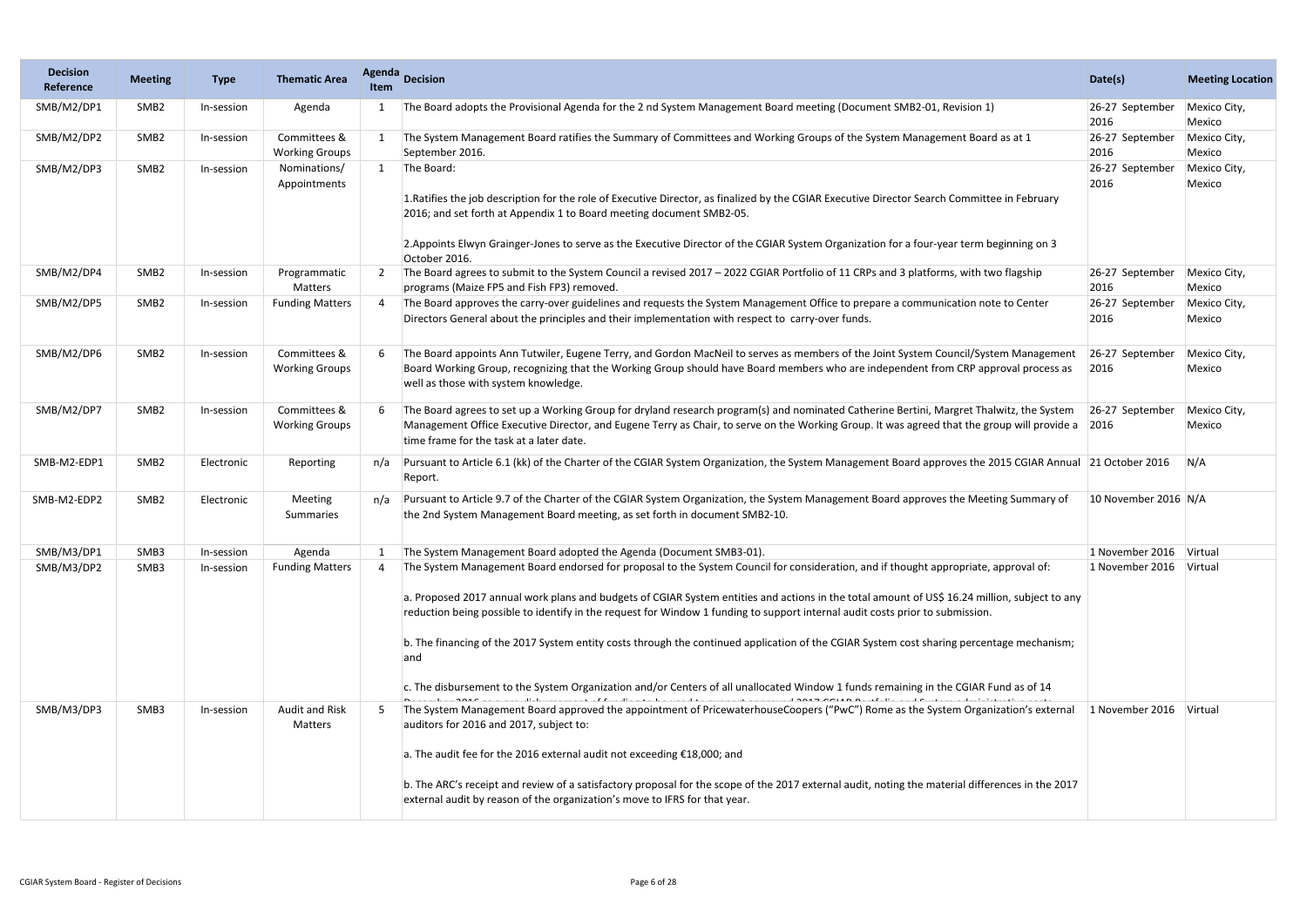| <b>Decision</b><br>Reference | <b>Meeting</b> | <b>Type</b> | <b>Thematic Area</b>                  | <b>Agenda</b><br><b>Item</b> | <b>Decision</b>                                                                                                                                                                                                                                                                                                                                                                                                                                                                                                                                                                                                                                                                                                                                                                                                                                                                                                     | Date(s)                            | <b>Meeting Location</b>                   |
|------------------------------|----------------|-------------|---------------------------------------|------------------------------|---------------------------------------------------------------------------------------------------------------------------------------------------------------------------------------------------------------------------------------------------------------------------------------------------------------------------------------------------------------------------------------------------------------------------------------------------------------------------------------------------------------------------------------------------------------------------------------------------------------------------------------------------------------------------------------------------------------------------------------------------------------------------------------------------------------------------------------------------------------------------------------------------------------------|------------------------------------|-------------------------------------------|
| SMB/M4/DP1                   | SMB4           | In-session  | Agenda                                |                              | The Board adopted the Agenda (Document SMB4-01, Revision 1)                                                                                                                                                                                                                                                                                                                                                                                                                                                                                                                                                                                                                                                                                                                                                                                                                                                         | 17 December 2016 Washington, D.C., | <b>United States</b>                      |
| SMB/M4/DP2                   | SMB4           | In-session  | Meeting<br>Summaries                  |                              | The Board approved the Meeting Summary of the Board's 3rd Meeting, as set out in document SMB3-07.                                                                                                                                                                                                                                                                                                                                                                                                                                                                                                                                                                                                                                                                                                                                                                                                                  | 17 December 2016 Washington, D.C., | <b>United States</b>                      |
| SMB/M4/DP3                   | SMB4           | In-session  | Programmatic<br>Matters               |                              | The Board endorsed a high level process for an expert review group to be formed to consider the issue of how to most appropriately formulate 17 December 2016<br>a submission (or submissions) to the System Council to bring the essential research questions back into the CGIAR Portfolio by 1 January 2018,<br>the draft timetable for such process to be updated and circulated following the Board meeting to all Centers.                                                                                                                                                                                                                                                                                                                                                                                                                                                                                    |                                    | Washington, D.C.,<br><b>United States</b> |
| SMB/M4/DP4                   | SMB4           | In-session  | Committees &<br><b>Working Groups</b> |                              | The Board approved the Terms of Reference of the Audit and Risk Committee, as set out in Document SMB4-06B.                                                                                                                                                                                                                                                                                                                                                                                                                                                                                                                                                                                                                                                                                                                                                                                                         | 17 December 2016 Washington, D.C., | <b>United States</b>                      |
| SMB/M4/DP5                   | SMB4           | In-session  | Nominations/<br>Appointments          |                              | The Board endorsed the ongoing appointment of Martin Kropff as System Management Board Interim Chair until a successor is appointed.                                                                                                                                                                                                                                                                                                                                                                                                                                                                                                                                                                                                                                                                                                                                                                                | 17 December 2016 Washington, D.C., | <b>United States</b>                      |
| SMB/M4/DP6                   | SMB4           | In-session  | Nominations/<br>Appointments          |                              | The Board endorsed the Interim Chair's recommendation to appoint Eugene Terry as System Management Board Vice-Chair effective<br>immediately, and continuing until 30 June 2017.                                                                                                                                                                                                                                                                                                                                                                                                                                                                                                                                                                                                                                                                                                                                    | 17 December 2016                   | Washington, D.C.,<br><b>United States</b> |
| SMB/M4/DP7                   | SMB4           | In-session  | Rules of<br>Governance                |                              | The Board approved the proposed framework for the declaration of interests by Board, Committee and adhoc Working Group members, with<br>the elements of:<br>a. Annual declaration: Using a pro forma to be filled in by all members;<br>b. In advance of each meeting: Declaration of any conflict of interest associated with the agenda items - and annotated to the Agenda if<br>necessary. An annex of any declared conflicts to be attached to each Meeting Summary;<br>c. Any other time: Declaration of conflict of interest when it presents itself; and<br>d. The final decision on how to manage conflict of interest situations to be made by either the Board Chair and the Chair of the Audit and Risk<br>Committee if the latter is an independent Chair. Alternatively, if this criterion cannot be met, it will be for the Board Chair and Executive<br>Director as a non-voting member to resolve. | 17 December 2016                   | Washington, D.C.,<br><b>United States</b> |
| SMB/M4/DP8                   | SMB4           | In-session  | Rules of<br>Governance                |                              | The Board endorsed the proposal of the Board's adhoc working group on Rules of Governance (as set out in Document SMB4-07a) that the<br>General Assembly of Centers be invited to consider at its inaugural meeting on 24-25 January 2017 an amendment to the balance of<br>independent members of the System Management Board, together with a timetable and potential process of appointment of System<br>Management Board voting members to fill vacancies arising with effect from 1 July 2017.                                                                                                                                                                                                                                                                                                                                                                                                                 | 17 December 2016 Washington, D.C., | <b>United States</b>                      |
| SMB/M4/EDP1                  | SMB4           | Electronic  | Administrative<br>Matters             | N/A                          | The System Management Board endorses the Directors and Officers liability insurance policy taken out with QBE and effective 1 January 2017, 20 January 2017<br>in accordance with the CGIAR System Organization's Delegations of Authority document dated 26 March 2015.                                                                                                                                                                                                                                                                                                                                                                                                                                                                                                                                                                                                                                            |                                    | N/A                                       |
| SMB/M4/EDP2                  | SMB4           | Electronic  | <b>Funding Matters</b>                | N/A                          | Taking note of the documents included in Appendix 1 and Appendices 2.1-2.2, the System Management Board approves the following<br>documents:<br>1. the Template Financial Framework Agreement Cover Pages (Appendix 2.3);<br>2. the Form of the Decision Letter (Appendix 2.4); and<br>3. the Form of the Window 3 Instruction Letter from Center to Trustee (Appendix 2.5).                                                                                                                                                                                                                                                                                                                                                                                                                                                                                                                                        | 22 February 2017 $N/A$             |                                           |
| SMB/M4/EDP3                  | SMB4           | Electronic  | Rules of<br>Governance                | N/A                          | The System Management Board approves the CGIAR Framework for Declarations of Interest (version 14 February 2017).                                                                                                                                                                                                                                                                                                                                                                                                                                                                                                                                                                                                                                                                                                                                                                                                   | 9 March 2017                       | N/A                                       |
| SMB/M4/EDP4                  | SMB4           | Electronic  | Administrative<br>Matters             | N/A                          | Pursuant to Section 8.1(u) of the Charter of the CGIAR System Organization, the System Management Board ratifies the Fund Use Agreement,<br>dated 1 January 2017, by and among the Food and Agriculture Organization of the United Nations, for itself, on behalf of the Independent<br>Science and Partnership Council and the Independent Evaluation Arrangement and the CGIAR System Organization.                                                                                                                                                                                                                                                                                                                                                                                                                                                                                                               | 9 March 2017                       | N/A                                       |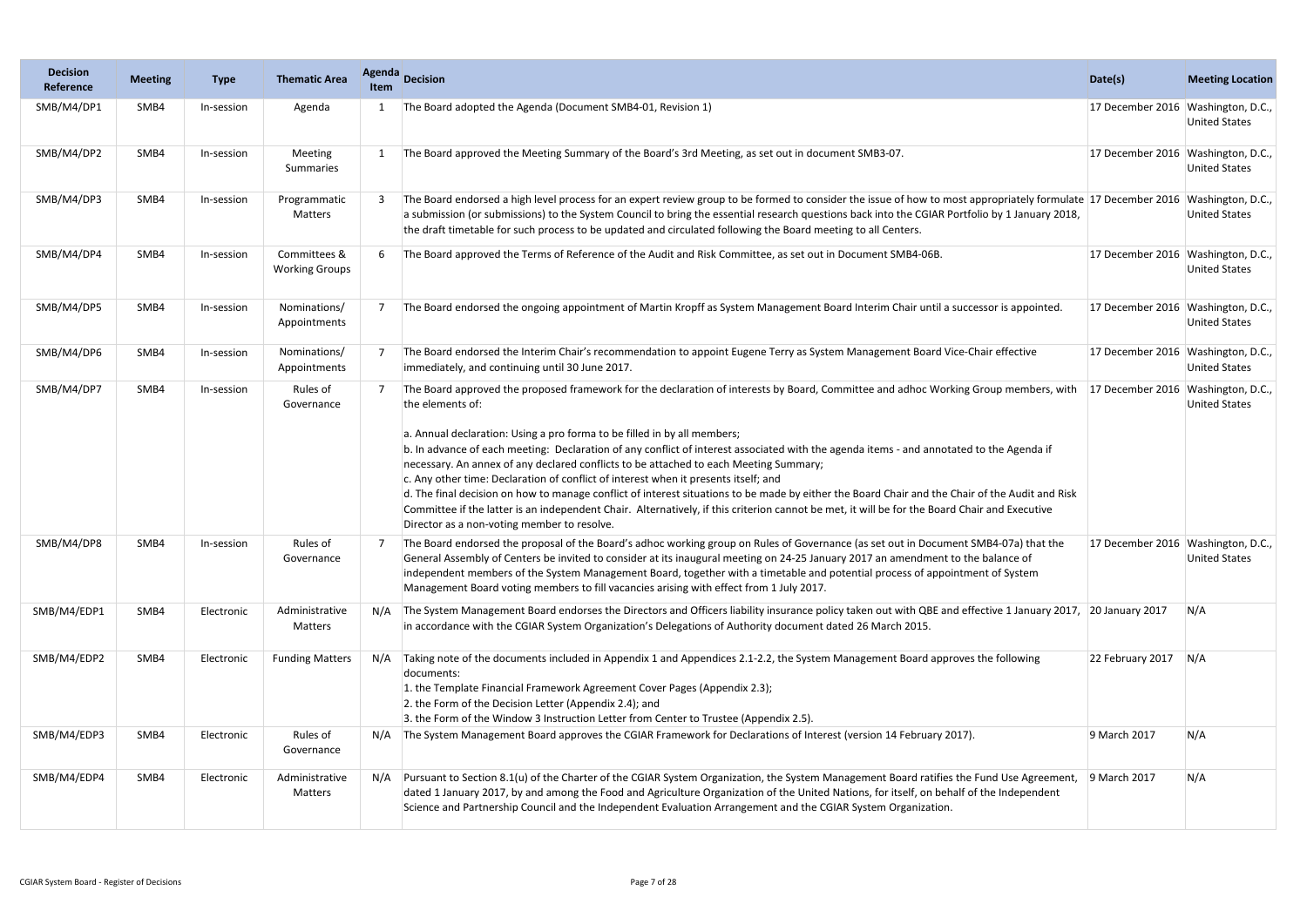| <b>Decision</b><br>Reference | <b>Meeting</b> | <b>Type</b>    | <b>Thematic Area</b>                  | Agenda<br>Item | <b>Decision</b>                                                                                                                                                                                                                                                                                                                                                                                                                                                                                                                                                                                                                                                                                                                                                                                 | Date(s)                      | <b>Meeting Location</b> |
|------------------------------|----------------|----------------|---------------------------------------|----------------|-------------------------------------------------------------------------------------------------------------------------------------------------------------------------------------------------------------------------------------------------------------------------------------------------------------------------------------------------------------------------------------------------------------------------------------------------------------------------------------------------------------------------------------------------------------------------------------------------------------------------------------------------------------------------------------------------------------------------------------------------------------------------------------------------|------------------------------|-------------------------|
| SMB/M4/EDP5                  | SMB4           | Electronic     | Meeting<br>Summaries                  | N/A            | Pursuant to Article 9.7 of the Charter of the CGIAR System Organization, the System Management Board approves the Meeting Summary of<br>the 4th System Management Board meeting, as set forth in document SMB4-09.                                                                                                                                                                                                                                                                                                                                                                                                                                                                                                                                                                              | 2 March 2017                 | N/A                     |
| SMB/M5/DP1                   | SMB5           | In-session     | Agenda                                |                | The Board adopted the Agenda (Document SMB5-01, Revision 1)                                                                                                                                                                                                                                                                                                                                                                                                                                                                                                                                                                                                                                                                                                                                     | 28-29 March 2017 Rome, Italy |                         |
| SMB/M5/DP2                   | SMB5           | In-session     | Programmatic<br>Matters               |                | Subject to further revision based upon inputs from the ad hoc call with System Council members on 30 March, the Board:<br>1) endorsed the overall recommendation that a single proposal to be developed to take up key, prioritised research that was included in the<br>former GLDC proposal;<br>2) adopted the recommendation that ICRISAT take the lead on developing that proposal, taking up the key considerations outlined by the<br>expert panel, and according to the guidelines for full proposals and review criteria dated 19 December 2015, against which ISPC will undertake<br>its review; and<br>3) emphasized the need to ensure that there is a different and more innovative and prioritized process for program design, with the<br>engagement of all the key stakeholders. | 28-29 March 2017 Rome, Italy |                         |
| SMB/M5/DP3                   | SMB5           | In-session     | <b>Funding Matters</b>                | $\overline{4}$ | The Board;<br>1) endorsed the approach that W1 would be allocated across all funding gaps between W2 and System Council indicative W1/2 allocations<br>such that these are reduced by the same percentage amount until W1 funding is exhausted. This would aim to offer a middle ground between<br>full and zero coverage of the gap with W1, thus creating some incentive for W2 fund-raising while partially helping reduce gaps for all CRPs<br>(just at different rates); and<br>2) approved the 2017 CGIAR Research Financing Plan (2017 FinPlan), as amended to take into account the Board's endorsed position.                                                                                                                                                                          | 28-29 March 2017 Rome, Italy |                         |
| SMB/M5/DP4                   | SMB5           | In-session     | Committees &<br><b>Working Groups</b> |                | The Board authorized the Interim Chair of the System Management Board to form a nominations committee to identify the initial members of 28-29 March 2017<br>the Board's second Standing Committee taking into consideration the outcomes of the Centers' decisions on the voting members of the<br>System Management Board from 1 July 2017.                                                                                                                                                                                                                                                                                                                                                                                                                                                   |                              | Rome, Italy             |
| SMB/M5/DP5                   | SMB5           | In-session     | Committees &<br><b>Working Groups</b> |                | In respect of the Board's ad hoc working groups, the Board:<br>1) Approved an extension of the term of the Resource Mobilization Working Group, subject to the adoption of a revised Terms of Reference;<br>2) Approved an extension of the term of the Rules of Governance Working Group until 1 July 2017;<br>3) Endorsed the addition of Shenggen Fan as an additional member of the Rules of Governance Working Group;<br>4) Approved an extension of the term of the Working Group on CGIAR Country Collaboration until 30 June 2017; and<br>5) Endorsed the nature and direction of the new design and plan for CGIAR Country Collaboration.                                                                                                                                              | 28-29 March 2017             | Rome, Italy             |
| SMB/M5/DP6                   | SMB5           | In-session     | <b>Audit and Risk</b><br>Matters      |                | The Board approved the Interim Charter of the CGIAR IAU (dated 22 March 2017), for use in the period until the Internal Audit Function<br>arrangements for the provision of assurance and advisory services to the System Council and the CGIAR System Organization are agreed<br>between the System Council and the System Management Board, and then formally approved by the System Management Board.                                                                                                                                                                                                                                                                                                                                                                                        | 28-29 March 2017 Rome, Italy |                         |
| SMB/M5/EDP1                  | SMB5           | Intersessional | Nominations/<br>Appointments          | N/A            | The System Management Board at its 5th meeting on 28-29 March 2017 in Rome adopted a process to assist in the identification of persons to 14 April 2017<br>serve in CGIAR senior representation roles, with the final decision to be made by the Chair of the Board. In accordance with this process, the<br>Interim Chair has taken the decision to appoint Ann Tutwiler to serve as the CGIAR representative on the Crop Trust Executive Board for a one<br>year term until 31 March 2018, with the then Chair of the Board to take a decision for the forthcoming year.                                                                                                                                                                                                                     |                              | N/A                     |
| SMB/M6/DP1                   | SMB6           | In-session     | Agenda                                |                | The Board adopted the Agenda (Document SMB6-01, Revision 1)                                                                                                                                                                                                                                                                                                                                                                                                                                                                                                                                                                                                                                                                                                                                     | 18 April 2017                | Virtual                 |
| SMB/M6/DP2                   | SMB6           | In-session     | Audit and Risk<br>Matters             |                | The Board approved the CGIAR System Organization Audited Financial Statements for the year ended 31 December 2016.                                                                                                                                                                                                                                                                                                                                                                                                                                                                                                                                                                                                                                                                              | 18 April 2017                | Virtual                 |
| SMB/M6/EDP1                  | SMB6           | Electronic     | Administrative<br>Matters             | N/A            | The System Management Board authorizes the Executive Director to enter into, on behalf of the System Organization, an agreement for the<br>hosting of the Secretariat of the 4 per 1000 Initiative.                                                                                                                                                                                                                                                                                                                                                                                                                                                                                                                                                                                             | 16 June 2017                 | N/A                     |
| SMB/M6/EDP2                  | SMB6           | Electronic     | Meeting<br>Summaries                  | N/A            | Pursuant to Article 9.7 of the Charter of the CGIAR System Organization, the System Management Board approves the Meeting Summary of<br>the 5th System Management Board meeting, as set forth in document SMB5-14.                                                                                                                                                                                                                                                                                                                                                                                                                                                                                                                                                                              | 19 June 2017                 | N/A                     |
| SMB/M6/EDP3                  | SMB6           | Electronic     | Meeting<br>Summaries                  | N/A            | Pursuant to Article 9.7 of the Charter of the CGIAR System Organization, the System Management Board approves the Meeting Summary of<br>the 6th System Management Board meeting, as set forth in document SMB6-06.                                                                                                                                                                                                                                                                                                                                                                                                                                                                                                                                                                              | 19 June 2017                 | N/A                     |
| SMB/M6/EDP4                  | SMB6           | Electronic     | Nominations/<br>Appointments          | N/A            | The Board endorsed the ongoing appointment of Martin Kropff as System Management Board Interim Chair until a successor is appointed.                                                                                                                                                                                                                                                                                                                                                                                                                                                                                                                                                                                                                                                            | 26 July 2017                 | N/A                     |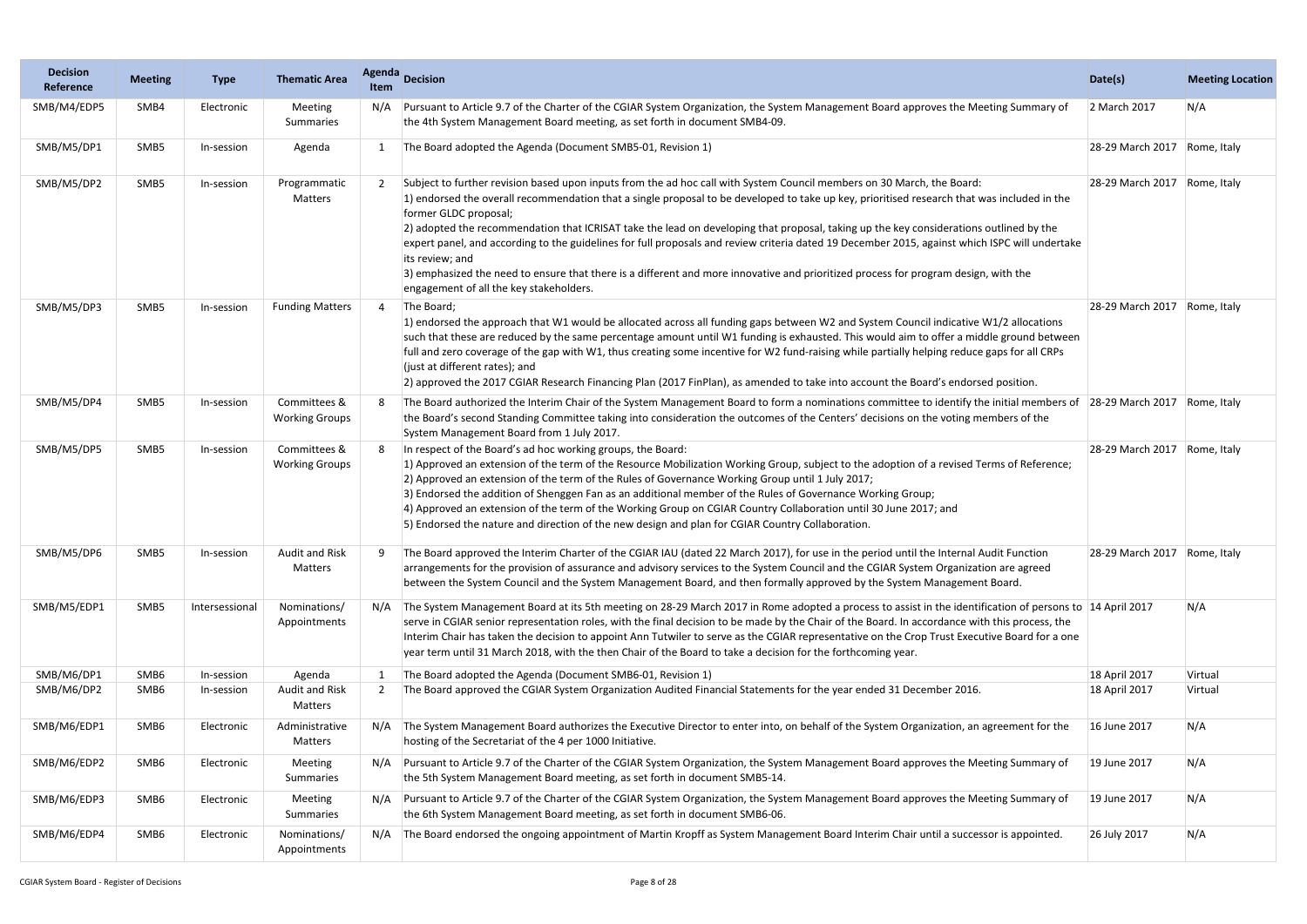| <b>Decision</b><br>Reference | <b>Meeting</b>                    | <b>Type</b> | <b>Thematic Area</b>         | <b>Agenda</b><br>Item | <b>Decision</b>                                                                                                                                                                                                                                                                                                                                                                                                                                                                                                                                                                                                                                                                                                                                                                                                                                                                                                                                                                                                                                                                                                                                                                                                                                                                                                                                                          | Date(s)                   | <b>Meeting Location</b>                   |
|------------------------------|-----------------------------------|-------------|------------------------------|-----------------------|--------------------------------------------------------------------------------------------------------------------------------------------------------------------------------------------------------------------------------------------------------------------------------------------------------------------------------------------------------------------------------------------------------------------------------------------------------------------------------------------------------------------------------------------------------------------------------------------------------------------------------------------------------------------------------------------------------------------------------------------------------------------------------------------------------------------------------------------------------------------------------------------------------------------------------------------------------------------------------------------------------------------------------------------------------------------------------------------------------------------------------------------------------------------------------------------------------------------------------------------------------------------------------------------------------------------------------------------------------------------------|---------------------------|-------------------------------------------|
| SMB/M6/EDP5A                 | SMB6                              | Electronic  | Nominations/<br>Appointments |                       | N/A 1. The System Management Board ratifies the continuing appointment of the following persons as members of its Audit and Risk Committee to 26 July 2017<br>serve in their personal capacity:<br>a. Gordon MacNeil, SMB member, until 30 June 2018 or until a successor is appointed<br>b. Eugene Terry, an independent member on an interim basis, until 31 October 2017 or until a successor is appointed<br>c. Bushra Naz-Malik, a Center Board of Trustee member, until 31 December 2017 or until a successor is appointed<br>d. Bob Semple, a Center Board of Trustee member, until 31 December 2017 or until a successor is appointed<br>2. The System Management Board requests the Audit and Risk Committee to undertake a process to search for, and recommend to the Board<br>for appointment of, an external independent person with no affiliation to the CGIAR System for the three years prior to his/her nomination for<br>appointment to the Audit and Risk Committee.<br>3. The System Management Board requests the Audit and Risk Committee Chair, Bushra Malik, to make enquiries of, and recommend to, the<br>Board for approval, the appointment of two additional SMB members to serve as members of the ARC, one of whom shall be a Center Board of<br>Trustee member and the other person shall be one of the independent members of the SMB. |                           | N/A                                       |
| SMB/M6/EDP5B                 | SMB6                              | Electronic  | Policies and<br>procedures   | N/A                   | The System Management Board approves the payment of an honorarium to members of the Board's Standing Committees who are not also<br>System Management Board members of US\$ 14,000 (pro-rated for the period served in any calendar year). Such honorarium covers all duties<br>in respect of membership of the Committee, including any requested attendance at in-person meetings.                                                                                                                                                                                                                                                                                                                                                                                                                                                                                                                                                                                                                                                                                                                                                                                                                                                                                                                                                                                     | 26 July 2017              | N/A                                       |
| SMB/M6/EDP6                  | SMB6                              | Electronic  | Reporting                    | N/A                   | The System Management Board endorses the CGIAR Financial Report for Year 2016.                                                                                                                                                                                                                                                                                                                                                                                                                                                                                                                                                                                                                                                                                                                                                                                                                                                                                                                                                                                                                                                                                                                                                                                                                                                                                           | 26 July 2017              | N/A                                       |
| SMB/M6/EDP7                  | SMB6                              | Electronic  | Evaluation                   | N/A                   | The System Management Board endorses the Management Response to the IEA's evaluation of Gender: Volume I - Gender in Research                                                                                                                                                                                                                                                                                                                                                                                                                                                                                                                                                                                                                                                                                                                                                                                                                                                                                                                                                                                                                                                                                                                                                                                                                                            | 26 July 2017              | N/A                                       |
| SMB/M6/EDP8                  | SMB6                              | Electronic  | Evaluation                   | N/A                   | The System Management Board endorses the Management Response to the IEA's evaluation of Gender: Volume II - Gender in the Workplace                                                                                                                                                                                                                                                                                                                                                                                                                                                                                                                                                                                                                                                                                                                                                                                                                                                                                                                                                                                                                                                                                                                                                                                                                                      | 26 July 2017              | N/A                                       |
| SMB/M6/EDP9                  | SMB6                              | Electronic  | Evaluation                   | N/A                   | The System Management Board endorses the Management Response to the IEA's evaluation of Genebanks CRP.                                                                                                                                                                                                                                                                                                                                                                                                                                                                                                                                                                                                                                                                                                                                                                                                                                                                                                                                                                                                                                                                                                                                                                                                                                                                   | 26 July 2017              | N/A                                       |
| SMB/Retreat-<br>Aug2017/DP1  | <b>SMB Retreat</b><br>26 Aug 2017 | In-session  | Agenda                       | -1                    | The Board adopted the retreat Agenda (SMB-Aug2017-Retreat_ProvisionalAgenda)                                                                                                                                                                                                                                                                                                                                                                                                                                                                                                                                                                                                                                                                                                                                                                                                                                                                                                                                                                                                                                                                                                                                                                                                                                                                                             | 26 August 2017            | Amsterdam,<br>Netherlands                 |
| SMB/Retreat-<br>Aug2017/DP2  | <b>SMB Retreat</b><br>26 Aug 2017 | In-session  | Nominations/<br>Appointments | 2                     | Pursuant to Article 7.3 of the Charter, the System Management Board appointed Marco Ferroni to serve as Chair of the System Management<br>Board from 1 September 2017 until 30 June 2019.                                                                                                                                                                                                                                                                                                                                                                                                                                                                                                                                                                                                                                                                                                                                                                                                                                                                                                                                                                                                                                                                                                                                                                                | 26 August 2017            | Amsterdam,<br>Netherlands                 |
| SMB/Retreat-<br>Aug2017/DP3  | <b>SMB Retreat</b><br>26 Aug 2017 | In-session  | Nominations/<br>Appointments |                       | The Board approved the Terms of Reference of the Chair of the System Management Board as set out in Retreat document 1 (18 August 2017). 26 August 2017                                                                                                                                                                                                                                                                                                                                                                                                                                                                                                                                                                                                                                                                                                                                                                                                                                                                                                                                                                                                                                                                                                                                                                                                                  |                           | Amsterdam,<br>Netherlands                 |
| SMB/M6/EDP10                 | SMB6                              | Electronic  | Reporting                    | N/A                   | Pursuant to Article 8(kk) of the Charter of the CGIAR System Organization, the System Management Board endorses the 2016 CGIAR Research<br>Program Portfolio Report.                                                                                                                                                                                                                                                                                                                                                                                                                                                                                                                                                                                                                                                                                                                                                                                                                                                                                                                                                                                                                                                                                                                                                                                                     | 31 August 2017            | N/A                                       |
| SMB/M6/EDP11                 | SMB6                              | Electronic  | <b>Funding Matters</b>       | N/A                   | The Board decided that the Crop Trust should not be exempted from paying Cost Sharing Percentage (CSP) on endowment funds.                                                                                                                                                                                                                                                                                                                                                                                                                                                                                                                                                                                                                                                                                                                                                                                                                                                                                                                                                                                                                                                                                                                                                                                                                                               | 8 September 2017 N/A      |                                           |
| SMB/M6/EDP12                 | SMB6                              | Electronic  | Reporting                    | N/A                   | The System Management Board endorses the 2016 CGIAR Annual Report.                                                                                                                                                                                                                                                                                                                                                                                                                                                                                                                                                                                                                                                                                                                                                                                                                                                                                                                                                                                                                                                                                                                                                                                                                                                                                                       | 3 October 2017            | N/A                                       |
| SMB/M7/DP1                   | SMB7                              | In-session  | Agenda                       |                       | The Board adopted the Agenda (Document SMB7-01, Issued 20 September)                                                                                                                                                                                                                                                                                                                                                                                                                                                                                                                                                                                                                                                                                                                                                                                                                                                                                                                                                                                                                                                                                                                                                                                                                                                                                                     | 27 September 2017 Virtual |                                           |
| SMB/M7/DP2                   | SMB7                              | In-session  | Programmatic<br>Matters      |                       | The Board endorsed the GLDC proposal and agreed to recommend the proposal to the System Council for inclusion in the 2017-2022 CGIAR<br>Portfolio for the period 2018-2022 on the basis that the proposal meets the required technical standard of a CGIAR Research Program.                                                                                                                                                                                                                                                                                                                                                                                                                                                                                                                                                                                                                                                                                                                                                                                                                                                                                                                                                                                                                                                                                             | 27 September 2017 Virtual |                                           |
| SMB/M7/EDP1                  | SMB7                              | Electronic  | Meeting<br>Summaries         | N/A                   | Pursuant to Article 9.7 of the Charter of the CGIAR System Organization, the System Management Board approves the Meeting Summary of<br>the 7th System Management Board meeting, as set forth in document SMB7-10.                                                                                                                                                                                                                                                                                                                                                                                                                                                                                                                                                                                                                                                                                                                                                                                                                                                                                                                                                                                                                                                                                                                                                       | 20 November 2017 N/A      |                                           |
| SMB/M7/EDP2                  | SMB7                              | Electronic  | Policies and<br>procedures   | N/A                   | The Board approved the two draft CGIAR statements for Treaty Meeting, Kigali, 30 October - 3 November 2017:<br>- Draft Statement re. 'Report on the Practice of the CGIAR Centers for Plant Genetic Resources for Food and Agriculture under Development'<br>- Draft opening CGIAR statement for opening session of the GB7                                                                                                                                                                                                                                                                                                                                                                                                                                                                                                                                                                                                                                                                                                                                                                                                                                                                                                                                                                                                                                              | 25 October 2017           | N/A                                       |
| SMB/M8/DP1                   | SMB8                              | In-session  | Agenda                       |                       | The Board adopted the meeting Agenda (SMB8-01, 11 December 2017).                                                                                                                                                                                                                                                                                                                                                                                                                                                                                                                                                                                                                                                                                                                                                                                                                                                                                                                                                                                                                                                                                                                                                                                                                                                                                                        | 11-12 December<br>2017    | Washington, D.C.,<br><b>United States</b> |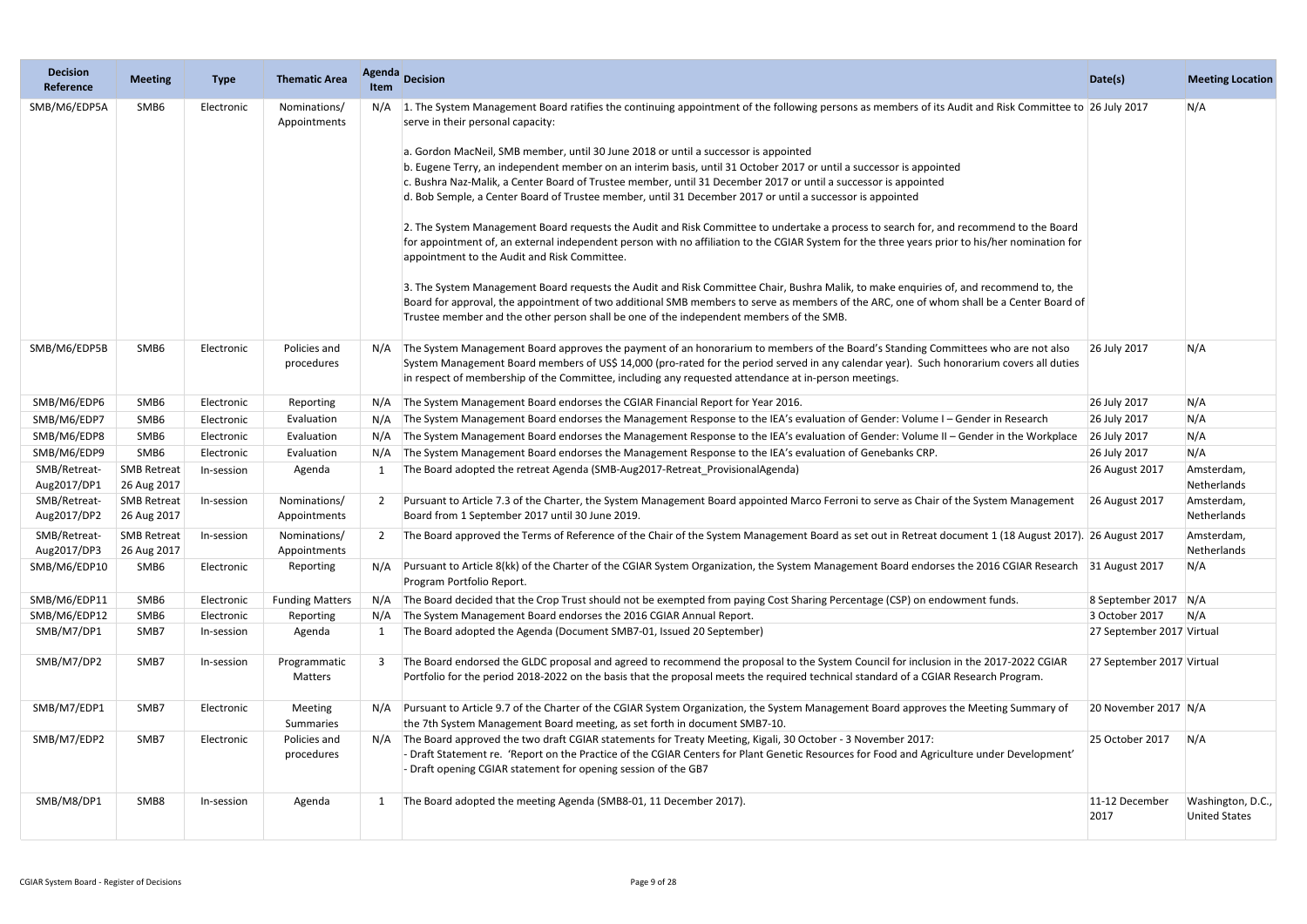| <b>Decision</b><br>Reference | <b>Meeting</b> | <b>Type</b> | <b>Thematic Area</b>             | Agenda<br><b>Item</b> | <b>Decision</b>                                                                                                                                                                                                                                                                                                                                                                                                                                                                                                                                                                                                                                                                                                                                                                                | Date(s)                | <b>Meeting Location</b>                   |
|------------------------------|----------------|-------------|----------------------------------|-----------------------|------------------------------------------------------------------------------------------------------------------------------------------------------------------------------------------------------------------------------------------------------------------------------------------------------------------------------------------------------------------------------------------------------------------------------------------------------------------------------------------------------------------------------------------------------------------------------------------------------------------------------------------------------------------------------------------------------------------------------------------------------------------------------------------------|------------------------|-------------------------------------------|
| SMB/M8/DP1A                  | SMB8           | In-session  | <b>Funding Matters</b>           |                       | The Board endorsed the overall direction of the 2018/2019 CGIAR Resource Mobilization Work Plan (document SMB8-09A), recommending<br>that as the System Management Office moves forward with implementation of the work plan, the following are addressed:<br>1. Provide greater definition of the objectives of resource mobilization actions, particularly articulating the nature of those efforts targeted at<br>the System level to clarify the respective roles of CGIAR entities in the various activities;<br>2. Outline further details on the level of investment and instruments to be applied to resource mobilization efforts with existing compared to<br>potential new Funders to the System; and<br>3. Further prioritization of resource mobilization efforts where possible. | 11-12 December<br>2017 | Washington, D.C.,<br><b>United States</b> |
| SMB/M8/DP2                   | SMB8           | In-session  | Workplans                        |                       | The Board endorsed the 2018 Workplan for the System Management Office (meeting document (SMB8-10).                                                                                                                                                                                                                                                                                                                                                                                                                                                                                                                                                                                                                                                                                             | 11-12 December<br>2017 | Washington, D.C.,<br><b>United States</b> |
| SMB/M8/DP3                   | SMB8           | In-session  | Evaluation                       |                       | Pursuant to Article 8.1(tt) of the Charter of the CGIAR System Organization, the Board endorsed commentaries on the following independent<br>evaluations and reviews for submission to the System Council:<br>a. Evaluation of Partnerships in CGIAR - October 2017 (SMB8-04D)<br>b. Evaluation of Capacity Development Activities of CGIAR - October 2017 (SMB8-04E)<br>c. Review of CGIAR Intellectual Assets Principles - October 2017 (SMB8-08A)                                                                                                                                                                                                                                                                                                                                           | 11-12 December<br>2017 | Washington, D.C.,<br><b>United States</b> |
| SMB/M8/DP4                   | SMB8           | In-session  | Nominations/<br>Appointments     |                       | The Board appointed Geoff Hawtin as the System Management Board's Gender Champion in response to the April 2017 Evaluation of Gender<br>in CGIAR, and requested that he develop recommendations on the scope and areas of focus of the role and potential strategies to advance<br>gender and broader diversity matters in the CGIAR System.                                                                                                                                                                                                                                                                                                                                                                                                                                                   | 11-12 December<br>2017 | Washington, D.C.,<br><b>United States</b> |
| SMB/M8/DP5                   | SMB8           | In-session  | Evaluation                       |                       | The Board endorsed the proposal to strategically incorporate evaluation recommendations relevant to the Board's mandate into the multi-<br>year business cycle under development by the System Management Office.                                                                                                                                                                                                                                                                                                                                                                                                                                                                                                                                                                              | 11-12 December<br>2017 | Washington, D.C.,<br><b>United States</b> |
| SMB/M8/DP6                   | SMB8           | In-session  | <b>Funding Matters</b>           | 8                     | The Board:<br>1. Endorsed the 2018 CGIAR Portfolio Financing Plan ('2018 FinPlan') (meeting document SMB8-06) for submission to the System Council for<br>approval, subject to a minor clarification in language in paragraph 12; and<br>2. Took note that should the System receive any additional 2017 Window 1 financial contributions beyond 2017 FinPlan expectations, such<br>additional funds would deliver a positive benefit for the 2018 FinPlan, which would require flexibility being included in the 2018 FinPlan that is<br>presented to the System Council for approval on an electronic no-objection basis in line with decisions taken by the System Council at its 5th<br>mooting                                                                                            | 11-12 December<br>2017 | Washington, D.C.,<br><b>United States</b> |
| SMB/M8/DP7                   | SMB8           | In-session  | Reporting                        | -9                    | The Board approved the 2016 CGIAR Intellectual Assets Management Report (SMB8-08C).                                                                                                                                                                                                                                                                                                                                                                                                                                                                                                                                                                                                                                                                                                            | 11-12 December<br>2017 | Washington, D.C.,<br><b>United States</b> |
| SMB/M8/DP8                   | SMB8           | In-session  | Policies and<br>procedures       | 11                    | The Board approved the IFRS Compliant CGIAR Financial Reporting Guidelines (SMB8-02G) to replace the CGIAR Accounting Policies and<br>Reporting Practices Manual, Financial Guidelines series, No. 2., noting that the opportunity exists to reach consensus on areas where there are 2017<br>currently differences in practice, to better facilitate comparable financial reporting across the System.                                                                                                                                                                                                                                                                                                                                                                                        | 11-12 December         | Washington, D.C.,<br><b>United States</b> |
| SMB/M8/DP9                   | SMB8           | In-session  | <b>Audit and Risk</b><br>Matters | 11                    | The Board approved:<br>a. Based on the System Council's November 2017 approval of a Risk Management Framework of the CGIAR System, the Risk Management<br>Guidelines of the CGIAR System (meeting document SMB8-11C); and<br>b. Pursuant to Article 8.1(i) of the Charter of the CGIAR System Organization, the Terms of Reference for, and the process for fulfilling the<br>CGIAR System Internal Audit Function (meeting document SMB8-11D).                                                                                                                                                                                                                                                                                                                                                | 11-12 December<br>2017 | Washington, D.C.,<br><b>United States</b> |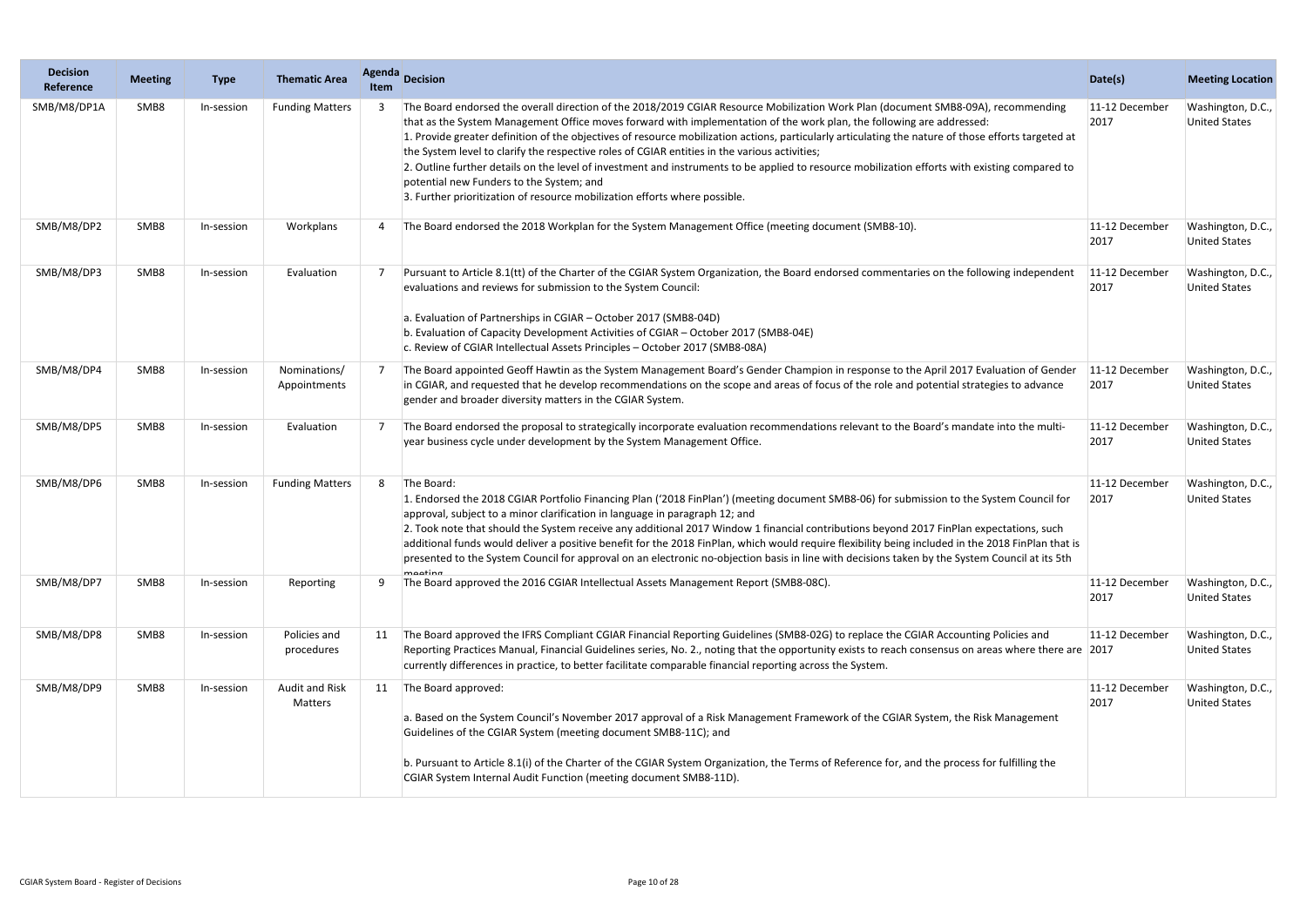| <b>Decision</b><br>Reference | <b>Meeting</b> | <b>Type</b> | <b>Thematic Area</b>                  | <b>Agenda</b><br>Item | <b>Decision</b>                                                                                                                                                                                                                                                                                                                                                                                                                                                                                                                                                                                                                                                                                                                                                                                                                                        | Date(s)                | <b>Meeting Location</b>                   |
|------------------------------|----------------|-------------|---------------------------------------|-----------------------|--------------------------------------------------------------------------------------------------------------------------------------------------------------------------------------------------------------------------------------------------------------------------------------------------------------------------------------------------------------------------------------------------------------------------------------------------------------------------------------------------------------------------------------------------------------------------------------------------------------------------------------------------------------------------------------------------------------------------------------------------------------------------------------------------------------------------------------------------------|------------------------|-------------------------------------------|
| SMB/M8/DP10                  | SMB8           | In-session  | <b>Audit and Risk</b><br>Matters      | 11                    | Subject to subsequent approval of the General Assembly of the Centers, the Board endorsed the System Council's 10 November 2017 decision<br>to amend the CGIAR System Framework as indicated in the following extracted Articles to strengthen clarity in the role of the System Council<br>regarding oversight of internal audit matters:<br>8.2(a) an Assurance Oversight Committee [DELETE Audit and Risk Committee], with a majority of independent members, the purpose of which<br>shall be to provide: The System Council with assurance of the completeness and effectiveness of the Internal Audit Function and the<br>independence of external audit functions; a structured reporting line between internal and external auditors and the System Council; and<br>oversight of system-wide governance, risk management and internal controls | 11-12 December<br>2017 | Washington, D.C.,<br><b>United States</b> |
| SMB/M8/DP11                  | SMB8           | In-session  | Performance<br>Assessment             |                       | [DELETE C.4/1]. Davisur finalinan and fallace con accommation forms the Internal Acolis Fernation]<br>The Board endorsed an assessment approach of the Executive Director to commence in January 2018 for the 2017 performance year (meeting 11-12 December<br>document SMB8-12A).                                                                                                                                                                                                                                                                                                                                                                                                                                                                                                                                                                     | 2017                   | Washington, D.C.,<br><b>United States</b> |
| SMB/M8/DP12                  | SMB8           | In-session  | Performance<br>Assessment             |                       | The Board endorsed a self-assessment process for the Board for the period July 2017-June 2018 as set out in meeting document SMB8-12B,<br>and requested that the Chair of the Board's adhoc Rules of Governance Working Group support implementation of the Board's decision.                                                                                                                                                                                                                                                                                                                                                                                                                                                                                                                                                                          | 11-12 December<br>2017 | Washington, D.C.,<br><b>United States</b> |
| SMB/M8/DP13                  | SMB8           | In-session  | Nominations/<br>Appointments          |                       | The Board ratified the continuing appointment of the following persons as members of its Audit and Risk Committee to serve in their personal<br>capacity and in good faith in the interests of the CGIAR System:<br>a. Gordon MacNeil, SMB member, until 30 June 2018 or until a successor is appointed;<br>b. Eugene Terry, an independent member, until 31 March 2018 or until a successor is appointed;<br>c. Bushra Naz-Malik, a Center Board of Trustee member, until 31 March 2018 or until a successor is appointed; and<br>d. Bob Semple, a Center Board of Trustee member, until 31 March 2018 or until a successor is appointed.                                                                                                                                                                                                             | 11-12 December<br>2017 | Washington, D.C.,<br><b>United States</b> |
| SMB/M8/DP14                  | SMB8           | In-session  | Committees &<br><b>Working Groups</b> |                       | In respect of the Board's adhoc Rules of Governance Working Group formed in July 2016, the Board:<br>1. Approved an extension of its term and role until 31 December 2018; and<br>2. Requested that the group's membership be reconfirmed, bringing a proposal to the Board for approval if there is a proposed change in any<br>of the group's 6 members.                                                                                                                                                                                                                                                                                                                                                                                                                                                                                             | 11-12 December<br>2017 | Washington, D.C.,<br><b>United States</b> |
| SMB/M8/DP15                  | SMB8           | In-session  | Committees &<br><b>Working Groups</b> |                       | The Board agreed that the full Board will deliver on the stated purpose of the Strategic Impact, Monitoring and Evaluation Standing Committee 11-12 December<br>of the Board set out in Article 9.11(b) of the Charter of the System Organization.                                                                                                                                                                                                                                                                                                                                                                                                                                                                                                                                                                                                     | 2017                   | Washington, D.C.,<br><b>United States</b> |
| SMB/M8/EDP1                  | SMB8           | Electronic  | Meeting<br>Summaries                  |                       | N/A Pursuant to Article 9.7 of the Charter of the CGIAR System Organization, the System Management Board approves the Meeting Summary of<br>the $8th$ System Management Board meeting, as set forth in document SMB8-14.                                                                                                                                                                                                                                                                                                                                                                                                                                                                                                                                                                                                                               | 8 February 2018        | N/A                                       |
| SMB/M8/EDP2                  | SMB8           | Electronic  | Evaluation                            |                       | Pursuant to Article 8.1(tt) of the Charter of the CGIAR System Organization, the System Management Board endorsed the commentary on the 8 March 2018<br>evaluation, with minimal revisions made based on inputs by members of the System Management Board during the no-objection period to<br>improve clarity and communication of the commentary.                                                                                                                                                                                                                                                                                                                                                                                                                                                                                                    |                        | N/A                                       |
| SMB/M8/EDP3                  | SMB8           | Electronic  | <b>Audit and Risk</b><br>Matters      | N/A                   | Pursuant to Article 8.1(I) of the Charter of the CGIAR System Organization, the Board approved the Terms of Reference for the CGIAR Internal<br>Audit Support Service.                                                                                                                                                                                                                                                                                                                                                                                                                                                                                                                                                                                                                                                                                 | 8 March 2018           | N/A                                       |
| SMB/M8/EDP4                  | SMB8           | Electronic  | Rules of<br>Governance                | N/A                   | Pursuant to the amendment provisions of Article 15.2 of the Charter of the CGIAR System Organization, and based on the prior approval of the 8 March 2018<br>General Assembly of Centers decided on 24 January 2018, and subject to subsequent approval by the System Council, the Board approved an<br>amendment to Article 7.1 of the Charter as set out below in "strike-out" and bold underlined text:<br><b>Composition of the System Management Board</b><br>7.1 The System Management Board shall comprise the following nine (9) voting members, as follows:<br>a) seven $(7)$ six (6) Center Board members or Directors General, as appointed by the Centers ('Center affiliated members"); and<br>b) two $(2)$ three (3) independent members, one of which should, whenever possible, be the Chair.                                          |                        | N/A                                       |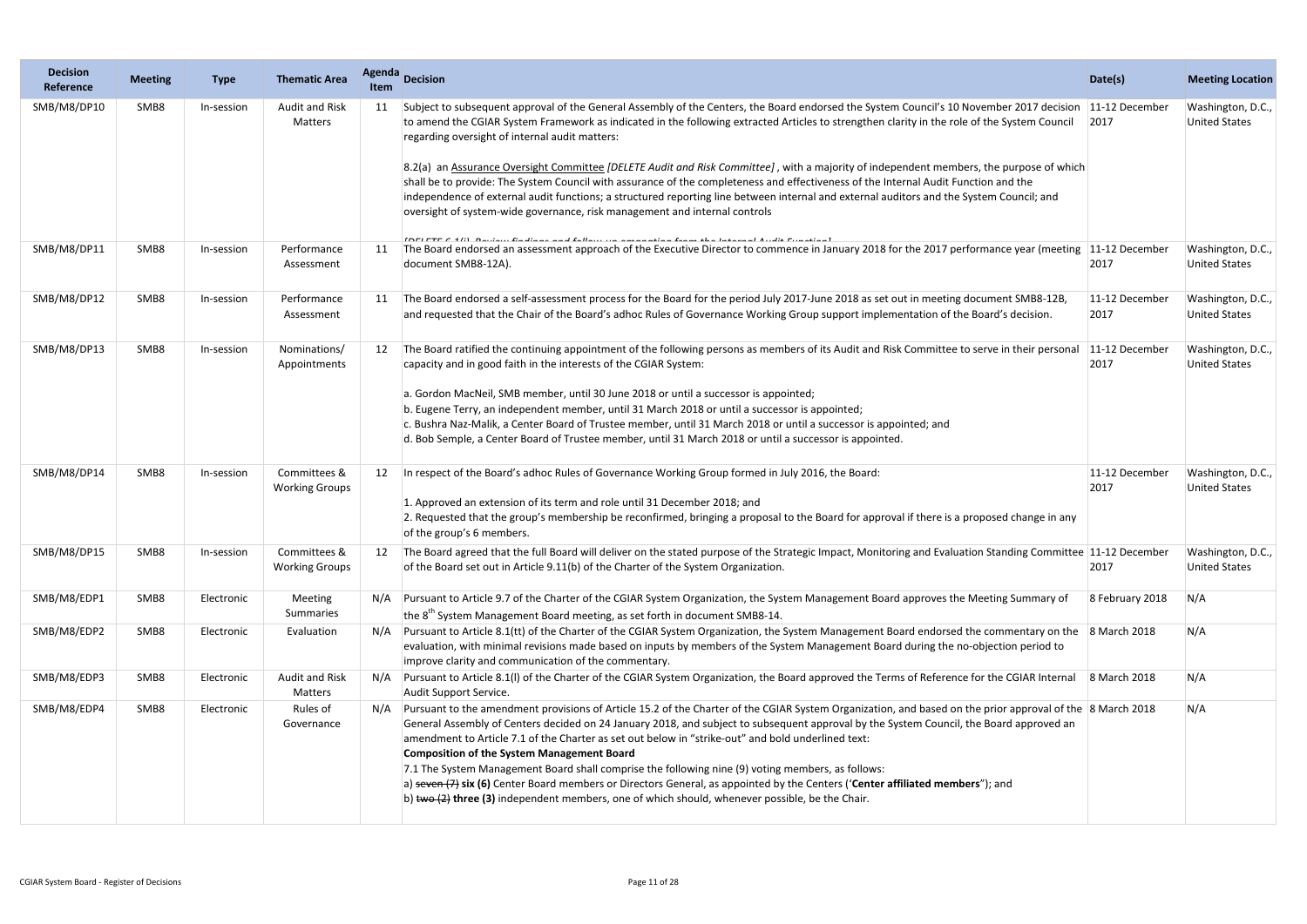| <b>Decision</b><br>Reference | <b>Meeting</b> | <b>Type</b> | <b>Thematic Area</b>                  | <b>Agenda</b><br><b>Item</b> | <b>Decision</b>                                                                                                                                                                                                                                                                                                                                                                                                                                                                                                                                                                                                                                                                                                                                                             | Date(s)          | <b>Meeting Location</b> |
|------------------------------|----------------|-------------|---------------------------------------|------------------------------|-----------------------------------------------------------------------------------------------------------------------------------------------------------------------------------------------------------------------------------------------------------------------------------------------------------------------------------------------------------------------------------------------------------------------------------------------------------------------------------------------------------------------------------------------------------------------------------------------------------------------------------------------------------------------------------------------------------------------------------------------------------------------------|------------------|-------------------------|
| SMB/M8/EDP5                  | SMB8           | Electronic  | Nominations/<br>Appointments          | N/A                          | Pursuant to Article 8.1(g) of the Charter of the CGIAR System Organization, the Board ratifies the continuing appointment of the following<br>persons as members of its Audit and Risk Committee to serve in their personal capacity:<br>a. Gordon MacNeil, SMB member, until 31 August 2018 or until a successor is appointed<br>b. Eugene Terry, an independent member, until 30 April 2018 or until a successor is appointed<br>c. Bushra Naz-Malik, a Center Board of Trustee member, until 30 April 2018 or until a successor is appointed<br>d. Bob Semple, a Center Board of Trustee member, until 30 April 2018 or until a successor is appointed                                                                                                                   | 27 March 2018    | N/A                     |
| SMB/M8/EDP6                  | SMB8           | Electronic  | Committees &<br><b>Working Groups</b> |                              | Pursuant to Article 8.1(g) of the Charter of the CGIAR System Organization, the Board approves revisions to the Terms of Reference of the<br>System Management Board's Audit and Risk Committee, with effect from 1 May 2018.                                                                                                                                                                                                                                                                                                                                                                                                                                                                                                                                               | 27 March 2018    | N/A                     |
| SMB/M9/DP1                   | SMB9           | In-session  | Agenda                                | 1                            | The Board adopted the Agenda (Document SMB9-01, Issued 28 March 2018)                                                                                                                                                                                                                                                                                                                                                                                                                                                                                                                                                                                                                                                                                                       | 10-11 April 2018 | Montpellier,<br>France  |
| SMB/M9/DP2                   | SMB9           | In-session  | <b>Audit and Risk</b><br>Matters      | 7                            | The Board approved the CGIAR System Organization Audited Financial Statements for the year ended 31 December 2017                                                                                                                                                                                                                                                                                                                                                                                                                                                                                                                                                                                                                                                           | 10-11 April 2018 | Montpellier,<br>France  |
| SMB/M9/DP3                   | SMB9           | In-session  | <b>Audit and Risk</b><br>Matters      |                              | The Board approved the rolling workplan of the CGIAR System Internal Audit Function for 2018-2020 (as set out in meeting document SMB9-<br>$ 07$ ).                                                                                                                                                                                                                                                                                                                                                                                                                                                                                                                                                                                                                         | 10-11 April 2018 | Montpellier,<br>France  |
| SMB/M9/DP4                   | SMB9           | In-session  | <b>Audit and Risk</b><br>Matters      | 15                           | The Board approved the Internal Audit Plan for the System Organization 2018-2020 (as set out in meeting document SMB9-09).                                                                                                                                                                                                                                                                                                                                                                                                                                                                                                                                                                                                                                                  | 10-11 April 2018 | Montpellier,<br>France  |
| SMB/M9/DP5                   | SMB9           | In-session  | Committees &<br><b>Working Groups</b> | 15                           | The Board:<br>i. Approved concluding the term of the System Management Board's ad hoc Working Group on CGIAR Country Collaboration with immediate<br>effect on the basis that it has served its purpose.<br>ii. Endorsed the proposal that the implementation of CGIAR Country Collaboration moving forward be coordinated by the System Management<br>Office, building on key principles as articulated in the summarized recommendations of the Working Group (in Annex I of meeting document<br>SMB9-10).                                                                                                                                                                                                                                                                | 10-11 April 2018 | Montpellier,<br>France  |
| SMB/M9/DP6                   | SMB9           | In-session  | Policies and<br>procedures            | 15                           | The Board approved the System Management Board Delegations of Authority Policy (as set out in meeting document SMB9-11).                                                                                                                                                                                                                                                                                                                                                                                                                                                                                                                                                                                                                                                    | 10-11 April 2018 | Montpellier,<br>France  |
| SMB/M9/DP7                   | SMB9           | In-session  | Policies and<br>procedures            |                              | The Board approved the CGIAR System Management Board Travel Policy (as set out in meeting document SMB9-12).                                                                                                                                                                                                                                                                                                                                                                                                                                                                                                                                                                                                                                                                | 10-11 April 2018 | Montpellier,<br>France  |
| SMB/M9/DP8                   | SMB9           | In-session  | Nominations/<br>Appointments          | 16                           | The System Management Board:<br>1. Expressed its appreciation to the following two persons for their service on the System Management Board's Audit and Risk Committee<br>$(ARC)$ :<br>. Bushra Malik, term ending 30 April 2018<br>• Eugene Terry, term ending 30 April 2018<br>2. Appointed the following persons as members of the ARC to serve in their personal capacity, for the following terms or until their successor is<br>appointed:<br>. Bob Semple, for a second term until 30 April 2020<br>• Hong Kee Yong, for an initial term until 30 April 2020<br>. Nancy Andrews, for an initial term until 30 April 2021<br>3. Taking note of the provisions of article 16 of the ARC Terms of Reference and pending the appointment of an independent member of the | 10-11 April 2018 | Montpellier,<br>France  |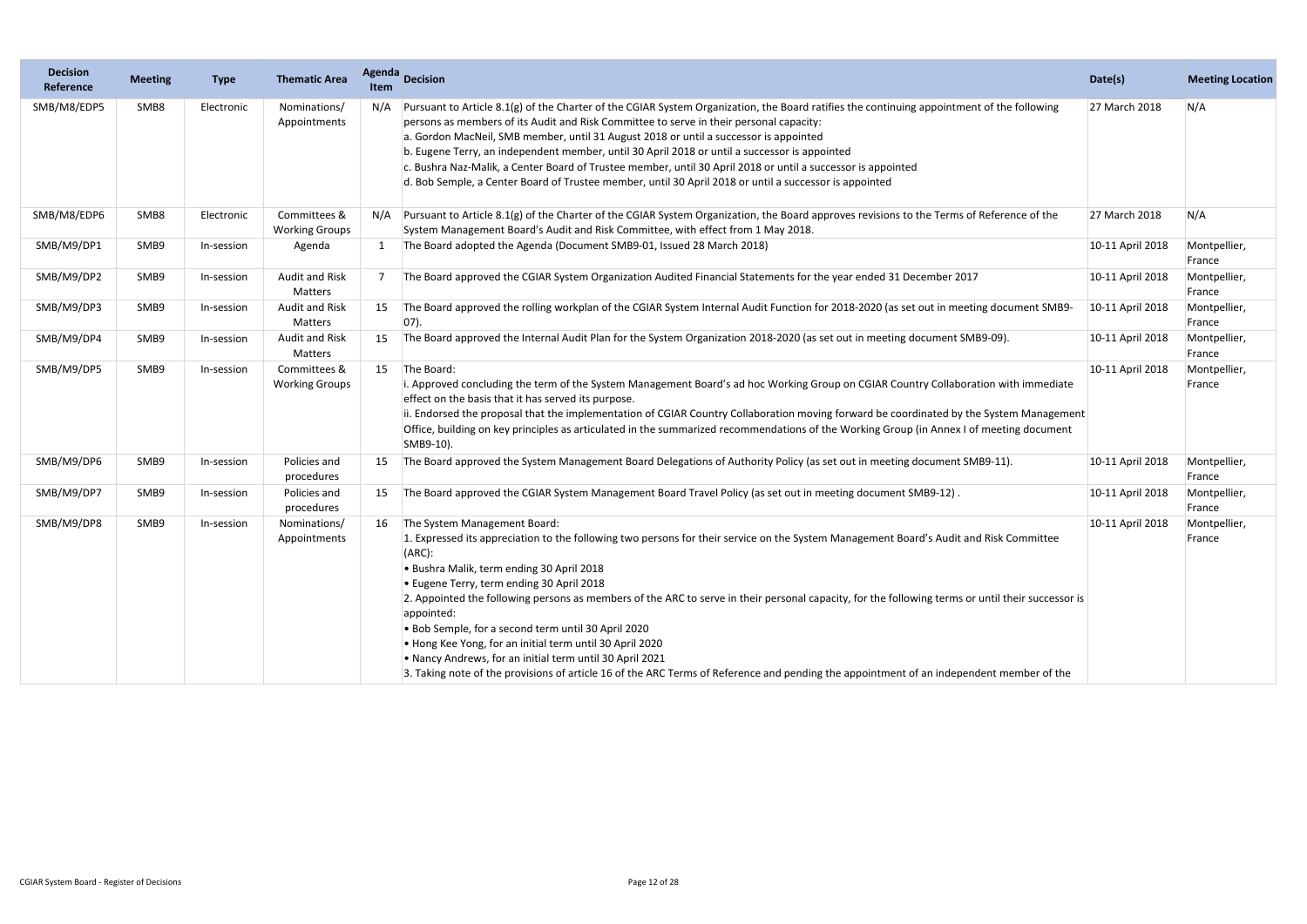| <b>Decision</b><br>Reference | <b>Meeting</b> | <b>Type</b> | <b>Thematic Area</b>                  | <b>Agenda</b><br><b>Item</b> | Decision                                                                                                                                                                                                                                                                                                                                                                                                                                                                                                                                                                                                                                                                                                                                                                                                                                                                                                                                                                                                                                                                                                                                                                                                                                                                                                                                                                                                                                                                                                                                                                                                                                                                                                                                                                                                                                                                                                                                                                                                                                                                                                                                                                                                                                                                    | Date(s)                 | <b>Meeting Location</b> |
|------------------------------|----------------|-------------|---------------------------------------|------------------------------|-----------------------------------------------------------------------------------------------------------------------------------------------------------------------------------------------------------------------------------------------------------------------------------------------------------------------------------------------------------------------------------------------------------------------------------------------------------------------------------------------------------------------------------------------------------------------------------------------------------------------------------------------------------------------------------------------------------------------------------------------------------------------------------------------------------------------------------------------------------------------------------------------------------------------------------------------------------------------------------------------------------------------------------------------------------------------------------------------------------------------------------------------------------------------------------------------------------------------------------------------------------------------------------------------------------------------------------------------------------------------------------------------------------------------------------------------------------------------------------------------------------------------------------------------------------------------------------------------------------------------------------------------------------------------------------------------------------------------------------------------------------------------------------------------------------------------------------------------------------------------------------------------------------------------------------------------------------------------------------------------------------------------------------------------------------------------------------------------------------------------------------------------------------------------------------------------------------------------------------------------------------------------------|-------------------------|-------------------------|
| SMB/M9/DP9                   | SMB9           | In-session  | Policies and<br>procedures            |                              | 1. Noting the risk to CGIAR's reputation/ability to operate if the Governing Body in 2019 finds that CGIAR Intellectual Assets Reports do not<br>provide adequate information, and adopts a resolution to increase the power of Secretariat and GB to require information on an ad hoc basis<br>from CGIAR, the Board recommended that the System Organization and CGIAR Centers work together to make additional information available<br>to the Governing Body through expanded annual Intellectual Assets reports and/or other means.<br>2. The Board re-affirmed the importance of the subscription system as a component of a revised multilateral system and encouraged the<br>Article 15 CGIAR Centers to confirm if they would, in principle, be willing to become subscribers (subject to satisfactory resolution of<br>outstanding details) and if so, make a related statement to next Working Group meeting (October 2018).<br>3. Noting:<br>a. growing controversy in international fora concerning benefit sharing and genomic sequence information; and<br>b. the risk to CGIAR's reputation if it is perceived that Centers' genomic sequencing activities are not protecting/promoting the international<br>public goods nature of the Centers' Article 15 collections, and/or not demonstrably linked to the generation of benefits for farmers in<br>developing countries,<br>The Board recommended to Centers that they:<br>i. Build in and demonstrate/communicate benefit-sharing for developing countries and farmers in genomic sequencing projects, and<br>collectively across the CGIAR System; and<br>ii. Revisit the guiding principles developed ad hoc in 2017; consider raising their profile (e.g., for a CGIAR statement on genomic sequence<br>information, conservation, sustainable use and benefit sharing).<br>4. Noting the importance of compliance with both the ITPGRFA and the Nagoya Protocol to protect the reputation of CGIAR the Board<br>recommended that CGIAR Centers:<br>i. Include a statement of compliance in annual Intellectual Assets reports to the System Organization, and/or additional information on how<br>they are complying; or<br>ii. Consider other means of providing public assurance of compliance. | 10-11 April 2018        | Montpellier,<br>France  |
| SMB/M9/EDP1                  | SMB9           | Electronic  | Nominations/<br>Appointments          | N/A                          | Pursuant to Article 8.1(g) of the Charter of the CGIAR System Organization, the Board appointed Clarissa van Heerden as an independent<br>member of its Audit and Risk Committee to serve in a personal capacity for an initial term from 1 August 2018 until 31 July 2020, or until a<br>successor is appointed.                                                                                                                                                                                                                                                                                                                                                                                                                                                                                                                                                                                                                                                                                                                                                                                                                                                                                                                                                                                                                                                                                                                                                                                                                                                                                                                                                                                                                                                                                                                                                                                                                                                                                                                                                                                                                                                                                                                                                           | 10 July 2018            | N/A                     |
| SMB/M9/EDP2                  | SMB9           | Electronic  | Policies and<br>procedures            | N/A                          | Pursuant to Article 8.1(r) of the Charter of the CGIAR System Organization, the Board endorsed the Guidelines for CGIAR Research Centers to<br>operate in compliance with the Nagoya Protocol (2018).                                                                                                                                                                                                                                                                                                                                                                                                                                                                                                                                                                                                                                                                                                                                                                                                                                                                                                                                                                                                                                                                                                                                                                                                                                                                                                                                                                                                                                                                                                                                                                                                                                                                                                                                                                                                                                                                                                                                                                                                                                                                       | 10 July 2018            | N/A                     |
| SMB/M9/EDP3                  | SMB9           | Electronic  | Policies and<br>procedures            | N/A                          | Pursuant to Article 8.1(tt) of the Charter of the CGIAR System Organization, the Board endorsed the commentary on the Review of CGIAR's<br>Open Access/Open Data Policy and implementation support for submission to the System Council.                                                                                                                                                                                                                                                                                                                                                                                                                                                                                                                                                                                                                                                                                                                                                                                                                                                                                                                                                                                                                                                                                                                                                                                                                                                                                                                                                                                                                                                                                                                                                                                                                                                                                                                                                                                                                                                                                                                                                                                                                                    | 20 July 2018            | N/A                     |
| SMB/M9/EDP4                  | SMB9           | Electronic  | Committees &<br><b>Working Groups</b> |                              | Pursuant to Article 9.10 of the Charter of the CGIAR System Organization, the Board approved the revised Terms of Reference of the System<br>Management Board's adhoc Working Group on Rules of Governance (as issued on 20 July 2018).                                                                                                                                                                                                                                                                                                                                                                                                                                                                                                                                                                                                                                                                                                                                                                                                                                                                                                                                                                                                                                                                                                                                                                                                                                                                                                                                                                                                                                                                                                                                                                                                                                                                                                                                                                                                                                                                                                                                                                                                                                     | 6 August 2018           | N/A                     |
| SMB/M9/EDP5                  | SMB9           | Electronic  | <b>Meeting</b><br>Summaries           | N/A                          | Pursuant to Article 9.7 of the Charter of the CGIAR System Organization, the System Management Board approved the Meeting Summary of<br>the 9th System Management Board meeting, as set forth in document SMB9-14.                                                                                                                                                                                                                                                                                                                                                                                                                                                                                                                                                                                                                                                                                                                                                                                                                                                                                                                                                                                                                                                                                                                                                                                                                                                                                                                                                                                                                                                                                                                                                                                                                                                                                                                                                                                                                                                                                                                                                                                                                                                          | 1 August 2018           | N/A                     |
| SMB/M9/EDP6                  | SMB9           | Electronic  | Reporting                             | N/A                          | The Board endorsed the CGIAR Financial Report for Year 2017 for submission to the System Council.                                                                                                                                                                                                                                                                                                                                                                                                                                                                                                                                                                                                                                                                                                                                                                                                                                                                                                                                                                                                                                                                                                                                                                                                                                                                                                                                                                                                                                                                                                                                                                                                                                                                                                                                                                                                                                                                                                                                                                                                                                                                                                                                                                           | 3 September 2018 N/A    |                         |
| SMB/M9/EDP7                  | SMB9           | Electronic  | <b>Audit and Risk</b><br>Matters      | N/A                          | The Board approved the CGIAR System Organization Audited Financial Statements for the year ended 31 December 2017 (as reissued on Friday 3 September 2018 N/A<br>17 July 2018).                                                                                                                                                                                                                                                                                                                                                                                                                                                                                                                                                                                                                                                                                                                                                                                                                                                                                                                                                                                                                                                                                                                                                                                                                                                                                                                                                                                                                                                                                                                                                                                                                                                                                                                                                                                                                                                                                                                                                                                                                                                                                             |                         |                         |
| SMB/M9/EDP8                  | SMB9           | Electronic  | Nominations/<br>Appointments          | N/A                          | Pursuant to Article 8.1(g) of the Charter of the CGIAR System Organization, the Board ratifies the continuing appointment of Gordon MacNeil<br>as a member and Chair of its Audit and Risk Committee to serve in his personal capacity for a term until 31 August 2019.                                                                                                                                                                                                                                                                                                                                                                                                                                                                                                                                                                                                                                                                                                                                                                                                                                                                                                                                                                                                                                                                                                                                                                                                                                                                                                                                                                                                                                                                                                                                                                                                                                                                                                                                                                                                                                                                                                                                                                                                     | 19 September 2018 N/A   |                         |
| SMB/M10/DP1                  | SMB10          | In-session  | Agenda                                |                              | The Board adopted the Agenda (meeting document SMB10-01, issued 18 September 2018).                                                                                                                                                                                                                                                                                                                                                                                                                                                                                                                                                                                                                                                                                                                                                                                                                                                                                                                                                                                                                                                                                                                                                                                                                                                                                                                                                                                                                                                                                                                                                                                                                                                                                                                                                                                                                                                                                                                                                                                                                                                                                                                                                                                         | 26-27 September<br>2018 | Nairobi, Kenya          |
| SMB/M10/DP2                  | SMB10          | In-session  | Nominations/<br>Appointments          |                              | The Board appointed Claudia Sadoff as the CGIAR System Management Board's second Gender Champion, to join forces with Geoff Hawtin<br>who was appointed in December 2017                                                                                                                                                                                                                                                                                                                                                                                                                                                                                                                                                                                                                                                                                                                                                                                                                                                                                                                                                                                                                                                                                                                                                                                                                                                                                                                                                                                                                                                                                                                                                                                                                                                                                                                                                                                                                                                                                                                                                                                                                                                                                                    | 26-27 September<br>2018 | Nairobi, Kenya          |
| SMB/M10/DP3                  | SMB10          | In-session  | Programmatic<br>Matters               |                              | The Board considered a proposal received from CIAT for the potential addition of a common bean flagship into the Grain Legumes and Dryland 26-27 September<br>Cereals CRP. The Board recommended the proposal for submission to the System Council including a statement summarizing the key rationale 2018<br>for its position.                                                                                                                                                                                                                                                                                                                                                                                                                                                                                                                                                                                                                                                                                                                                                                                                                                                                                                                                                                                                                                                                                                                                                                                                                                                                                                                                                                                                                                                                                                                                                                                                                                                                                                                                                                                                                                                                                                                                            |                         | Nairobi, Kenya          |
| SMB/M10/DP4                  | SMB10          | In-session  | Administrative<br>Matters             | 10                           | The Board endorsed the creation of a CGIAR Rome Hub and invited initiating Centers to consult across Centers to solicit the scope of interest,<br>facilitated by the System Organization if required.                                                                                                                                                                                                                                                                                                                                                                                                                                                                                                                                                                                                                                                                                                                                                                                                                                                                                                                                                                                                                                                                                                                                                                                                                                                                                                                                                                                                                                                                                                                                                                                                                                                                                                                                                                                                                                                                                                                                                                                                                                                                       | 26-27 September<br>2018 | Nairobi, Kenya          |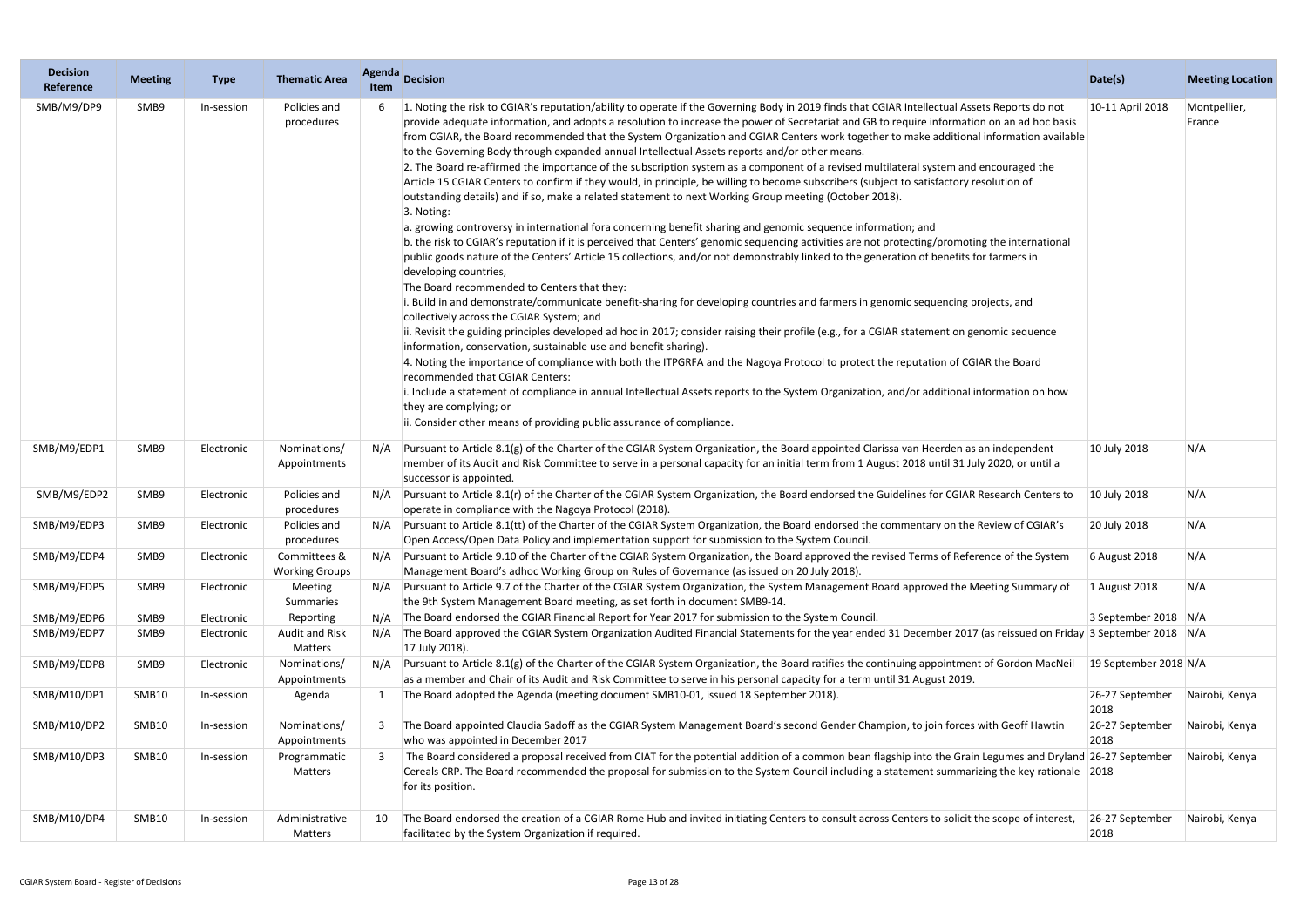| <b>Decision</b><br>Reference | <b>Meeting</b> | <b>Type</b> | <b>Thematic Area</b>       | <b>Agenda</b><br><b>Item</b> | <b>Decision</b>                                                                                                                                                                                                                                                                                                                                                                                                                                                                                                                                                                                                                                                                                                                                                                                                                                                                                                                                                                                                                                                                                                                                                                                                                                                                                                                                                                                                                                                                                                                                                                                                                            | Date(s)                 | <b>Meeting Location</b> |
|------------------------------|----------------|-------------|----------------------------|------------------------------|--------------------------------------------------------------------------------------------------------------------------------------------------------------------------------------------------------------------------------------------------------------------------------------------------------------------------------------------------------------------------------------------------------------------------------------------------------------------------------------------------------------------------------------------------------------------------------------------------------------------------------------------------------------------------------------------------------------------------------------------------------------------------------------------------------------------------------------------------------------------------------------------------------------------------------------------------------------------------------------------------------------------------------------------------------------------------------------------------------------------------------------------------------------------------------------------------------------------------------------------------------------------------------------------------------------------------------------------------------------------------------------------------------------------------------------------------------------------------------------------------------------------------------------------------------------------------------------------------------------------------------------------|-------------------------|-------------------------|
| SMB/M10/DP5                  | SMB10          | In-session  | Administrative<br>Matters  |                              | For the inaugural Business Plan period, the Board reinforced Montpellier, France as the System Organization's Headquarters, whilst also<br>agreeing to a more geographically distributed business model that enables some Rome Hub participation.                                                                                                                                                                                                                                                                                                                                                                                                                                                                                                                                                                                                                                                                                                                                                                                                                                                                                                                                                                                                                                                                                                                                                                                                                                                                                                                                                                                          | 26-27 September<br>2018 | Nairobi, Kenya          |
| SMB/M10/DP6                  | SMB10          | In-session  | Performance<br>Assessment  |                              | The Board endorsed the proposed assessment process for the period July 2017-August 2018.                                                                                                                                                                                                                                                                                                                                                                                                                                                                                                                                                                                                                                                                                                                                                                                                                                                                                                                                                                                                                                                                                                                                                                                                                                                                                                                                                                                                                                                                                                                                                   | 26-27 September<br>2018 | Nairobi, Kenya          |
| SMB/M10/DP7                  | SMB10          | In-session  | Policies and<br>procedures |                              | The Board approved the following changes to the Board's Rules of Procedure:<br>Article 9.2(a): The summary of the Board meeting shall be prepared and communicated as follows:<br>i. The Board Secretary shall prepare a draft 'Chair's Summary' of each meeting of the Board within ten (10) business days of the closure of the-<br>meeting ten business days of the end of the week of the meeting. That summary shall include decisions taken, actions agreed and key issues<br>raised. There shall be no verbatim records of meetings.<br>ii. The draft summary shall be sent to all voting members of the Board for review and comment within seven (7) five (5) business days after<br>distribution of the draft summary. Should no substantive inputs be received, the summary will be taken as approved. The Board's approval of<br>any substantive edits will be sought within a two (2) business day period.<br>iii. The Board Secretary prepares a revised summary of the meeting taking into account any comments received and sends the revised-<br>summary to the voting members of the Board for approval on a no objection basis, copying all other meeting participants for their information,<br>within seven (7) business days after distribution of the revised summary.<br>iv. The Board Secretary shall ensure that the approved Chair's Summary is posted on the CGIAR public website within 24 hours of the Board's<br>approval. a summary of the decisions taken at the Board meeting is posted on the website of the CGIAR System Organization within three (3)<br>business days of the closure of the meeting. | 26-27 September<br>2018 | Nairobi, Kenya          |
| SMB/M10/DP8                  | SMB10          | In-session  | Reporting                  | 9                            | The Board endorsed the CGIAR System Annual Performance Report on 2017 (incorporating the 2017 Intellectual Assets Report), expressing<br>appreciation for the achievement of presenting aggregated data in a comprehensive way for the first time.                                                                                                                                                                                                                                                                                                                                                                                                                                                                                                                                                                                                                                                                                                                                                                                                                                                                                                                                                                                                                                                                                                                                                                                                                                                                                                                                                                                         | 26-27 September<br>2018 | Nairobi, Kenya          |
| SMB/M10/EDP1                 | SMB10          | Electronic  | Meeting<br>Summaries       |                              | Pursuant to Article 9.7 of the Charter of the CGIAR System Organization, the System Management Board approved the Meeting Summary of<br>the 10th System Management Board meeting, as set forth in document SMB10-08                                                                                                                                                                                                                                                                                                                                                                                                                                                                                                                                                                                                                                                                                                                                                                                                                                                                                                                                                                                                                                                                                                                                                                                                                                                                                                                                                                                                                        | 29 October 2018         | N/A                     |
| SMB/M11/DP1                  | SMB11          | In-session  | Agenda                     |                              | The Board adopted the Agenda (meeting document SMB11-01, issued 19 October 2018)                                                                                                                                                                                                                                                                                                                                                                                                                                                                                                                                                                                                                                                                                                                                                                                                                                                                                                                                                                                                                                                                                                                                                                                                                                                                                                                                                                                                                                                                                                                                                           | 25 October 2018         | Virtual                 |
| SMB/M11/DP2                  | SMB11          | In-session  | <b>Business Plan</b>       | 3                            | The Board endorsed "Strengthening the partnership, creating impact: CGIAR System 3-Year Business Plan (2019-2021)" for submission to the<br>System Council, subject to editorial edits to be taken up.                                                                                                                                                                                                                                                                                                                                                                                                                                                                                                                                                                                                                                                                                                                                                                                                                                                                                                                                                                                                                                                                                                                                                                                                                                                                                                                                                                                                                                     | 25 October 2018         | Virtual                 |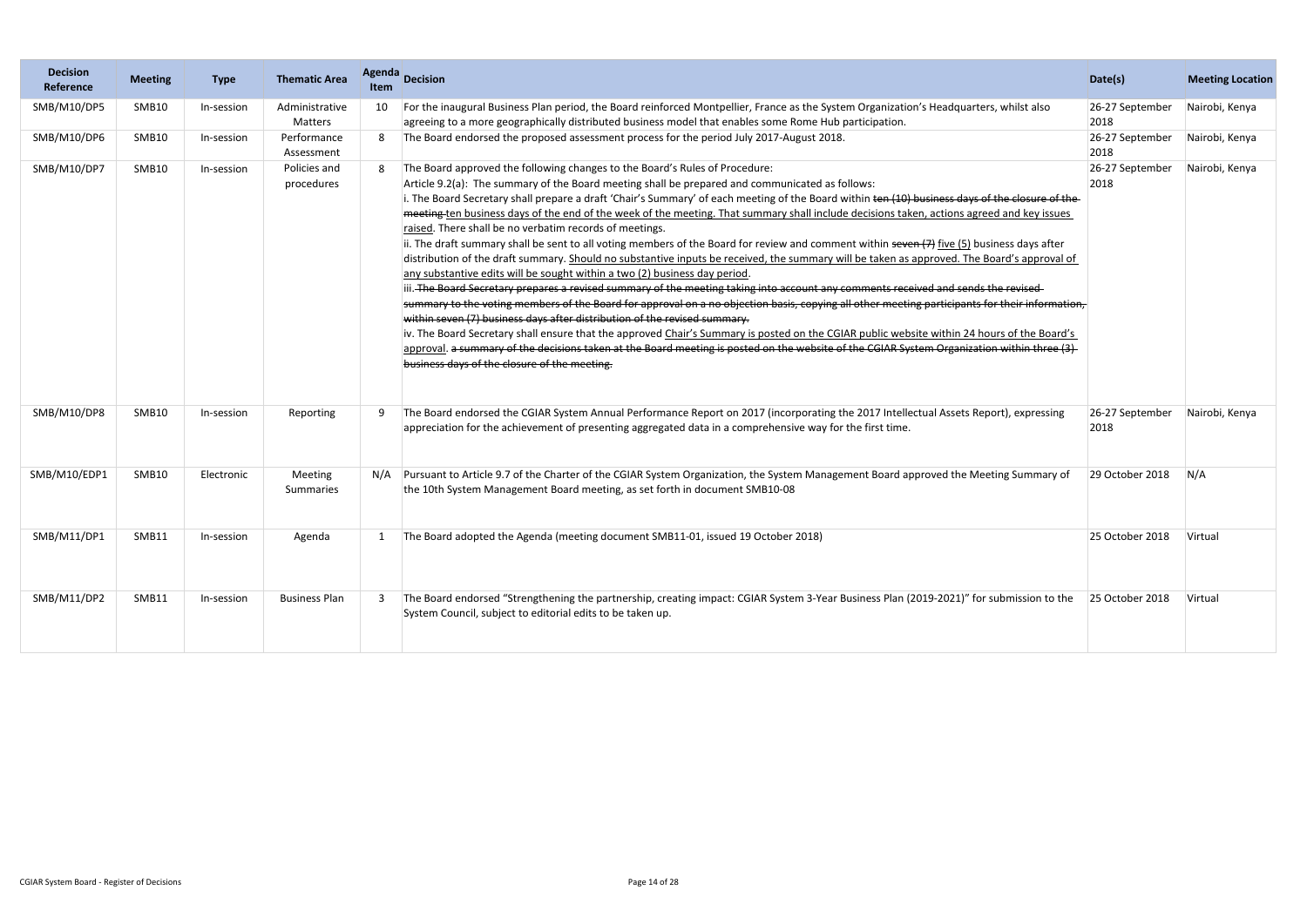| <b>Decision</b><br>Reference | <b>Meeting</b> | <b>Type</b> | <b>Thematic Area</b>                  | Agenda<br><b>Item</b> | <b>Decision</b>                                                                                                                                                                                                                                                                                                                                                                                                                                                                                                                                                                                                                                                                                                                                                                                                                                                                                                                                                                                                                                                                                                                                                                                                                                                                                                                                                                                                                                                                                                                                                                                                                                                                                                                                                                                                                                                                                                                                                   | Date(s)                  | <b>Meeting Location</b> |
|------------------------------|----------------|-------------|---------------------------------------|-----------------------|-------------------------------------------------------------------------------------------------------------------------------------------------------------------------------------------------------------------------------------------------------------------------------------------------------------------------------------------------------------------------------------------------------------------------------------------------------------------------------------------------------------------------------------------------------------------------------------------------------------------------------------------------------------------------------------------------------------------------------------------------------------------------------------------------------------------------------------------------------------------------------------------------------------------------------------------------------------------------------------------------------------------------------------------------------------------------------------------------------------------------------------------------------------------------------------------------------------------------------------------------------------------------------------------------------------------------------------------------------------------------------------------------------------------------------------------------------------------------------------------------------------------------------------------------------------------------------------------------------------------------------------------------------------------------------------------------------------------------------------------------------------------------------------------------------------------------------------------------------------------------------------------------------------------------------------------------------------------|--------------------------|-------------------------|
| SMB/M11/DP3                  | SMB11          | In-session  | Committees &<br><b>Working Groups</b> |                       | The Board:<br>a. Endorsed the option presented by the Gender Equality and Diversity Reference Group that a call for proposals be issued for a "Gender<br>Equality in Agriculture Research Platform", which would respond to the following:<br>i. Overall the Platform should demonstrate CGIAR as a clear steward of its gender research work<br>ii. The Platform should address the strategic and operational objectives outlined in the business case.<br>iii. Proposals should be submitted by a CGIAR Center as Lead Center, which would carry overall fiduciary and programmatic responsibility for<br>the Platform vis-a-vis the System Organization, and which would preferably work in partnership with at least 1 additional CGIAR Center<br>iv. Platform Director with senior-level gender expertise<br>v. Platform should be hosted by a CGIAR Center, preferably in a multi-Center location (not necessarily in Lead Center HQ)<br>vi. Arrangements for Platform activities should be clearly articulated in the proposal, and should maximize involvement of other CGIAR entities<br>vii. Additional governance through advisory body with a balance of perspectives from within CGIAR and from outside.<br>viii. Adequate funding to be provided via the FinPlan with a resource mobilization strategy to outline additional fundraising by the Platform,<br>plus a strategy for using funding to support wider gender research<br>ix. Platform should have specific mechanisms for engaging gender researchers including building on positive activities undertaken currently by<br>the Gender collaborative platform and ensure robust mechanisms for monitoring and reporting at System-level.<br>x. A clear plan to outline necessary transition between current and future structures.<br>b. Recommended that the call target a November 2019 System Council approval of a proposal, for a Research Platform to commence from<br>January 2020. | 25 October 2018          | Virtual                 |
| SMB/M11/DP4                  | SMB11          | In-session  | Committees &<br><b>Working Groups</b> |                       | The Board endorsed the recommendation from the Gender Equality and Diversity Reference Group that additional staffing capacity be secured 25 October 2018<br>to support delivery on the following SMB and Center-endorsed actions which are included in the 2019-2021 CGIAR System Business Plan:<br>• Developing and implementing a 'Gender, Diversity and Inclusion Framework';<br>• Developing and implementing the 'CGIAR People Strategy'; and<br>• Guiding the implementation of newly developed shared policies, guidelines and tools on (i) safeguarding, (ii) anti-bullying and harassment,<br>iii) whistleblowing and whistleblower protection, as well as a System Ethical Conduct Framework                                                                                                                                                                                                                                                                                                                                                                                                                                                                                                                                                                                                                                                                                                                                                                                                                                                                                                                                                                                                                                                                                                                                                                                                                                                           |                          | Virtual                 |
| SMB/M11/DP5                  | SMB11          | In-session  | Programmatic<br>Matters               |                       | The Board endorsed the draft implementation plan for the Funders "Crops to End Hunger" initiative for submission to the System Council for<br>their inputs.                                                                                                                                                                                                                                                                                                                                                                                                                                                                                                                                                                                                                                                                                                                                                                                                                                                                                                                                                                                                                                                                                                                                                                                                                                                                                                                                                                                                                                                                                                                                                                                                                                                                                                                                                                                                       | 25 October 2018          | Virtual                 |
| SMB/M11/DP6                  | SMB11          | In-session  | <b>Funding Matters</b>                |                       | The Board endorsed the draft 2019-2021 CGIAR Research Financing Plan ('2019-2021 FinPlan') for submission to the System Council for their<br>inputs.                                                                                                                                                                                                                                                                                                                                                                                                                                                                                                                                                                                                                                                                                                                                                                                                                                                                                                                                                                                                                                                                                                                                                                                                                                                                                                                                                                                                                                                                                                                                                                                                                                                                                                                                                                                                              | 25 October 2018          | Virtual                 |
| SMB/M11/DP7                  | SMB11          | In-session  | <b>Funding Matters</b>                |                       | The Board agreed on the importance of putting forward the concept of an Alliance Opportunity Fund to the System Council for strategic input 25 October 2018<br>and recommended that the paper better articulate the rationale for its creation.                                                                                                                                                                                                                                                                                                                                                                                                                                                                                                                                                                                                                                                                                                                                                                                                                                                                                                                                                                                                                                                                                                                                                                                                                                                                                                                                                                                                                                                                                                                                                                                                                                                                                                                   |                          | Virtual                 |
| SMB/M11/EDP1                 | SMB11          | Electronic  | Meeting<br>Summaries                  | N/A                   | Pursuant to Article 9.7 of the Charter of the CGIAR System Organization, the System Management Board approved the Meeting Summary of<br>the 11th System Management Board meeting, as set forth in document SMB11-07                                                                                                                                                                                                                                                                                                                                                                                                                                                                                                                                                                                                                                                                                                                                                                                                                                                                                                                                                                                                                                                                                                                                                                                                                                                                                                                                                                                                                                                                                                                                                                                                                                                                                                                                               | 6 November 2018 $ N/A $  |                         |
| SMB/M11/EDP2                 | SMB11          | Electronic  | Administrative<br>Matters             | N/A                   | Pursuant to Article 5.4(a) of the Terms of Reference of the Shared Secretariat for CGIAR Advisory Services, the Board formally endorses the Job  7 December 2018   N/A<br>Description of the Director of the CGIAR System Advisory Services Shared Secretariat.                                                                                                                                                                                                                                                                                                                                                                                                                                                                                                                                                                                                                                                                                                                                                                                                                                                                                                                                                                                                                                                                                                                                                                                                                                                                                                                                                                                                                                                                                                                                                                                                                                                                                                   |                          |                         |
| SMB/M12/DP1                  | SMB12          | In-session  | Agenda                                |                       | The Board adopted the Agenda (meeting document SMB12-01, issued 29 November 2018)                                                                                                                                                                                                                                                                                                                                                                                                                                                                                                                                                                                                                                                                                                                                                                                                                                                                                                                                                                                                                                                                                                                                                                                                                                                                                                                                                                                                                                                                                                                                                                                                                                                                                                                                                                                                                                                                                 | 13 December 2018 Virtual |                         |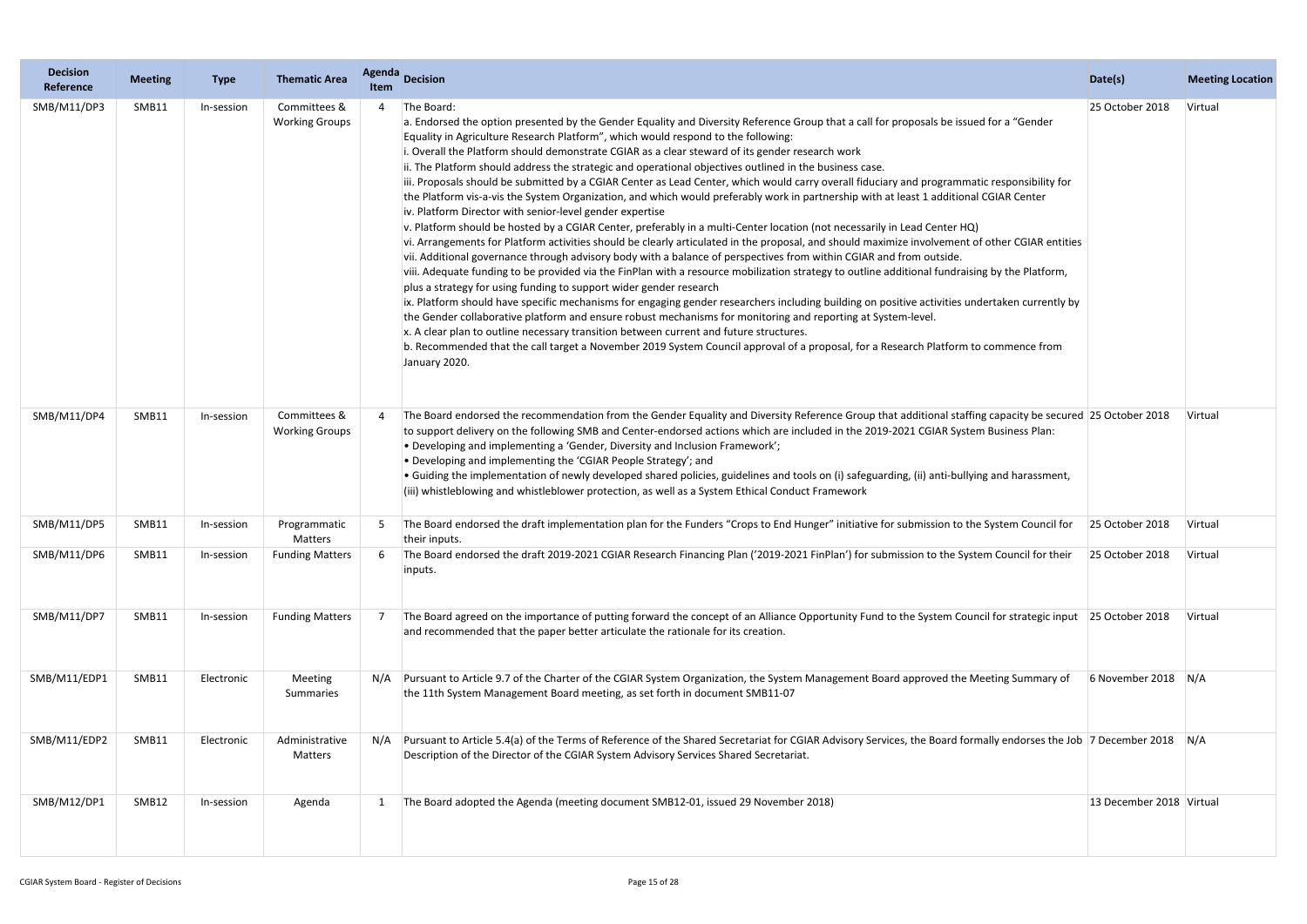| <b>Decision</b><br>Reference | <b>Meeting</b> | <b>Type</b> | <b>Thematic Area</b>             | <b>Agenda</b><br><b>Item</b> | <b>Decision</b>                                                                                                                                                                                                                                                                                                                                                                                                                                                                                                                                                                                                                                                                                                                                                                                                                                                                                                                                                   | Date(s)                  | <b>Meeting Location</b> |
|------------------------------|----------------|-------------|----------------------------------|------------------------------|-------------------------------------------------------------------------------------------------------------------------------------------------------------------------------------------------------------------------------------------------------------------------------------------------------------------------------------------------------------------------------------------------------------------------------------------------------------------------------------------------------------------------------------------------------------------------------------------------------------------------------------------------------------------------------------------------------------------------------------------------------------------------------------------------------------------------------------------------------------------------------------------------------------------------------------------------------------------|--------------------------|-------------------------|
| SMB/M12/DP2                  | SMB12          | In-session  | Programmatic<br>Matters          |                              | The Board endorses the Implementation Plan for the 'Crops to End Hunger Initiative' for the period 2019-2021 with more in-depth<br>conversations planned for the April 2019 SMB meeting.                                                                                                                                                                                                                                                                                                                                                                                                                                                                                                                                                                                                                                                                                                                                                                          | 13 December 2018 Virtual |                         |
| SMB/M12/DP3                  | SMB12          | In-session  | Performance<br>Assessment        | $\Delta$                     | The Board:<br>i. Approved the assessment criteria for Standards 1-2 and 4-6 as set out in meeting document SMB12-05;<br>ii. Noted the additional complexity involved in Standard 3; and endorsed the creation of a working group on Standard 3 that will put forward<br>revised metrics for approval by the Board at its 13th meeting (2-4 April 2019).                                                                                                                                                                                                                                                                                                                                                                                                                                                                                                                                                                                                           | 13 December 2018 Virtual |                         |
| SMB/M12/DP4                  | SMB12          | In-session  | <b>Audit and Risk</b><br>Matters |                              | The Board approved the 3-year rolling internal audit plan for the CGIAR System Organization for the period 2019-2021 as set out in meeting<br>document SMB12-06a                                                                                                                                                                                                                                                                                                                                                                                                                                                                                                                                                                                                                                                                                                                                                                                                  | 13 December 2018 Virtual |                         |
| SMB/M12/DP5                  | SMB12          | In-session  | <b>Audit and Risk</b><br>Matters |                              | The Board approved the 3-year risk-based rolling internal audit plan for the CGIAR System for the period 2019-2021 as set out in meeting<br>document SMB12-06b                                                                                                                                                                                                                                                                                                                                                                                                                                                                                                                                                                                                                                                                                                                                                                                                    | 13 December 2018 Virtual |                         |
| SMB/M12/DP6                  | SMB12          | In-session  | Reporting                        |                              | The Board endorsed the development of an annual CGIAR Integrity Report to be placed on www.cgiar.org to support transparency and<br>demonstrate maturity of reporting.                                                                                                                                                                                                                                                                                                                                                                                                                                                                                                                                                                                                                                                                                                                                                                                            | 13 December 2018 Virtual |                         |
| SMB/M12/DP7                  | SMB12          | In-session  | <b>Funding Matters</b>           | 9                            | The Board approved the 2019-2021 CGIAR Research Financing Plan for submission to the System Council for endorsement.                                                                                                                                                                                                                                                                                                                                                                                                                                                                                                                                                                                                                                                                                                                                                                                                                                              | 13 December 2018 Virtual |                         |
| SMB/M12/DP8                  | SMB12          | In-session  | Workplans                        |                              | The Board approves the 2019-2021 Workplan and Budget for the System Management Office.                                                                                                                                                                                                                                                                                                                                                                                                                                                                                                                                                                                                                                                                                                                                                                                                                                                                            | 13 December 2018 Virtual |                         |
| SMB/M12/DP9                  | SMB12          | In-session  | Rules of<br>Governance           |                              | The System Management Board approves the nomenclature and other consequential amendments to the following documents arising from<br>changes in the System's advisory bodies, as set out in the Annexes of meeting document SMB12-10:<br>- CGIAR System Framework<br>- Charter of the CGIAR System Organization<br>- Policy on CGIAR System Cost Financing                                                                                                                                                                                                                                                                                                                                                                                                                                                                                                                                                                                                         | 13 December 2018 Virtual |                         |
| SMB/M12/DP10                 | SMB12          | In-session  | Administrative<br>Matters        | 13                           | The System Management Board approves the proposed record retention periods for System Management Board materials, as set out in<br>document SMB12-11.                                                                                                                                                                                                                                                                                                                                                                                                                                                                                                                                                                                                                                                                                                                                                                                                             | 13 December 2018 Virtual |                         |
| SMB/M12/EDP1A                | SMB12          | Electronic  | Nominations/<br>Appointments     | N/A                          | The System Management Board Chair appointed Barbara Wells as CGIAR's representative on the Crop Trust Executive Board for the 2019<br>calendar year (noting that she plans to stand down from the AIARC Board as soon as a smooth transition can be assured and by not later than<br>30 June 2019). [Note August 2019: Barbara will stand down from the AIARC Board in its November 2019 meeting]                                                                                                                                                                                                                                                                                                                                                                                                                                                                                                                                                                 | 21 December 2018 N/A     |                         |
| SMB/M12/EDP1B                | SMB12          | Electronic  | <b>Meeting</b><br>Summaries      |                              | Pursuant to Article 9.7 of the Charter of the CGIAR System Organization, the System Management Board approved the Meeting Summary of<br>the 12th System Management Board meeting, as set forth in document SMB12-12                                                                                                                                                                                                                                                                                                                                                                                                                                                                                                                                                                                                                                                                                                                                               | 8 January 2019           | N/A                     |
| SMB/M12/EDP2                 | SMB12          | Electronic  | Audit and Risk<br>Matters        | N/A                          | Pursuant to Article 8.1(o) of the Charter of the CGIAR System Organization, the System Management Board approves the appointment of PwC 15 February 2019<br>Marseille to undertake the external audit of the annual financial statements of the CGIAR System Organization for the year ended 31<br>December 2018.                                                                                                                                                                                                                                                                                                                                                                                                                                                                                                                                                                                                                                                 |                          | N/A                     |
| SMB/M12/EDP3                 | SMB12          | Electronic  | Administrative<br>Matters        | $N/A$ $A$ .                  | The System Management Board amends paragraph 3.2.1 of Part A of the Personnel Policy Manual as set out in the line-marked<br>paragraph below:<br>3.2.1 The System Organization is committed to ensuring a safe and secure work environment and has zero-tolerance for bullying, harassment,<br>exploitation, and abuse. Discrimination of any kind, This environment shall be free of mental, verbal, sexual or any other form of harassment<br>and discrimination, whether on the basis of race, national origin, religion, gender or any other form of personal identity (see Section 16) is<br>unacceptable behavior and will be addressed using established disciplinary measures if necessary. The System Organization is also committed<br>to ensuring the protection of children and vulnerable adults and fostering a workplace of dignity, where all staff treat others with respect as a<br>nerson regardless of individual and/or cultural differences | 13 March 2019            | N/A                     |
| SMB/M13/DP1                  | SMB13          | In-session  | Agenda                           |                              | The Board adopted the Agenda (meeting document SMB13-01, issued 12 March 2019).                                                                                                                                                                                                                                                                                                                                                                                                                                                                                                                                                                                                                                                                                                                                                                                                                                                                                   | 2-3 April 2019           | Montpellier,<br>France  |
| SMB/M13/DP2                  | SMB13          | In-session  | Programmatic<br>Matters          | 2                            | The Board agreed that a CGIAR digital strategy needs to be developed, identifying CGIAR's comparative advantage relating to big data. This will 2-3 April 2019<br>involve making 'deep dives' as required in relation to a number of the strategy's dimensions and the Platform for Big Data in Agriculture is<br>encouraged to engage with the System Management Office to ensure relevant matters are addressed appropriately.                                                                                                                                                                                                                                                                                                                                                                                                                                                                                                                                  |                          | Montpellier,<br>France  |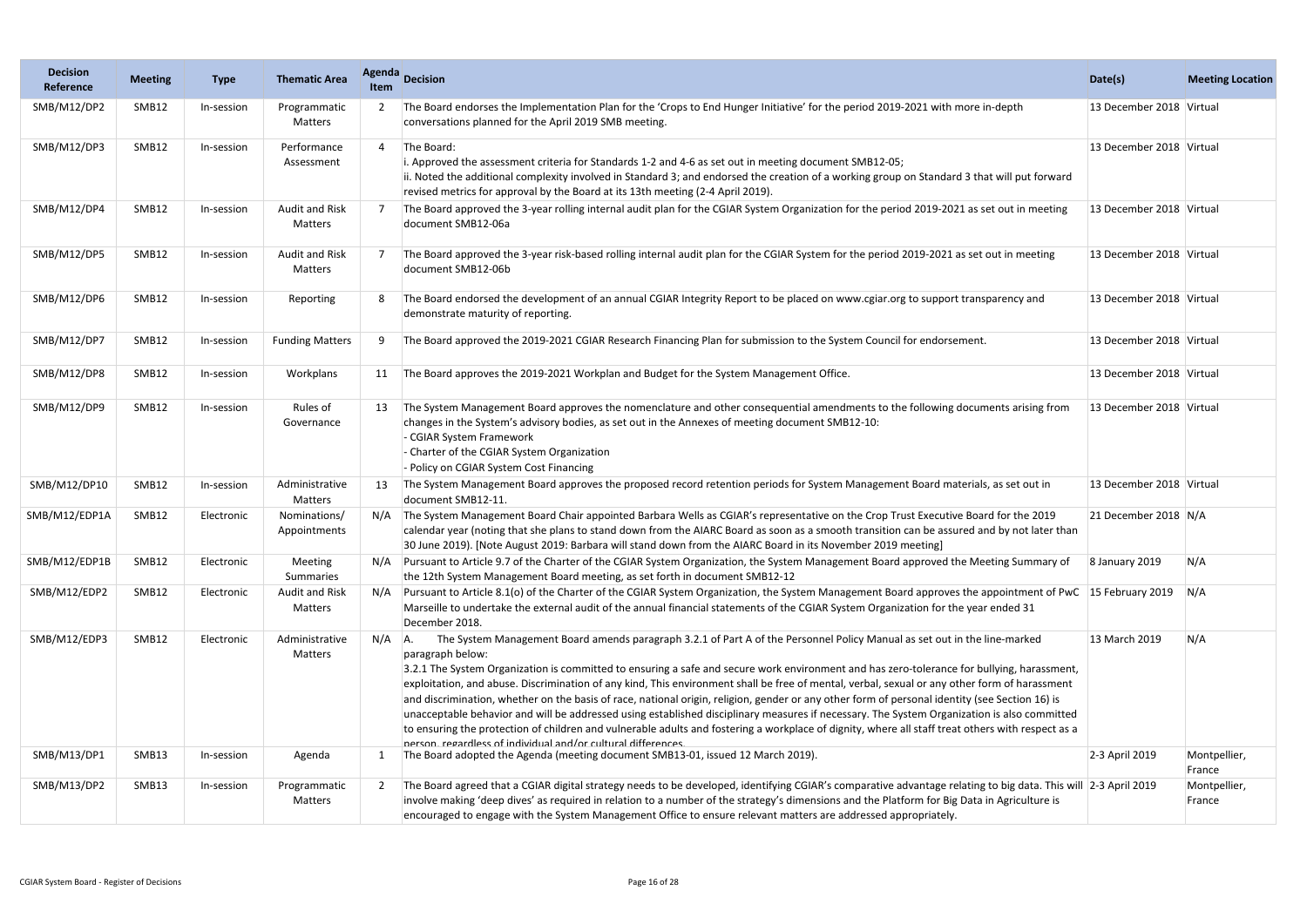| <b>Decision</b><br>Reference | <b>Meeting</b> | <b>Type</b> | <b>Thematic Area</b>                  | Agenda<br><b>Item</b> | <b>Decision</b>                                                                                                                                                                                                                                                                                                                                                                                                                                                                                                                                                                                                                                                                                                                                                                                                                                                                                                                                                                                                            | Date(s)        | <b>Meeting Location</b> |
|------------------------------|----------------|-------------|---------------------------------------|-----------------------|----------------------------------------------------------------------------------------------------------------------------------------------------------------------------------------------------------------------------------------------------------------------------------------------------------------------------------------------------------------------------------------------------------------------------------------------------------------------------------------------------------------------------------------------------------------------------------------------------------------------------------------------------------------------------------------------------------------------------------------------------------------------------------------------------------------------------------------------------------------------------------------------------------------------------------------------------------------------------------------------------------------------------|----------------|-------------------------|
| SMB/M13/DP3                  | SMB13          | In-session  | <b>Intellectual Assets</b>            |                       | The Board requested Centers to:<br>i. Bring disclosures up to date related to Limited Exclusivity Agreements, Restricted Use Agreements and Intellectual Property Rights<br>applications mentioned in recent annual CGIAR Intellectual Assets Management Reports by the end of July 2019;<br>ii. Provide requisite information to the System Management Office.                                                                                                                                                                                                                                                                                                                                                                                                                                                                                                                                                                                                                                                            | 2-3 April 2019 | Montpellier,<br>France  |
| SMB/M13/DP4                  | SMB13          | In-session  | Programmatic<br>Matters               |                       | The Board approved the call for proposals for a Gender Equality in Food Systems Research Platform to be issued by 5 April 2019.                                                                                                                                                                                                                                                                                                                                                                                                                                                                                                                                                                                                                                                                                                                                                                                                                                                                                            | 2-3 April 2019 | Montpellier,<br>France  |
| SMB/M13/DP5                  | SMB13          | In-session  | <b>Strategic Planning</b>             |                       | The Board, noting that the successful delivery of the 2030 Plan will be underpinned by broad consultation across System stakeholders,<br>endorsed the Roadmap for the development of the scientific elements of the new research portfolio for the 2030 Plan as set out in meeting<br>document SMB13-05.                                                                                                                                                                                                                                                                                                                                                                                                                                                                                                                                                                                                                                                                                                                   | 2-3 April 2019 | Montpellier,<br>France  |
| SMB/M13/DP6                  | SMB13          | In-session  | Diversity and<br>Inclusion            |                       | The Board adopted the minimum target of 35% representation of women in professional roles by end-2020 for CGIAR Centers and the System<br>Organization collectively.                                                                                                                                                                                                                                                                                                                                                                                                                                                                                                                                                                                                                                                                                                                                                                                                                                                       | 2-3 April 2019 | Montpellier,<br>France  |
| SMB/M13/DP7                  | SMB13          | In-session  | Diversity and<br>Inclusion            |                       | The Board recognized that:<br>i. A gender balance of 40/40/20 (meaning a minimum of 40% male and minimum 40% female, with the remaining 20% to provide flexibility<br>across genders) is a medium- to long-term aspiration for consideration in the context of the 2030 Plan.<br>ii. Gender, diversity and inclusivity are separate, albeit related workstreams.<br>iii. Gender, diversity and inclusivity are cultural issues above all and that it is incumbent on the System, as a global movement, to take a lead in<br>bringing about change, by promoting constructive and proactive thinking about gender balance, diversity and inclusivity within the System.<br>This means challenging stereotypes, assumptions and preconceptions, encouraging appropriate use of language and ways of framing issues,<br>while acknowledging the need to be realistic about the constraints and requirements of operating in certain environments in terms of the<br>System's commitment to ensure staff safety and wellbeing. | 2-3 April 2019 | Montpellier,<br>France  |
| SMB/M13/DP8                  | SMB13          | In-session  | <b>Funding Matters</b>                | 11                    | The Board endorsed the proposed option 1 set out in Appendix 1 of meeting document SMB13-09 for routing SPIA funding of US\$ 1.3M in<br>2019 through a new module 'Improving and institutionalizing collection of data' to be administratively assigned to the Big Data platform.                                                                                                                                                                                                                                                                                                                                                                                                                                                                                                                                                                                                                                                                                                                                          | 2-3 April 2019 | Montpellier,<br>France  |
| SMB/M13/DP9                  | SMB13          | In-session  | Policies and<br>procedures            | 12                    | The Board approved the CGIAR System Cost Principles and Indirect Cost Guidelines as set out in meeting document SMB13-10.                                                                                                                                                                                                                                                                                                                                                                                                                                                                                                                                                                                                                                                                                                                                                                                                                                                                                                  | 2-3 April 2019 | Montpellier,<br>France  |
| SMB/M13/DP10                 | SMB13          | In-session  | Policies and<br>procedures            |                       | The Board approved the System Organization Personnel Policy Manual - Part A amendments as set out in meeting document SMB13-11.                                                                                                                                                                                                                                                                                                                                                                                                                                                                                                                                                                                                                                                                                                                                                                                                                                                                                            | 2-3 April 2019 | Montpellier,<br>France  |
| SMB/M13/DP11                 | SMB13          | In-session  | Committees &<br><b>Working Groups</b> | 12                    | The Board approved the revised terms of reference for its Rules of Governance Working Group as set out in meeting document SMB13-12.                                                                                                                                                                                                                                                                                                                                                                                                                                                                                                                                                                                                                                                                                                                                                                                                                                                                                       | 2-3 April 2019 | Montpellier,<br>France  |
| SMB/M13/EDP1                 | SMB13          | Electronic  | <b>Funding Matters</b>                |                       | N/A The Board endorsed the following materials for submission to the System Council for approval at its 8th meeting:<br>-Proposal for a Funding support module for the Crops to End Hunger Initiative as part of the Excellence in Breeding Platform<br>-W1 Special Alliance Fund: Center Alliances                                                                                                                                                                                                                                                                                                                                                                                                                                                                                                                                                                                                                                                                                                                        | 29 April 2019  | N/A                     |
| SMB/M13/EDP2                 | SMB13          | Electronic  | <b>Audit and Risk</b><br>Matters      | N/A                   | The Board approved the CGIAR System Organization Audited Financial Statements for the year ended 31 December 2018                                                                                                                                                                                                                                                                                                                                                                                                                                                                                                                                                                                                                                                                                                                                                                                                                                                                                                          | 6 May 2019     | N/A                     |
| SMB/M13/EDP3                 | SMB13          | Electronic  | Meeting<br>Summaries                  | N/A                   | The Board approved the Chair's Summary of the 13th System Management Board meeting, as set forth in meeting document SMB13-14                                                                                                                                                                                                                                                                                                                                                                                                                                                                                                                                                                                                                                                                                                                                                                                                                                                                                              | 3 May 2019     | N/A                     |
| SMB/M13/EDP4                 | SMB13          | Electronic  | <b>Funding Matters</b>                | N/A                   | The Board endorsed the System Council's 15-16 May 2019 decision to approve, as amendments to Article 3 and Annex B of the CGIAR System<br>Framework, up to five temporary additional Funder voting seats on the System Council subject to meeting agreed criteria                                                                                                                                                                                                                                                                                                                                                                                                                                                                                                                                                                                                                                                                                                                                                          | 18 July 2019   | N/A                     |
| SMB/M13/EDP5                 | SMB13          | Electronic  | Nominations/<br>Appointments          | N/A                   | The Board:<br>1. Expressed its appreciation to Gordon MacNeil for his service on the System Management Board and its Audit and Risk Committee since its<br>formation in July 2016, including in the role of ARC Chair since July 2018.<br>2. Appointed Hilary Wild, Center-affiliated SMB member, to serve as a member of the ARC for an initial term from 1 September 2019 to 31<br>August 2021, or until such time as her successor is appointed.<br>3. Extended the term of Clarissa van Heerden, independent member of the ARC, until 31 August 2021 or until such time as her successor is<br>appointed and, pursuant to paragraph 15 of the Terms of Reference of the ARC, designated her as ARC Chair with effect from 1 September<br>2019.                                                                                                                                                                                                                                                                         | 13 August 2019 | N/A                     |
| SMB/M13/EDP6                 | SMB13          | Electronic  | Nominations/<br>Appointments          | N/A                   | Pursuant to Article 7.3 of the Charter, the System Management Board re-appointed Marco Ferroni to serve as Chair of the System<br>Management Board with effect from 1 September 2019 until the latter of 30 November 2021, or until his successor is appointed.                                                                                                                                                                                                                                                                                                                                                                                                                                                                                                                                                                                                                                                                                                                                                            | 22 August 2019 | N/A                     |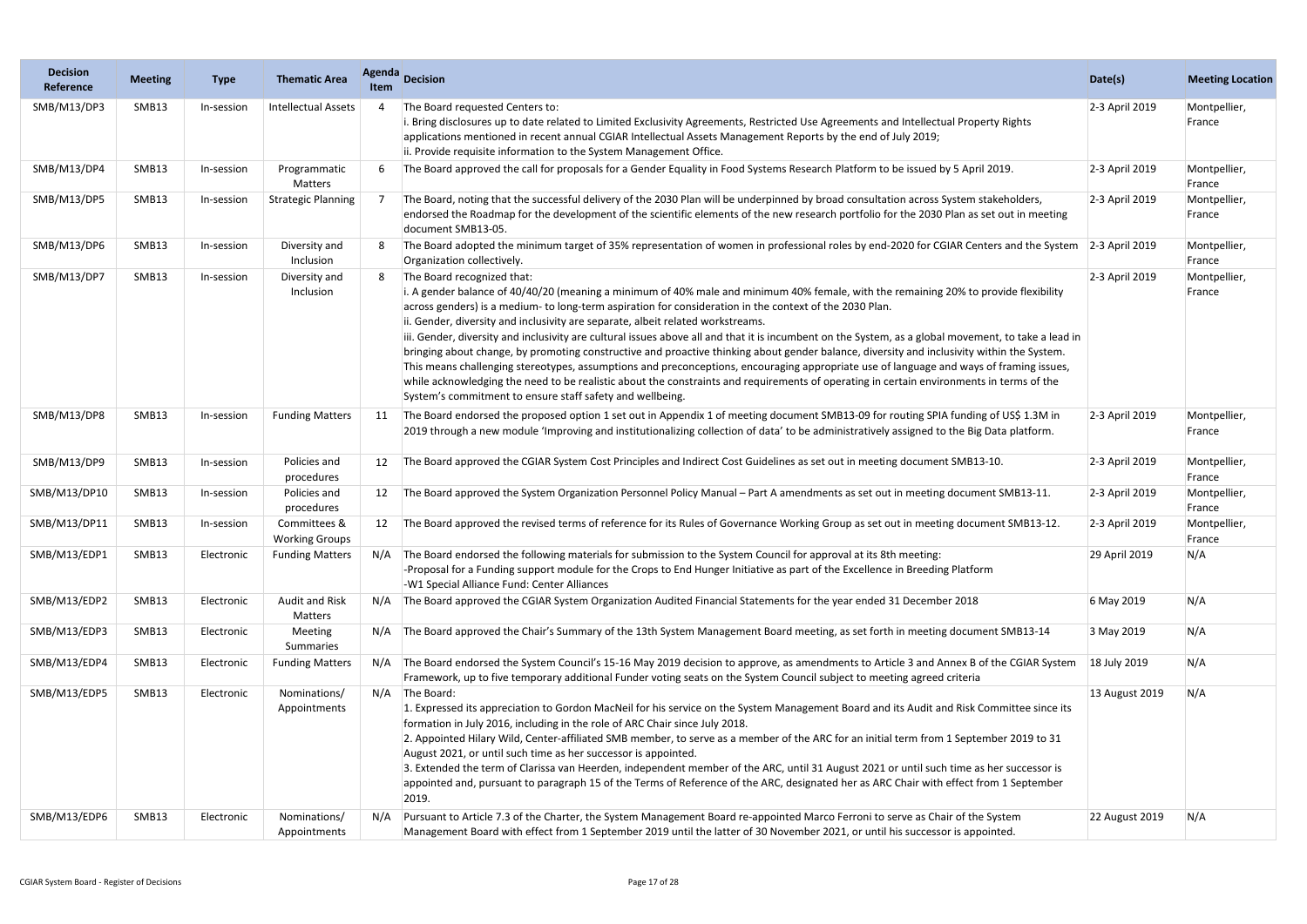| <b>Decision</b><br>Reference | <b>Meeting</b> | <b>Type</b> | <b>Thematic Area</b>             | Agenda<br><b>Item</b> | <b>Decision</b>                                                                                                                                                                                                                                                                                                                                                                                                                                                                                                                                                                                                                                                                                                                                                                                                                                                                                                                                                                                                                                                                                                                                                                                                                                                                                                                             | Date(s)         | <b>Meeting Location</b> |
|------------------------------|----------------|-------------|----------------------------------|-----------------------|---------------------------------------------------------------------------------------------------------------------------------------------------------------------------------------------------------------------------------------------------------------------------------------------------------------------------------------------------------------------------------------------------------------------------------------------------------------------------------------------------------------------------------------------------------------------------------------------------------------------------------------------------------------------------------------------------------------------------------------------------------------------------------------------------------------------------------------------------------------------------------------------------------------------------------------------------------------------------------------------------------------------------------------------------------------------------------------------------------------------------------------------------------------------------------------------------------------------------------------------------------------------------------------------------------------------------------------------|-----------------|-------------------------|
| SMB/M13/EDP7                 | SMB13          | Electronic  | <b>Audit and Risk</b><br>Matters | N/A                   | Pursuant to Article 8.1(o) of the Charter of the CGIAR System Organization, the System Management Board approved the appointment of PwC 2 September 2019 N/A<br>France to undertake the external audit of the 2019 annual financial statements of the CGIAR System Organization.                                                                                                                                                                                                                                                                                                                                                                                                                                                                                                                                                                                                                                                                                                                                                                                                                                                                                                                                                                                                                                                            |                 |                         |
| SMB/M13/EDP8                 | SMB13          | Electronic  | <b>Intellectual Assets</b>       | N/A                   | The System Management Board endorsed the 2018 CGIAR Intellectual Assets Management Report.                                                                                                                                                                                                                                                                                                                                                                                                                                                                                                                                                                                                                                                                                                                                                                                                                                                                                                                                                                                                                                                                                                                                                                                                                                                  | 15 October 2019 | N/A                     |
| SMB/M14/DP1                  | SMB14          | In-session  | Agenda                           |                       | The System Management Board adopted the Agenda (meeting document SMB14-01, issued on 5 September 2019).                                                                                                                                                                                                                                                                                                                                                                                                                                                                                                                                                                                                                                                                                                                                                                                                                                                                                                                                                                                                                                                                                                                                                                                                                                     | 3 October 2019  | Rome, Italy             |
| SMB/M14/DP2                  | SMB14          | In-session  | Programmatic<br>Matters          | 4                     | With a quorum present, and taking into account declared conflicts of interest, the System Management Board delegated decision-making on<br>SMB14 agenda item 4 to the three independent voting members of the System Management Board, for whom there was no perceived conflict<br>of interest.<br>Those members unanimously agreed to recommend to the System Council the 'GENDER' proposal, with a request that the proponents prepare<br>for submission to the System Council by 29 October 2019, an updated cover letter and transition plan that lays out the means and process for<br>a wider set of activities to be incorporated that include all Centers and the most strategic elements from the ENGAGE proposal.<br>The System Management Board reinforced the need for strong leadership in the role of platform director, to ensure strong delivery from<br>commencement.<br>In recognition of CGIAR's strong community of researchers and partners that wish to collaborate on gender research, and in recognition of the<br>ambition of the CGIAR System to elevate CGIAR's efforts, the System Management Board will also recommend in an updated FinPlan for 2020-<br>2021 for the elevated gender platform to receive an increase in funding through window 2 allocations, beyond the US\$ 2 million already<br>budgeted. | 3 October 2019  | Rome, Italy             |
| SMB/M14/DP3                  | SMB14          | In-session  | Reporting                        |                       | The System Management Board endorsed the 2018 CGIAR Performance Report for release and presentation to the System Council, as set out<br>in meeting document 14-05b.                                                                                                                                                                                                                                                                                                                                                                                                                                                                                                                                                                                                                                                                                                                                                                                                                                                                                                                                                                                                                                                                                                                                                                        | 3 October 2019  | Rome, Italy             |
| SMB/M14/DP4                  | SMB14          | In-session  | Reporting                        |                       | The System Management Board endorsed a clarification on the information flows and roles regarding the 2019 Pilot Assessment of the 2019-<br>2021 Program Performance Standards, as set out in meeting document 14-05c, further to its decision SMB/M12/DP3 taken on 13 December<br>2018.                                                                                                                                                                                                                                                                                                                                                                                                                                                                                                                                                                                                                                                                                                                                                                                                                                                                                                                                                                                                                                                    | 3 October 2019  | Rome, Italy             |
| SMB/M14/DP5                  | SMB14          | In-session  | Reporting                        |                       | The System Management Board endorsed the CGIAR Financial Report for Year 2018 for submission to the System Council as set out in meeting 3 October 2019<br>document SMB14-06a.                                                                                                                                                                                                                                                                                                                                                                                                                                                                                                                                                                                                                                                                                                                                                                                                                                                                                                                                                                                                                                                                                                                                                              |                 | Rome, Italy             |
| SMB/M14/DP6                  | SMB14          | In-session  | <b>Funding Matters</b>           |                       | The System Management Board approved the application procedures and progress reporting standards for the Window 1 Special Alliance<br>Fund as set out in meeting document SMB14-06b.                                                                                                                                                                                                                                                                                                                                                                                                                                                                                                                                                                                                                                                                                                                                                                                                                                                                                                                                                                                                                                                                                                                                                        | 3 October 2019  | Rome, Italy             |
| SMB/M14/DP7                  | SMB14          | In-session  | Reporting                        |                       | The System Management Board endorsed the Financial Management Standard assessment criteria as set out in meeting document SMB14-<br>06с.                                                                                                                                                                                                                                                                                                                                                                                                                                                                                                                                                                                                                                                                                                                                                                                                                                                                                                                                                                                                                                                                                                                                                                                                    | 3 October 2019  | Rome, Italy             |
| SMB/M14/DP8                  | SMB14          | In-session  | Policies and<br>procedures       | 6                     | The System Management Board endorsed the CGIAR Ethics Framework for presentation to the System Council for approval as set out in<br>meeting document SMB14-06d.                                                                                                                                                                                                                                                                                                                                                                                                                                                                                                                                                                                                                                                                                                                                                                                                                                                                                                                                                                                                                                                                                                                                                                            | 3 October 2019  | Rome, Italy             |
| SMB/M14/DP9                  | SMB14          | In-session  | Policies and<br>procedures       |                       | The System Management Board amended Part A of the Personnel Policy Manual as set out in Annex 1 of meeting document SMB14-06e, and<br>noted the amendments made to Part B of the Personnel Policy Manual as set out in Annex 2 of the same.                                                                                                                                                                                                                                                                                                                                                                                                                                                                                                                                                                                                                                                                                                                                                                                                                                                                                                                                                                                                                                                                                                 | 3 October 2019  | Rome, Italy             |
| SMB/M14/DP10                 | SMB14          | In-session  | Policies and<br>procedures       | 6                     | The System Management Board amended its Rules of Procedure as set out in meeting document SMB14-06f.                                                                                                                                                                                                                                                                                                                                                                                                                                                                                                                                                                                                                                                                                                                                                                                                                                                                                                                                                                                                                                                                                                                                                                                                                                        | 3 October 2019  | Rome, Italy             |
| SMB/M14/EDP1                 | SMB14          | Electronic  | Meeting<br>Summaries             | N/A                   | The System Management Board approved the Chair's Summary of the 14th System Management Board meeting, as set forth in meeting<br>document SMB14-07                                                                                                                                                                                                                                                                                                                                                                                                                                                                                                                                                                                                                                                                                                                                                                                                                                                                                                                                                                                                                                                                                                                                                                                          | 18 October 2019 | N/A                     |
| SMB/M14/EDP2                 | SMB14          | Electronic  | <b>Intellectual Assets</b>       | N/A                   | The System Management Board ratified the approval by the Article 15 Center Directors General dated 9 October 2019 of the positions that are 18 October 2019<br>proposed to be advanced by CGIAR in two upcoming intergovernmental negotiating meetings (namely, the Plant Treaty's Working Group to<br>Enhance the Functioning of the Multilateral System of Access and Benefit-sharing, 23-26 October 2019, and the Plant Treaty's Governing Body,<br>11-16 November 2019), as set out in the decision materials.                                                                                                                                                                                                                                                                                                                                                                                                                                                                                                                                                                                                                                                                                                                                                                                                                          |                 | N/A                     |
| SMB/M14/EDP3                 | SMB14          | Electronic  | Policies and<br>procedures       | N/A                   | Pursuant to Article 8.1 (r) of the Charter of the CGIAR System Organization, the System Management Board approves the CGIAR System<br>Organization Risk Management Policy.                                                                                                                                                                                                                                                                                                                                                                                                                                                                                                                                                                                                                                                                                                                                                                                                                                                                                                                                                                                                                                                                                                                                                                  | 7 November 2019 | N/A                     |
| SMB/M15/DP1                  | SMB15          | In-session  | Agenda                           |                       | The System Management Board adopted the Agenda (meeting document SMB15-01, the contents of which were communicated on 18<br>October 2019 pursuant to the Board's Rules of Procedures on the calling of extraordinary meetings of the Board).                                                                                                                                                                                                                                                                                                                                                                                                                                                                                                                                                                                                                                                                                                                                                                                                                                                                                                                                                                                                                                                                                                | 28 October 2019 | Virtual                 |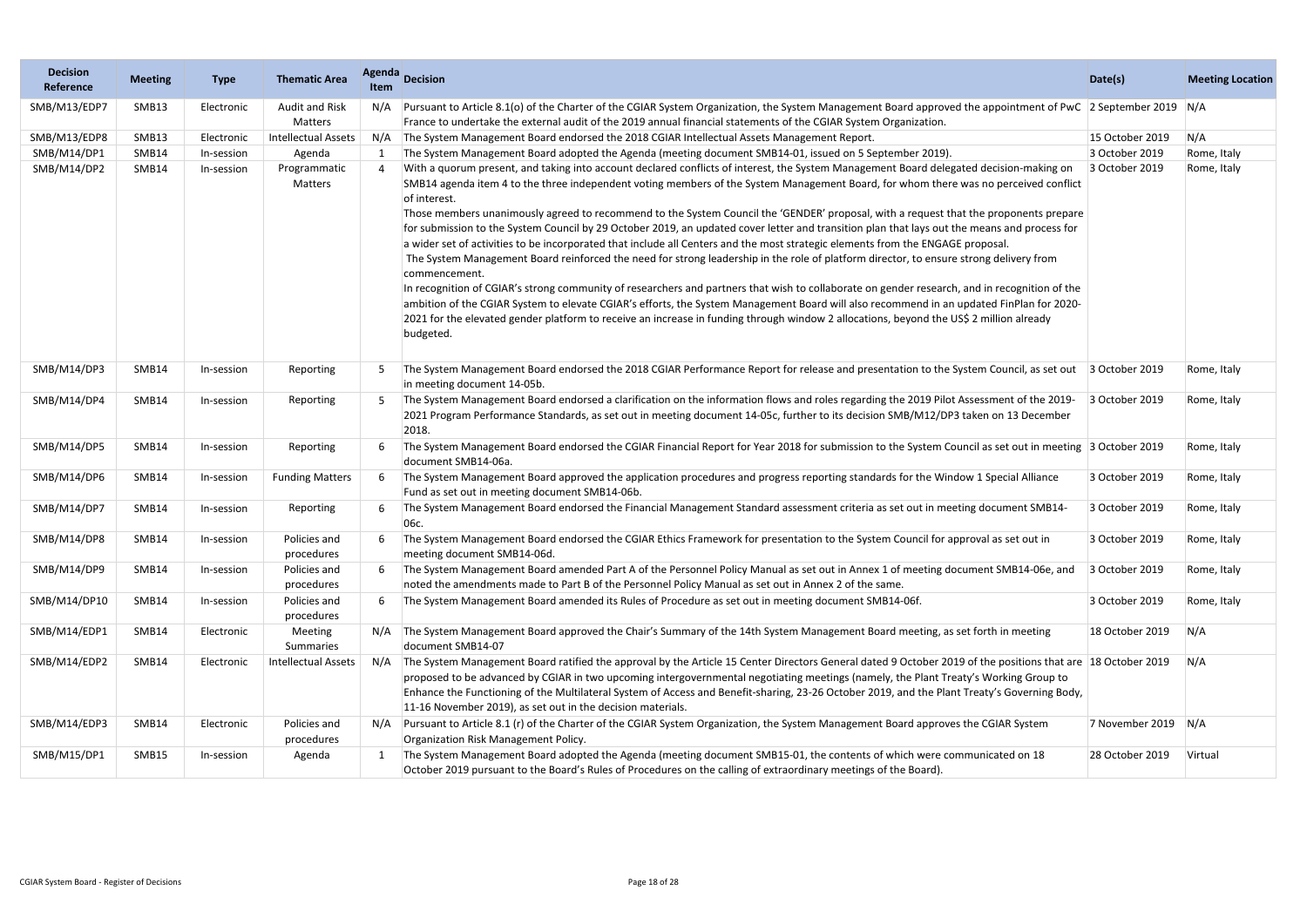| <b>Decision</b><br>Reference | <b>Meeting</b> | <b>Type</b> | <b>Thematic Area</b>                  | <b>Agenda</b><br>Item | <b>Decision</b>                                                                                                                                                                                                                                                                                                                                                                                                                                                                                                                                                                                                                                                                                                                                                                                                                                                                                                                                                                                                                                                                                                                                                                                                                               | Date(s)                       | <b>Meeting Location</b> |
|------------------------------|----------------|-------------|---------------------------------------|-----------------------|-----------------------------------------------------------------------------------------------------------------------------------------------------------------------------------------------------------------------------------------------------------------------------------------------------------------------------------------------------------------------------------------------------------------------------------------------------------------------------------------------------------------------------------------------------------------------------------------------------------------------------------------------------------------------------------------------------------------------------------------------------------------------------------------------------------------------------------------------------------------------------------------------------------------------------------------------------------------------------------------------------------------------------------------------------------------------------------------------------------------------------------------------------------------------------------------------------------------------------------------------|-------------------------------|-------------------------|
| SMB/M15/DP2                  | SMB15          | In-session  | <b>Strategic Planning</b>             |                       | Noting the agreed position of the System Management Board ('Board') at its 14th meeting that the final System Reference Group ('SRG')<br>recommendations should come back to the Board for formal endorsement prior to submission to the System Council, and that the Board<br>members have actively participated in the SRG process, the Board:<br>a. supports the SRG recommendations towards the One CGIAR approach as set out in the 25 October version;<br>b. recognizes that the System Council may further shape the recommendations at its meeting in November 2019;<br>c. understands the need for a sound and detailed implementation plan including communication processes that is founded on adaptive<br>management principles to take One CGIAR forward on the time-sensitive path based on System Council endorsement; and<br>d. stands ready to oversee the development and roll-out of such implementation plan.                                                                                                                                                                                                                                                                                                             | 28 October 2019               | Virtual                 |
| SMB/M15/EDP1                 | SMB15          | Electronic  | Meeting<br>Summaries                  |                       | The System Management Board approved the Chair's Summary of the 15th System Management Board meeting, as set forth in meeting<br>document SMB15-05                                                                                                                                                                                                                                                                                                                                                                                                                                                                                                                                                                                                                                                                                                                                                                                                                                                                                                                                                                                                                                                                                            | 12 November 2019 N/A          |                         |
| SMB/M16/DP1                  | SMB16          | In-session  | Agenda                                |                       | The System Management Board adopted the Agenda (meeting document SMB16-01, Revision 1, issued on 14 January 2020)                                                                                                                                                                                                                                                                                                                                                                                                                                                                                                                                                                                                                                                                                                                                                                                                                                                                                                                                                                                                                                                                                                                             | 28-29 January 2020 Amsterdam, | Netherlands             |
| SMB/M16/DP2                  | SMB16          | In-session  | <b>Funding Matters</b>                |                       | The System Management Board:<br>a. Approved the allocations of funds for Centers engaged in merger and alliance activities from the Window 1 Fund set up for that purpose and<br>the bilateral grant funded by the Bill & Melinda Gates Foundation as follows:<br>i. CIFOR/ICRAF: US\$ 254,850<br>ii. Alliance of Bioversity and CIAT: US\$ 1,366,148<br>iii. AfricaRice/IRRI: US\$ 379,002<br>b. Proposed that a broader-scope One CGIAR transition fund be established for future support to such activities with criteria for the allocation<br>of those funds to be approved by the SMB.<br>It is noted that SMB members affiliated with Centers who had applied for funding recused themselves from discussion and decision-making on<br>this item.                                                                                                                                                                                                                                                                                                                                                                                                                                                                                      | 28-29 January 2020 Amsterdam, | Netherlands             |
| SMB/M16/DP3                  | SMB16          | In-session  | <b>Funding Matters</b>                | .5                    | The System Management Board endorsed the guidance note and 2020-2021 Revised CGIAR Research Financing Plan (as set out in meeting<br>document SMB16-05) for distribution to the System Council for approval.                                                                                                                                                                                                                                                                                                                                                                                                                                                                                                                                                                                                                                                                                                                                                                                                                                                                                                                                                                                                                                  | 28-29 January 2020 Amsterdam, | Netherlands             |
| SMB/M16/DP4                  | SMB16          | In-session  | Policies and<br>procedures            |                       | The System Management Board approved the Framework for Gender, Diversity and Inclusion in CGIAR's Workplaces and its accompanying<br>Action Plan covering the 2-year period 2020-2021 (as set out in meeting document SMB16-06).                                                                                                                                                                                                                                                                                                                                                                                                                                                                                                                                                                                                                                                                                                                                                                                                                                                                                                                                                                                                              | 28-29 January 2020 Amsterdam, | Netherlands             |
| SMB/M16/DP5                  | SMB16          | In-session  | Committees &<br><b>Working Groups</b> |                       | The System Management Board endorsed the establishment of a CGIAR Green Climate Fund Working Group (as set out in meeting document<br> SMB16-07).                                                                                                                                                                                                                                                                                                                                                                                                                                                                                                                                                                                                                                                                                                                                                                                                                                                                                                                                                                                                                                                                                             | 28-29 January 2020 Amsterdam, | Netherlands             |
| SMB/M16/DP6                  | SMB16          | In-session  | Workplans                             | 8                     | Upon the recommendation of its Audit and Risk Committee, the System Management Board approved the CGIAR System Internal Audit<br>Function rolling internal audit plan for the period 2020-2022 and associated budget.                                                                                                                                                                                                                                                                                                                                                                                                                                                                                                                                                                                                                                                                                                                                                                                                                                                                                                                                                                                                                         | 28-29 January 2020 Amsterdam, | Netherlands             |
| SMB/M16/DP7                  | SMB16          | In-session  | Committees &<br><b>Working Groups</b> |                       | The System Management Board:<br>i. Approved the Terms of Reference for an inclusive Search Committee for the selection of a firm/consortia to serve as a Transition Program<br>Management Unit ('TPMU') to provide professional program management services for the One CGIAR transition7.<br>ii. Appointed the following individuals to serve on the Search Committee, each of whom bring experience in delivering and/or overseeing<br>delivery of complex change management programs:<br>• SMB member (Hilary Wild)<br>• Independent Chair of the SMB's Audit & Risk Committee (Clarissa van Heerden)<br>• Chair of the Independent Science for Development Council, and Active Observer to the SMB (Holger Meinke)<br>. One representative from the voting members of the System Council (to be identified through consultation with the Chair of the System<br>Council)<br>. One representative of the CGIAR System Organization (to be nominated by the Executive Director of the System Organization)<br>iii. Requested the Search Committee, once formed, to self-select a Chair, and for the Chair, on behalf of the Committee, to report on the<br>outcomes of the selection process to the SMB by not later than its 17th meeting. | 28-29 January 2020 Amsterdam, | Netherlands             |
| SMB/M16/EDP1                 | SMB16          | Electronic  | Meeting<br>Summaries                  | N/A                   | The System Management Board approved the Chair's Summary of the 16th System Management Board meeting, as set forth in meeting<br>document SMB16-10                                                                                                                                                                                                                                                                                                                                                                                                                                                                                                                                                                                                                                                                                                                                                                                                                                                                                                                                                                                                                                                                                            | 6 February 2020               | N/A                     |
| SMB/M16/EDP2                 | SMB16          | Electronic  | Committees &<br><b>Working Groups</b> | N/A                   | The System Management Board approved the initial membership of 6 of the One CGIAR Transition Advisory Groups to facilitate co-design work 18 February 2020 N/A<br>to move forward in a collaborative manner                                                                                                                                                                                                                                                                                                                                                                                                                                                                                                                                                                                                                                                                                                                                                                                                                                                                                                                                                                                                                                   |                               |                         |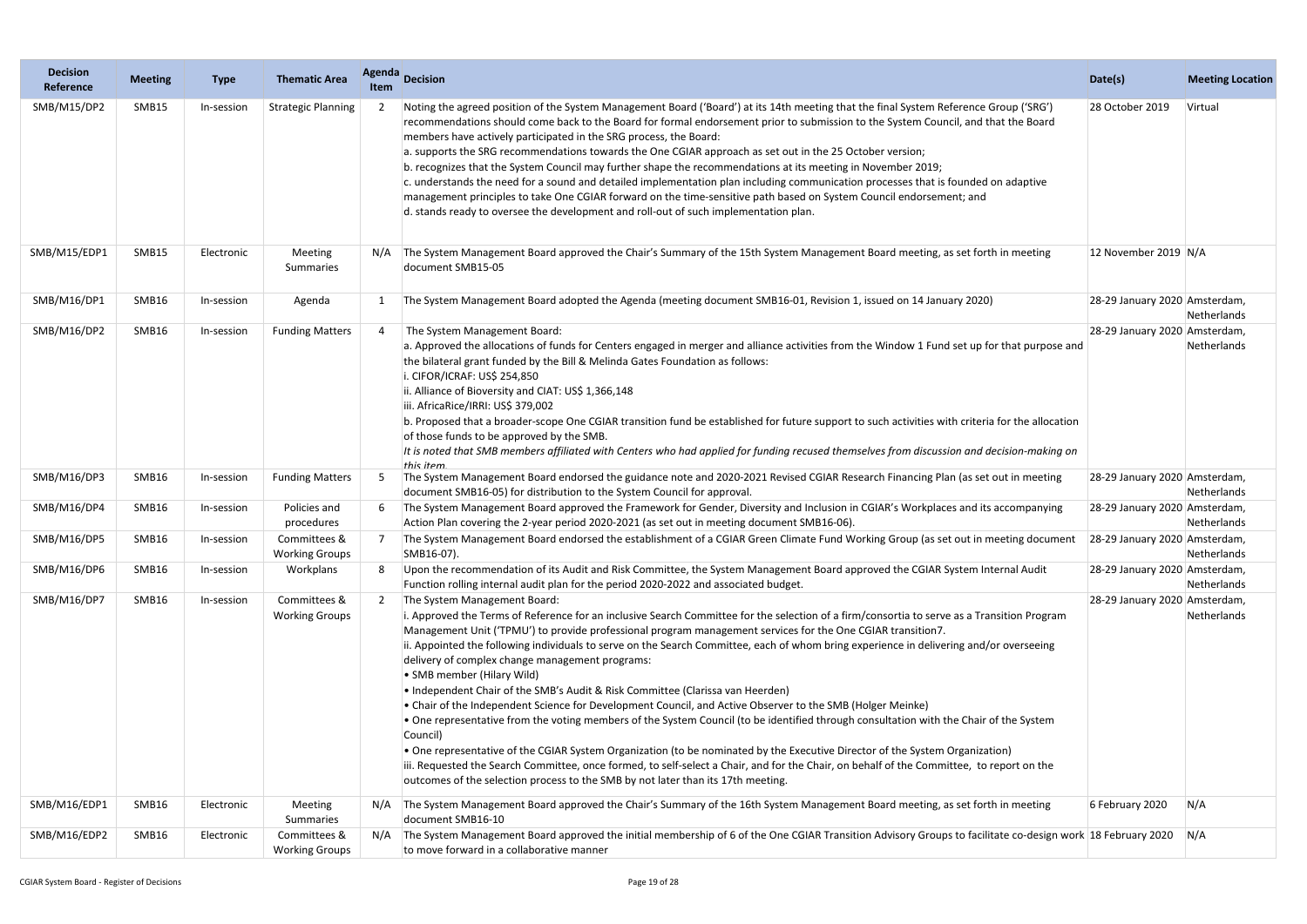| <b>Decision</b><br>Reference | <b>Meeting</b> | <b>Type</b> | <b>Thematic Area</b>         | <b>Agenda</b><br>Item | <b>Decision</b>                                                                                                                                                                                                                                                                                                                                                                                                                                                                                                                                                                                                                                                                                                                                                                                                                                                                                                                                                                                                                                                                                                                                                                                                                                                                                                                                                                                                                                                                                                                                                                                                            | Date(s)      | <b>Meeting Location</b> |
|------------------------------|----------------|-------------|------------------------------|-----------------------|----------------------------------------------------------------------------------------------------------------------------------------------------------------------------------------------------------------------------------------------------------------------------------------------------------------------------------------------------------------------------------------------------------------------------------------------------------------------------------------------------------------------------------------------------------------------------------------------------------------------------------------------------------------------------------------------------------------------------------------------------------------------------------------------------------------------------------------------------------------------------------------------------------------------------------------------------------------------------------------------------------------------------------------------------------------------------------------------------------------------------------------------------------------------------------------------------------------------------------------------------------------------------------------------------------------------------------------------------------------------------------------------------------------------------------------------------------------------------------------------------------------------------------------------------------------------------------------------------------------------------|--------------|-------------------------|
| SMB/M17/DP1                  | SMB17          | In-session  | Agenda                       |                       | The System Management Board adopted the Agenda (as set out in meeting document SMB17-02, first issued on 29 April and revised on 5 May 5-7 May 2020<br>$ 2020$ ).                                                                                                                                                                                                                                                                                                                                                                                                                                                                                                                                                                                                                                                                                                                                                                                                                                                                                                                                                                                                                                                                                                                                                                                                                                                                                                                                                                                                                                                          |              | Virtual                 |
| SMB/M17/DP2                  | SMB17          | In-session  | <b>Funding Matters</b>       |                       | The System Management Board expressed its full support for the open, and full sharing of financial data and projections to help with<br>presentation to CGIAR's funders of strategies to manage financial risks, and:<br>a. Requested that all Centers supply the information that has been sought (refer the 20 April 2020 communication) to enable the presentation<br>of a CGIAR response; and b. Agreed to leverage the expertise, leadership and judgment of the Center Audit Committee Chairs to ensure that<br>any material changes in financial projections, assumptions, or mitigation strategies are duly communicated to the System Organization for<br>incorporation in updated System-wide financial projections.                                                                                                                                                                                                                                                                                                                                                                                                                                                                                                                                                                                                                                                                                                                                                                                                                                                                                             | 5-7 May 2020 | Virtual                 |
| SMB/M17/DP3                  | SMB17          | In-session  | <b>Funding Matters</b>       |                       | The System Management Board endorsed the following Covid-19 financial risk mitigation measures for further exploration and presentation to 5-7 May 2020<br>the System Council:<br>a. W3/Bilaterals - in principle agreement on full-cost, 6 months extensions; temporary increase in Indirect Cost Rates (ICR) by 10%* in 2020;<br>reorientation of project level outputs, deliverables and targets;<br>b. W1/W2 - temporary increase (for 2020) of ICR by 10%; and c. Suspension of current partial de-linking rules and principles for 2020 and 2021<br>to facilitate Funder objectives to be explored, inclusive of a clearly documented analysis of pros and cons of any changes proposed.<br>* Noting that an increase of 10% means from current 15% to 16.5% (by way of example)                                                                                                                                                                                                                                                                                                                                                                                                                                                                                                                                                                                                                                                                                                                                                                                                                                     |              | Virtual                 |
| SMB/M17/DP4                  | SMB17          | In-session  | Covid-19                     |                       | The System Management Board endorsed the following approach for submission to the System Council relating to a CGIAR Covid-19 Hub:<br>a. Be positioned within A4NH and implemented by Flagship 5 Improving Human Health which is co-implemented by IFPRI, ILRI, and the London<br>School of Hygiene & Tropical Medicine;<br>b. Build on the operational experience of the Anti-Microbial Resistance Hub, which is positioned in the same CRP and Flagship;<br>c. Provide System-wide coordination on key Covid19 research initiatives, providing a 'one-stop shop' for Funders and partners to work with<br>CGIAR;<br>d. Coordinate critical near-term (2020-2021) work on Covid-19, across four key areas (market and nutrition driven food systems, One Health,<br>inclusive public programs, and policies and investments), but without attempting to drive and manage all CGIAR Covid-19 related work; and<br>e. Be funded by contributions from Funders through additional W2 contributions, and potentially play a role in supporting any broader funding<br>initiatives by CGIAR in response to Covid-19.                                                                                                                                                                                                                                                                                                                                                                                                                                                                                                           | 5-7 May 2020 | Virtual                 |
| SMB/M17/DP5                  | SMB17          | In-session  | Nominations/<br>Appointments |                       | The System Management Board:<br>1. Endorsed the content of the EMT candidate information pack, incorporating terms of reference for the Executive Management Team<br>('EMT'), with the caveat that it may be revised at any time prior to the EMT's appointment, subject to confirmation by voting members of the<br>SMB (excluding those who are Center Directors General).<br>2. Approved the appointment of a seven-person Search Committee as follows: a. Chaired by SMB member, Namanga Ngongi; b. Six other<br>members identified between the SMB Chair and the Search Committee Chair, subject to confirmation by voting members of the SMB<br>(excluding those who are Center Directors General to mitigate perceived conflicts of interest), as follows: i. One additional SMB voting member<br>(non-Director General) ii. Two voting members of the System Council (including Transition Consultation Forum co-chair) iii. Three broader<br>voices, from amongst CGIAR, with possibility of former personnel; c. Suitably diverse membership; d. Delegated authority to appoint an<br>Executive Appointment Firm to bring specialist candidate review skills (from among pre-qualified System Organization list), based on terms of<br>reference substantially in the form of those presented to the System Management Board at SMB17.<br>3. Authorized the SMB Chair and Chair of the Search Committee to develop terms of reference for the Search Committee, for confirmation by<br>voting members of the SMB (excluding those who are Center Directors General to mitigate perceived conflicts of interest). | 5-7 May 2020 | Virtual                 |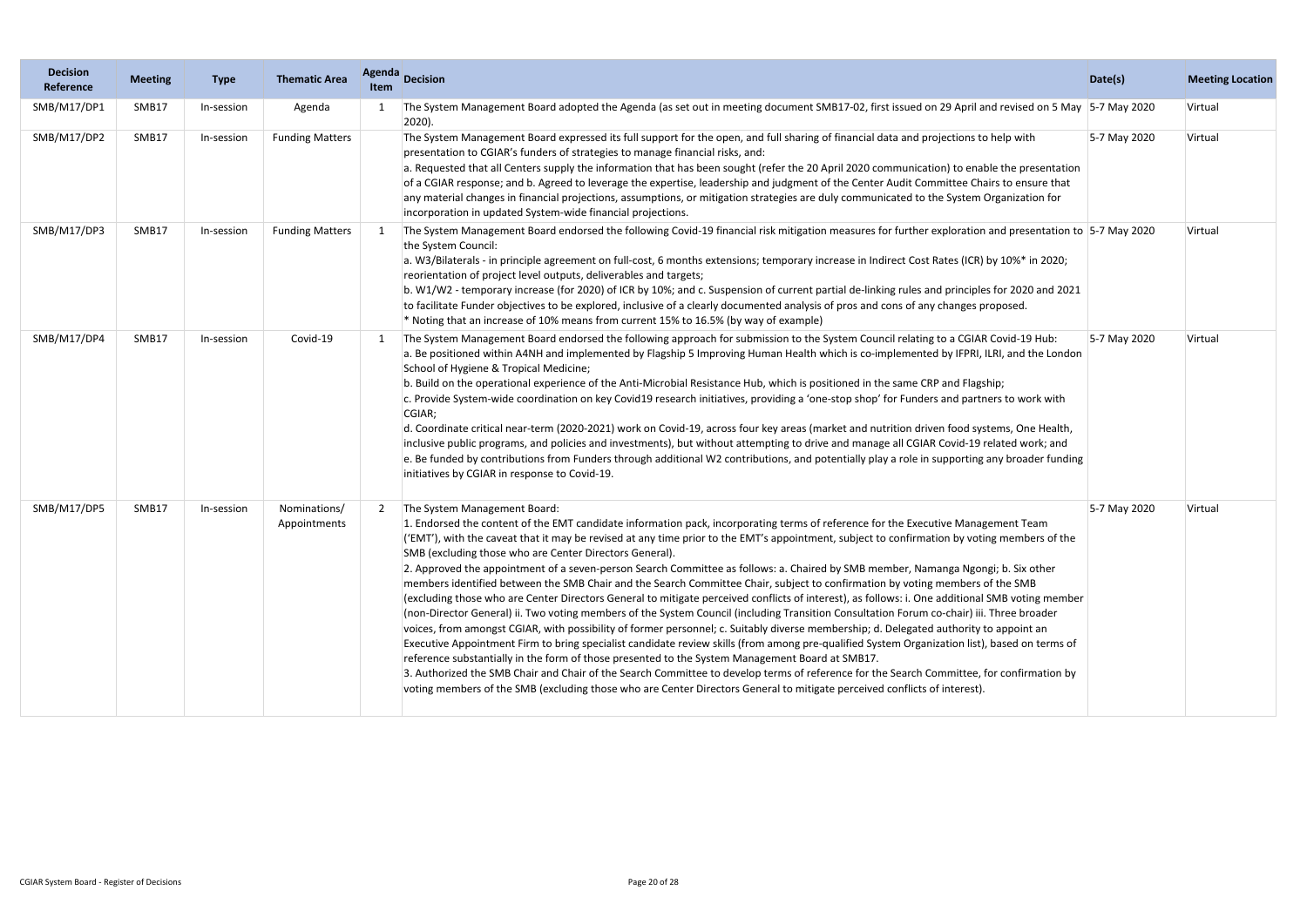| <b>Decision</b><br>Reference | <b>Meeting</b> | <b>Type</b> | <b>Thematic Area</b>                  | Agenda<br><b>Item</b> | <b>Decision</b>                                                                                                                                                                                                                                                                                                                                                                                                                                                                                                                                                                                                                                                                                                                                                                                                                                                                                                                                                                                                                                                                                                                                                                                                                                                                                  | Date(s)      | <b>Meeting Location</b> |
|------------------------------|----------------|-------------|---------------------------------------|-----------------------|--------------------------------------------------------------------------------------------------------------------------------------------------------------------------------------------------------------------------------------------------------------------------------------------------------------------------------------------------------------------------------------------------------------------------------------------------------------------------------------------------------------------------------------------------------------------------------------------------------------------------------------------------------------------------------------------------------------------------------------------------------------------------------------------------------------------------------------------------------------------------------------------------------------------------------------------------------------------------------------------------------------------------------------------------------------------------------------------------------------------------------------------------------------------------------------------------------------------------------------------------------------------------------------------------|--------------|-------------------------|
| SMB/M17/DP6                  | SMB17          | In-session  | Nominations/<br>Appointments          |                       | The System Management Board:<br>a. Approved the appointment of the provider recommended by the SMB's TPMU Search Committee subject to satisfactory outcome of<br>negotiations on clarity of project delivery approach, the means of measuring success of TPMU activities and progress, confirmation of<br>appropriate team diversity, and an agreed budget;<br>Requested that the SMB Chair oversee the process of the System Management Office working with the provider to adjust the project delivery<br>approach and key elements to ensure alignment to current implementation progress and priorities from the contract start date, which is<br>preferably by not later than 1 June 2020;<br>c. Subject to the above, authorized the Executive Director of the CGIAR System Organization to sign a contract with the provider up to a ceiling<br>of USD 1.5m in 2020 (noting that any budget for 2021 would be a matter for consideration as part of 2021 budget process); and<br>d. Requested that monthly project delivery updates be provided to the SMB by the Executive Director, and subsequently through the Executive<br>Management Team on their appointment, with the Executive Director of the System Organization to be responsible for contract management<br>in the interim. | 5-7 May 2020 | Virtual                 |
| SMB/M17/DP7                  | SMB17          | In-session  | Programmatic<br>Matters               |                       | The System Management Board endorsed for presentation to and discussion with the System Council in June 2020, the approach and timeline 5-7 May 2020<br>for development of the CGIAR high-level 2030 research strategy by 1 November 2020.                                                                                                                                                                                                                                                                                                                                                                                                                                                                                                                                                                                                                                                                                                                                                                                                                                                                                                                                                                                                                                                       |              | Virtual                 |
| SMB/M17/DP8                  | SMB17          | In-session  | <b>Funding Matters</b>                |                       | The System Management Board endorsed the following One CGIAR transitional funding approach for approval by the System Council:<br>a. Repurpose the narrowly defined W1 Alliance Opportunity Fund2 to a One CGIAR Transitional Funding Initiative to support more expansive<br>objectives of One CGIAR;<br>b. Obtain Funder agreement to transfer \$1.1M provision account balance* to the One CGIAR Transitional Funding Initiative;<br>c. Allocate \$6.5M draw down facility established in approved 2020 Financing Plan to the One CGIAR Transitional Funding Initiative;<br>d. Establish indicative target of \$40M-\$70M to fund investments into One CGIAR through the One CGIAR Transitional Funding Initiative<br>between 2021 and 2024; and<br>e. When appointed, the One CGIAR Executive Management Team will develop business rules for investment of funds.<br>* This is an existing funder designated contribution in support of One CGIAR transition                                                                                                                                                                                                                                                                                                                                | 5-7 May 2020 | Virtual                 |
| SMB/M17/DP9                  | SMB17          | In-session  | Audit and Risk<br>Matters             |                       | Upon the recommendation of its Audit and Risk Committee, the System Management Board approved the CGIAR System Organization Audited 5-7 May 2020<br>Financial Statements for the year ended 31 December 2019 (as set out in document SMB17-05A)                                                                                                                                                                                                                                                                                                                                                                                                                                                                                                                                                                                                                                                                                                                                                                                                                                                                                                                                                                                                                                                  |              | Virtual                 |
| SMB/M17/DP10                 | SMB17          | In-session  | Nominations/<br>Appointments          |                       | The System Management Board:<br>1. Expressed its appreciation to Bob Semple for his service on the System Management Board's Audit and Risk Committee since July 2016.<br>2. Appointed Hee Kong Yong, Center Audit Committee member, to continue serving as a member of the System Management Board's Audit<br>and Risk Committee until 31 December 2020, or until such time as his successor is appointed.                                                                                                                                                                                                                                                                                                                                                                                                                                                                                                                                                                                                                                                                                                                                                                                                                                                                                      | 5-7 May 2020 | Virtual                 |
| SMB/M17/DP11                 | SMB17          | In-session  | Performance<br>Assessment             |                       | The System Management Board supported the proposed approach to preparing a Response Plan to the Pilot Assessment of Performance<br>Management Standards (as set out in document SMB17-05B).                                                                                                                                                                                                                                                                                                                                                                                                                                                                                                                                                                                                                                                                                                                                                                                                                                                                                                                                                                                                                                                                                                      | 5-7 May 2020 | Virtual                 |
| SMB/M17/EDP1                 | SMB17          | Electronic  | Meeting<br>Summaries                  | N/A                   | The System Management Board approved the Chair's Summary of the 17th System Management Board meeting                                                                                                                                                                                                                                                                                                                                                                                                                                                                                                                                                                                                                                                                                                                                                                                                                                                                                                                                                                                                                                                                                                                                                                                             | 15 May 2020  | N/A                     |
| SMB/M17/EDP2                 | SMB17          | Electronic  | Committees &<br><b>Working Groups</b> | N/A                   | The Terms of Reference for the System Management Board Ad-Hoc Search Committee for the inaugural One CGIAR Executive Management<br>Team ('EMT Search Committee') are approved                                                                                                                                                                                                                                                                                                                                                                                                                                                                                                                                                                                                                                                                                                                                                                                                                                                                                                                                                                                                                                                                                                                    | 18 May 2020  | N/A                     |
| SMB/M17/EDP3                 | SMB17          | Electronic  | Covid-19                              |                       | N/A The System Management Board endorsed the proposed collective research response by CGIAR to Covid-19 as outlined in the research paper to 22 May 2020<br>be shared with the System Council (as meeting document SC10-02).                                                                                                                                                                                                                                                                                                                                                                                                                                                                                                                                                                                                                                                                                                                                                                                                                                                                                                                                                                                                                                                                     |              | N/A                     |
| SMB/M17/EDP4                 | SMB17          | Electronic  | Nominations/<br>Appointments          | N/A                   | Membership of the SMB Ad-Hoc Search Committee for the inaugural One CGIAR Executive Management Team:<br><b>SMB</b> affiliated members<br>•Namanga Ngongi (Chair), appointed at SMB17<br>·Isatou Jallow<br>SC voting members<br>•Tony Cavalieri<br>• Anna Maria Oltorp<br>Three other system voices<br>● Suneetha Kadiyala<br>•Karen Brooks<br>• Michel Bernhardt                                                                                                                                                                                                                                                                                                                                                                                                                                                                                                                                                                                                                                                                                                                                                                                                                                                                                                                                 | 29 May 2020  | N/A                     |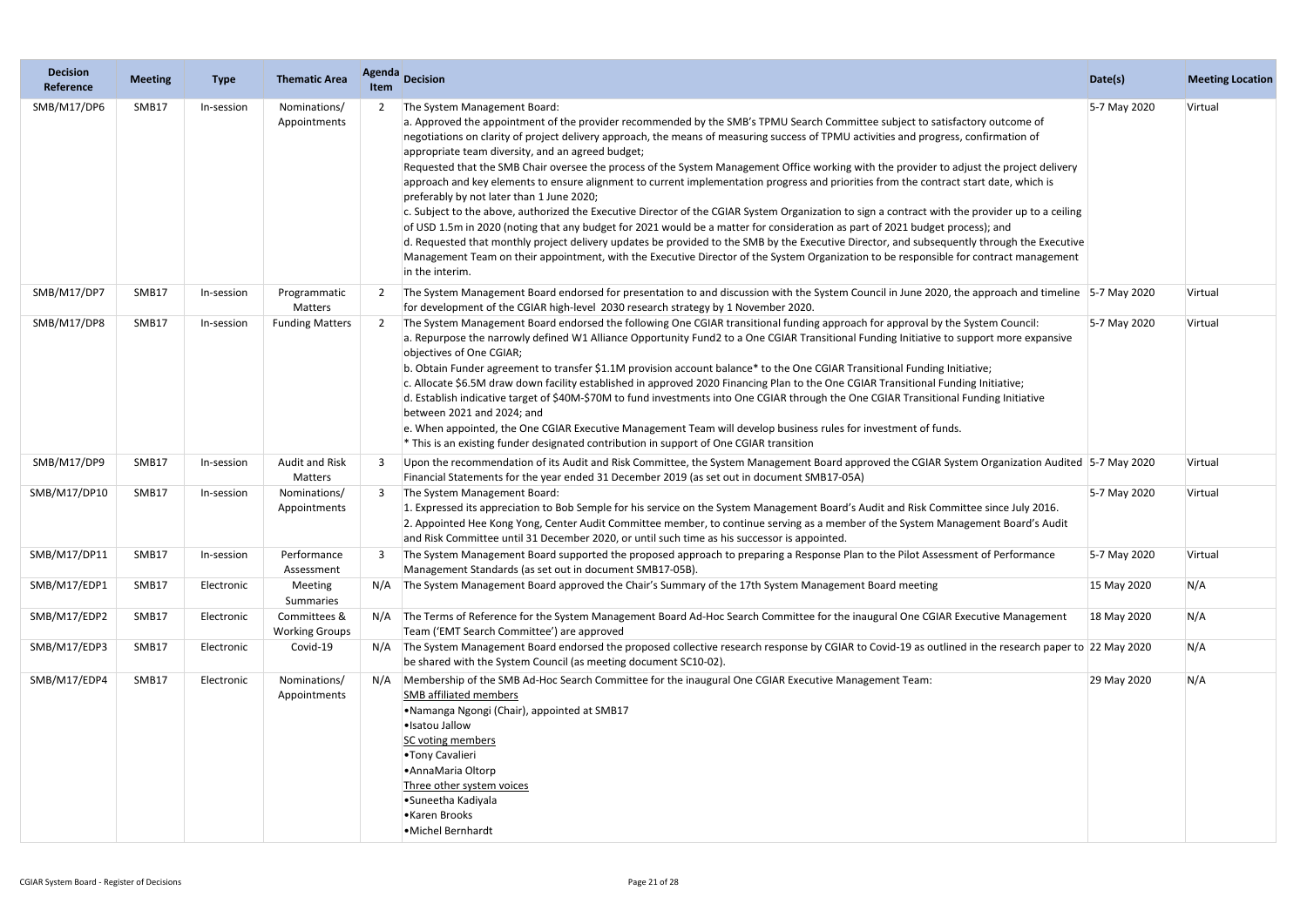| <b>Decision</b><br>Reference | <b>Meeting</b> | <b>Type</b> | <b>Thematic Area</b>         | Agenda<br>Item | <b>Decision</b>                                                                                                                                                                                                                                                                                                                                                                                                                                                                                                                                                                                                                                                                                                                                                                                                                                                                                                                                                                                                                                                                                                                                                                                                                                                                                                                                                                                                                                                                                                                                                                                                                                                                                                                                                                                                                                                               | Date(s)                  | <b>Meeting Location</b> |
|------------------------------|----------------|-------------|------------------------------|----------------|-------------------------------------------------------------------------------------------------------------------------------------------------------------------------------------------------------------------------------------------------------------------------------------------------------------------------------------------------------------------------------------------------------------------------------------------------------------------------------------------------------------------------------------------------------------------------------------------------------------------------------------------------------------------------------------------------------------------------------------------------------------------------------------------------------------------------------------------------------------------------------------------------------------------------------------------------------------------------------------------------------------------------------------------------------------------------------------------------------------------------------------------------------------------------------------------------------------------------------------------------------------------------------------------------------------------------------------------------------------------------------------------------------------------------------------------------------------------------------------------------------------------------------------------------------------------------------------------------------------------------------------------------------------------------------------------------------------------------------------------------------------------------------------------------------------------------------------------------------------------------------|--------------------------|-------------------------|
| SMB/M17/EDP5                 | SMB17          | Electronic  | Rules of<br>Governance       | N/A            | Pursuant to the amendment provisions of Article 15.2 of the Charter of the CGIAR System Organization, and subject also to approval by the<br>System Management Board, the System Council approves the following amendments to the Charter of the CGIAR System Organization as<br>follows:<br>Ref Proposed Charter text amendment -<br>7.2 The System Management Board shall comprise up to ten (10) voting members who, when taken as a collective whole, will have the skills,<br>experience and gravitas required to enable the System Management Board to discharge its responsibilities under this Charter. Members of the<br>management and employees of CGIAR System entities, including Centers, are not eligible to sit on the System Management Board as voting<br>members.<br>7.3 The System Management Board shall appoint a Chair from amongst its voting members.<br>7.8 All System Management Board members, Active Observers and the Chair of the System Management Board's Audit and Risk Committee<br>shall act in good faith in the interests of the CGIAR System and shall act according to the System Management Board's policy on ethics and<br>conflicts of interest and shall respect the conflict of interest obligations of the entities they may be affiliated with.<br>7.9 The term of office of the initial System Management Board shall be three (3) years. Thereafter, new voting members of the System<br>Management Board shall be elected by the Centers every two (2) years at a General Assembly of Centers. In the transition phase terms may be<br>shorter or elections staggered to ensure a gradual replacement of the members of the System Management Board. Members from the<br>Centers' Boards which are members of the System Management Board, when acting at the System Management Board, shall represent the<br>CGIAR System. | 9 July 2020              | N/A                     |
| SMB/M17A/DP1                 | SMB17A         | In-session  | Nominations/<br>Appointments | N/A            | The System Management Board:<br>i. Agreed to appoint the following three persons to form the inaugural CGIAR Executive Management Team for a two-year term from 1<br>September 2020:<br>. Claudia Sadoff, as EMT Convener, and Managing Director, Research Delivery and Impact,<br>. Elwyn Grainger-Jones, as Managing Director, Institutional Strategy and Systems, and<br>•Kundhavi Kadiresan, as Managing Director, Global Engagement and Innovation.<br>ii. Confirmed the accountability and reporting line of the three Managing Directors as being direct to the SMB and their employment by the<br>CGIAR System Organization from the 1 September start date, with the opportunity to review the geographic distribution of the EMT members<br>based on arising operational needs after commencement; and<br>iii. Delegated to the SMB Chair, the authority to finalize contractual terms with the three proposed appointees on the principle of equality in<br>salary; announce the appointment decision on behalf of the SMB across CGIAR; and take such other steps as appropriate to ensure an on-time<br>commencement of the Executive Management Team.                                                                                                                                                                                                                                                                                                                                                                                                                                                                                                                                                                                                                                                                                                           | 28 July 2020             | Virtual                 |
| SMB/M17/EDP6                 | SMB17          | Electronic  | Rules of<br>Governance       |                | The Checklist' to guide revision of Center governing instruments to implement Unified Governance is endorsed by the System Management<br>Board. This final version will be shared with Center Board Secretaries and Legal Focal points to further guide decision to be taken by<br>Center/Alliance boards by 18 September 2020 to put in place a CGIAR common board.                                                                                                                                                                                                                                                                                                                                                                                                                                                                                                                                                                                                                                                                                                                                                                                                                                                                                                                                                                                                                                                                                                                                                                                                                                                                                                                                                                                                                                                                                                          | 13 August 2020           | N/A                     |
| SMB/M17/EDP7                 | SMB17          | Electronic  | Rules of<br>Governance       |                | The Framework and draft Terms of Reference for a One CGIAR Common Secretariat function is endorsed by the System Management Board.<br>This final version will form the basis of ongoing work by CGIAR's Board Secretaries Community of practice to develop key elements of the<br>'Transition' Phase 1 set out therein to support the implementation of unified governance in One CGIAR.                                                                                                                                                                                                                                                                                                                                                                                                                                                                                                                                                                                                                                                                                                                                                                                                                                                                                                                                                                                                                                                                                                                                                                                                                                                                                                                                                                                                                                                                                      | 13 August 2020           | N/A                     |
| SMB/M17/EDP8                 | SMB17          | Electronic  | Evaluation                   |                | The CGIAR response to MOPAN 2019 Assessment of CGIAR is endorsed by the System Management Board. The final version of the CGIAR<br>response to the MOPAN assessment will be submitted to the MOPAN secretariat by 18 August 2020. It will likely only to be published Friday or<br>Monday next week, due to MOPAN staffing issues.                                                                                                                                                                                                                                                                                                                                                                                                                                                                                                                                                                                                                                                                                                                                                                                                                                                                                                                                                                                                                                                                                                                                                                                                                                                                                                                                                                                                                                                                                                                                            | 13 August 2020           | N/A                     |
| SMB/M17/EDP9                 | SMB17          | Electronic  | Rules of<br>Governance       |                | Pursuant to the amendment provisions of Article 15.2 of the Charter of the CGIAR System Organization, and with the concurrent approval by<br>the System Council and the General Assembly of the Centers having been received, the System Management Board amended the Charter of<br>the CGIAR System Organization with effect from 1 September 2020 in the form attached.                                                                                                                                                                                                                                                                                                                                                                                                                                                                                                                                                                                                                                                                                                                                                                                                                                                                                                                                                                                                                                                                                                                                                                                                                                                                                                                                                                                                                                                                                                     | 1 September 2020 $ N/A $ |                         |
| SB/M17/EDP10                 | <b>SB17</b>    | Electronic  | Reporting                    |                | The CGIAR System Board approved the 2019 CGIAR Intellectual Assets Management Report.                                                                                                                                                                                                                                                                                                                                                                                                                                                                                                                                                                                                                                                                                                                                                                                                                                                                                                                                                                                                                                                                                                                                                                                                                                                                                                                                                                                                                                                                                                                                                                                                                                                                                                                                                                                         | 3 November 2020 $ N/A $  |                         |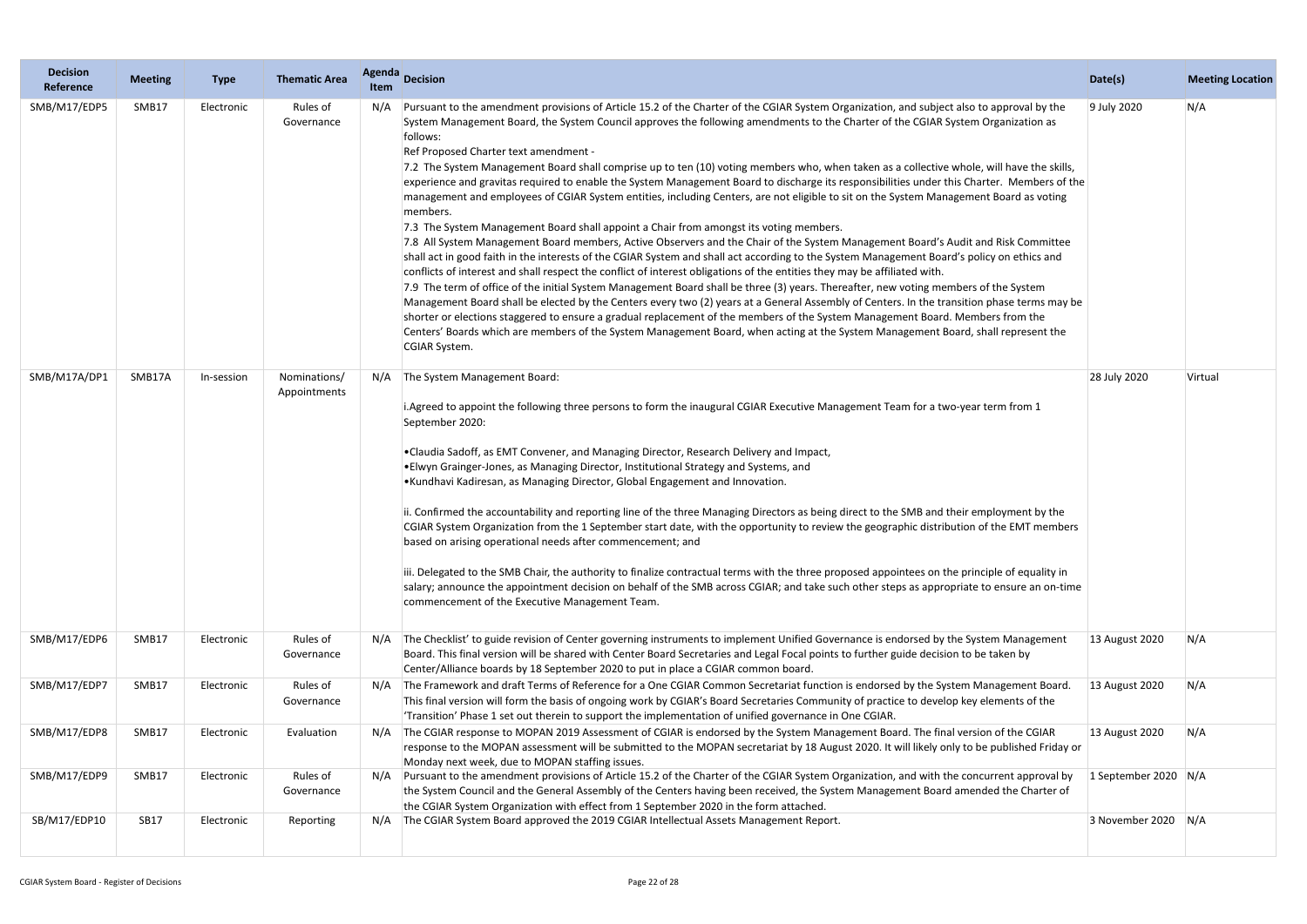| <b>Decision</b><br>Reference | <b>Meeting</b> | <b>Type</b> | <b>Thematic Area</b>                  | <b>Agenda</b><br><b>Item</b> | <b>Decision</b>                                                                                                                                                                                                                                                                                                                                                                                                                                                                                                                                                                                                                                                       | Date(s)                  | <b>Meeting Location</b> |
|------------------------------|----------------|-------------|---------------------------------------|------------------------------|-----------------------------------------------------------------------------------------------------------------------------------------------------------------------------------------------------------------------------------------------------------------------------------------------------------------------------------------------------------------------------------------------------------------------------------------------------------------------------------------------------------------------------------------------------------------------------------------------------------------------------------------------------------------------|--------------------------|-------------------------|
| SB/M17/EDP11                 | <b>SB17</b>    | Electronic  | Policies and<br>procedures            | N/A                          | The CGIAR System Board approved the CGIAR Code of Conduct for Governance Officials as a CGIAR Policy.                                                                                                                                                                                                                                                                                                                                                                                                                                                                                                                                                                 | 3 November 2020          | N/A                     |
| SB/M17/EDP12                 | <b>SB17</b>    | Electronic  | Policies and<br>procedures            | N/A                          | The CGIAR System Board approved the CGIAR Research Ethics Code as a CGIAR Policy.                                                                                                                                                                                                                                                                                                                                                                                                                                                                                                                                                                                     | 3 November 2020 N/A      |                         |
| SB/M17/EDP13                 | <b>SB17</b>    | Electronic  | Rules of<br>Governance                |                              | The CGIAR System Board approved terms of reference for CGIAR common board members.                                                                                                                                                                                                                                                                                                                                                                                                                                                                                                                                                                                    | 3 November 2020          | N/A                     |
| SB/M17/EDP14                 | <b>SB17</b>    | Electronic  | Committees &<br><b>Working Groups</b> | N/A                          | The CGIAR System Board approved revised terms of reference for the Audit and Risk Committee of the CGIAR System Board.                                                                                                                                                                                                                                                                                                                                                                                                                                                                                                                                                | 3 November 2020 N/A      |                         |
| SB/M17/EDP15                 | <b>SB17</b>    | Electronic  | Policies and<br>procedures            | N/A                          | The CGIAR System Board approved updated Rules of Procedure for its operations.                                                                                                                                                                                                                                                                                                                                                                                                                                                                                                                                                                                        | 3 November 2020 N/A      |                         |
| SB/M17/EDP16                 | <b>SB17</b>    | Electronic  | <b>Audit and Risk</b><br>Matters      |                              | Pursuant to Article 8.2 (b) of the Charter of the CGIAR System Organization, the CGIAR System Board approved the appointment of PwC France 3 November 2020 N/A<br>to undertake the external audit of the 2020 annual financial statements of the CGIAR System Organization                                                                                                                                                                                                                                                                                                                                                                                            |                          |                         |
| SB/M18/EDP1                  | <b>SB18</b>    | Electronic  | Nominations/<br>Appointments          |                              | Pursuant to Article 7.6 of the Charter of the CGIAR System Organization, the CGIAR System Board:<br>i. Approved the Terms of Reference for a CGIAR System Board ad hoc Nominations Committee for a replacement CGIAR System<br>Board/common board member<br>ii. Appointed the following persons to serve on the ad hoc Nominations Committee:<br>a. Alice Ruhweza, CGIAR System Board voting member, to serve as Chair of the Committee<br>b. Alyssa Jade McDonald-Baertl, CGIAR System Board voting member<br>c. Mark Cackler, CGIAR System Council voting member (World Bank)<br>iii. Approved the Candidate Profile for the CGIAR System Board/common board member | 25 November 2020 N/A     |                         |
| SB/M18/EDP2                  | <b>SB18</b>    | Electronic  | Meeting<br>Summaries                  | N/A                          | The CGIAR System Board approved the Chair's Summary of the 18th CGIAR System Board meeting, as set forth in meeting document SB18-05                                                                                                                                                                                                                                                                                                                                                                                                                                                                                                                                  | 9 December 2020          | N/A                     |
| SB/M18/EDP3                  | <b>SB18</b>    | Electronic  | Nominations/<br>Appointments          | N/A                          | The CGIAR System Board:<br>1. Expresses its appreciationto HK Yong for his service on the Audit and Risk Committee since April 2018.<br>2. Appoints the following persons to serve as members of the ARC for an initial term from 1 January 2021 to 31 December 2021, or until such<br>time as their successors are appointed Chemutai Murgor and Maurice Goddard.                                                                                                                                                                                                                                                                                                    | 9 December 2020          | N/A                     |
| SB/M18/DP1                   | <b>SB18</b>    | In-session  | Agenda                                |                              | The CGIAR System Board adopted the Agenda (as set out in meeting document SB18-01, issued on 19 November 2020)                                                                                                                                                                                                                                                                                                                                                                                                                                                                                                                                                        | 23 November 2020 Virtual |                         |
| SB/M18/DP2                   | <b>SB18</b>    | In-session  | <b>Strategic Planning</b>             |                              | Pursuant to Article 8.1 kk) of the Charter of the CGIAR System Organization, the CGIAR System Board approved the CGIAR 2030 Research and<br>Innovation Strategy and recommended it to the System Council for its approval.                                                                                                                                                                                                                                                                                                                                                                                                                                            | 23 November 2020 Virtual |                         |
| SB/M18/DP3                   | <b>SB18</b>    | In-session  | <b>Strategic Planning</b>             |                              | Pursuant to Article 8.1 gg) of the Charter of the CGIAR System Organization, the CGIAR System Board approved the CGIAR Performance and<br>Results Management Framework 2022-2030 and recommended it for submission to the System Council for its approval.                                                                                                                                                                                                                                                                                                                                                                                                            | 23 November 2020 Virtual |                         |
| SB/M18/DP4                   | <b>SB18</b>    | In-session  | <b>Strategic Planning</b>             | 2                            | Pursuant to Article 8.1 z) of the Charter of the CGIAR System Organization, the CGIAR System Board agreed that the following materials were in 23 November 2020 Virtual<br>a good format to take to the System Council for a strategic steer:<br>i. The process to develop the 2022-24 Investment Plan and CGIAR Initiatives; and<br>ii. The outline for the 2022-24 Investment Plan.                                                                                                                                                                                                                                                                                 |                          |                         |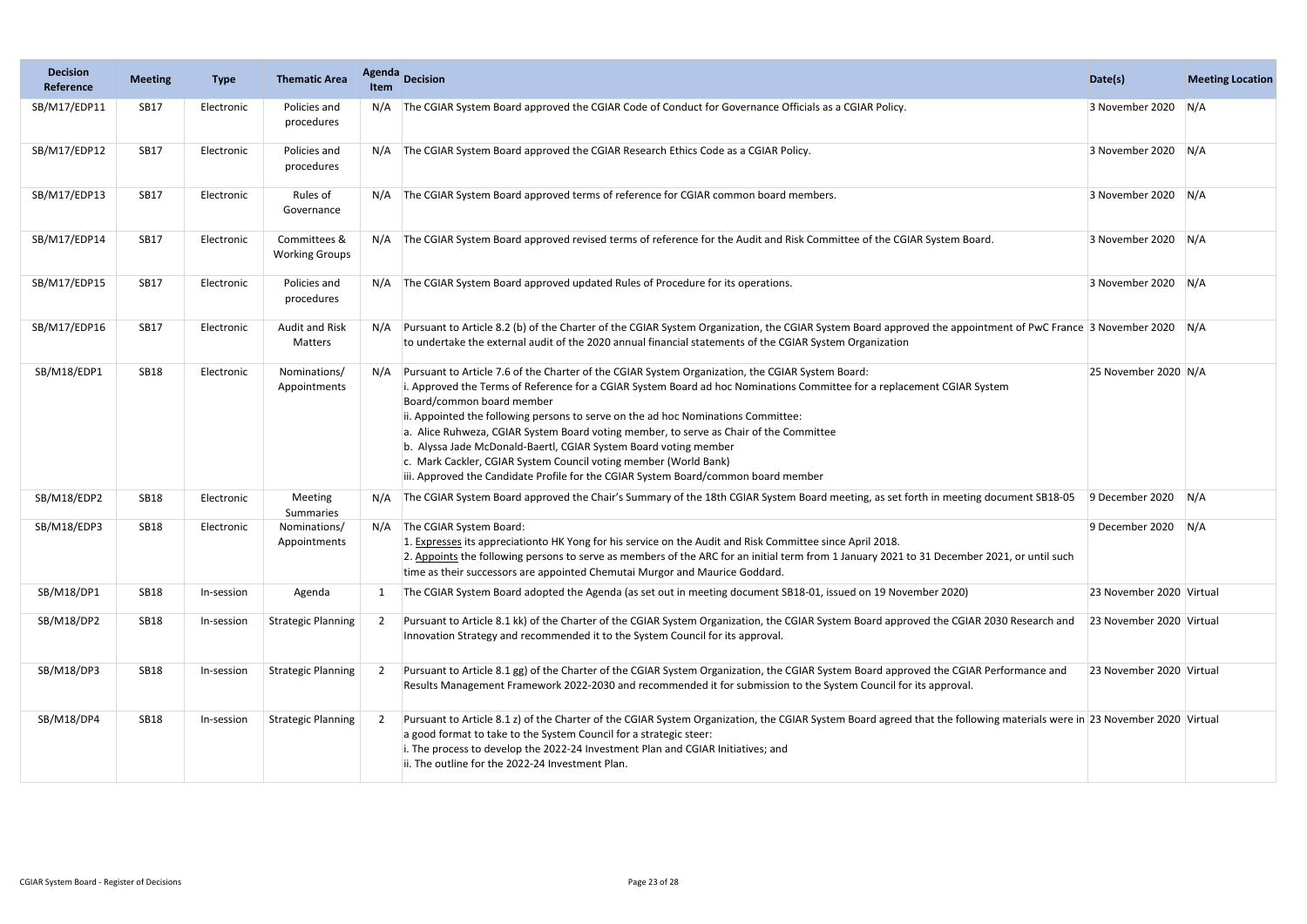| <b>Decision</b><br>Reference | <b>Meeting</b> | <b>Type</b> | <b>Thematic Area</b>       | <b>Agenda</b><br><b>Item</b> | Decision                                                                                                                                                                                                                                                                                                                                                                                                                                                                                                                                                                                                           | Date(s)                  | <b>Meeting Location</b> |
|------------------------------|----------------|-------------|----------------------------|------------------------------|--------------------------------------------------------------------------------------------------------------------------------------------------------------------------------------------------------------------------------------------------------------------------------------------------------------------------------------------------------------------------------------------------------------------------------------------------------------------------------------------------------------------------------------------------------------------------------------------------------------------|--------------------------|-------------------------|
| SB/M18/DP5                   | <b>SB18</b>    | In-session  | <b>Strategic Planning</b>  |                              | Pursuant to Articles 8.1 cc) and ee) of the Charter of the CGIAR System Organization, the CGIAR System Board:<br>i. approved the 2021 CGIAR Research Financing Plan, and the updated implementation guidance for 2021 subject to observations from the<br>Board session being incorporated therein; and<br>ii. decided that the System Organization's power to disburse W1 & W2 funds, for which the CGIAR System Board has fiduciary responsibility, is<br>subject to the Executive Management Team's review and endorsement of the 2021 Programs of Work and Budget of each operating entity.                    | 23 November 2020 Virtual |                         |
| SB/M18/EDP4                  | <b>SB18</b>    | Electronic  | Audit and Risk<br>Matters  | N/A                          | Pursuant to Article 8.1(k) of the Charter of the CGIAR System Organization, the System Board approved the CGIAR System internal audit plan<br>2021.                                                                                                                                                                                                                                                                                                                                                                                                                                                                | 12 January 2021          | N/A                     |
| SB/M18/EDP5                  | <b>SB18</b>    | Electronic  | Audit and Risk<br>Matters  |                              | N/A The System Board approved the 2021 Internal Audit Plan for the CGIAR System Organization.                                                                                                                                                                                                                                                                                                                                                                                                                                                                                                                      | 27 January 2021          | N/A                     |
| SB/M19/DP1                   | SB19           | In-session  | Agenda                     |                              | The CGIAR System Board adopted the Agenda (as set out in meeting document SB19-01, Revision 1, issued on 28 January 2021).                                                                                                                                                                                                                                                                                                                                                                                                                                                                                         | 28 January 2021          | Virtual                 |
| SB/M19/DP2                   | <b>SB19</b>    | In-session  | <b>Strategic Planning</b>  | 3                            | The System Board:<br>i. Approved the One CGIARoperational structure as presented by the EMT at SB19, taking note that the principles of adaptive managementmay<br>result in changes to nomenclature of sub-functions within global groups; the location and structure of cross-cutting functions; and interfaces<br>between different groups; and<br>ii. Delegated to the System Board Chair authority to clear the final paper for submission to the System Council for and on behalf of the System<br>Board and EMT, taking into account inputs provided during SB19, and revisions made for clarity of message. | 28 January 2021          | Virtual                 |
| SB/M19/DP3                   | SB19           | In-session  | <b>Strategic Planning</b>  |                              | The System Board approved the interim succession planning approach to managing risks associated with the unexpected departure or sudden 29 January 2021<br>unavailability of staff in key System Organization roles, with the intention of adopting a whole of CGIAR approach to succession planning as<br>part of the move to One CGIAR common policies.                                                                                                                                                                                                                                                          |                          | Virtual                 |
| SB/M19/EDP1                  | <b>SB19</b>    | Electronic  | Meeting<br>Summaries       | N/A                          | The CGIAR System Board approved the Chair's Summary of the 19th CGIAR System Board meeting, as set forth in meeting document SB19-08. 5 March 2021                                                                                                                                                                                                                                                                                                                                                                                                                                                                 |                          | N/A                     |
| SB/M19/EDP2                  | SB19           | Electronic  |                            |                              | Strategic Planning N/A The System Board approved the Approach to appointments to Key Managerial Positions to implement the One CGIAR operational structure. 9 March 2021                                                                                                                                                                                                                                                                                                                                                                                                                                           |                          | N/A                     |
| SB/M19/EDP3                  | <b>SB19</b>    | Electronic  | Policies and<br>procedures |                              | Pursuant to Article 8.1 p) of the Charter of the CGIAR System Organization, the CGIAR System Board approved the Open and FAIR Data Assets<br>Policy as a CGIAR Policy as defined in the Charter of the CGIAR System Organization, which supersedes and replaces the 2013 Open Access and<br>Data Management Policy in its entirety.                                                                                                                                                                                                                                                                                | 16 April 2021            | N/A                     |
| SB/M19/EDP4                  | SB19           | Electronic  | Policies and<br>procedures |                              | Pursuant to Article 8.1 pp) of the Charter of the CGIAR System Organization, the CGIAR System Board approves the amended implementation<br>guidance in the 2021 Revised CGIAR Research Financing Plan related to 'Part B: Managing Unspent Funding at end of 2021'                                                                                                                                                                                                                                                                                                                                                 | 16 April 2021            | N/A                     |
| SB/M20/DP1                   | <b>SB20</b>    | In-session  | Agenda                     | $\mathbf{1}$                 | The CGIAR System Board adopted the Agenda (as set out in meeting document SB20-01, Revision 1, issued on 15 May 2021).                                                                                                                                                                                                                                                                                                                                                                                                                                                                                             | 18 May 2021              | Virtual                 |
| SB/M20/DP2                   | <b>SB20</b>    | In-session  | Audit and Risk<br>Matters  |                              | Pursuant to Article 8.2 c) of the Charter of the CGIAR System Organization, the CGIAR System Board approved the CGIAR System Organization<br>Audited Financial Statements for the year ended 31 December 2020                                                                                                                                                                                                                                                                                                                                                                                                      | 18 May 2021              | Virtual                 |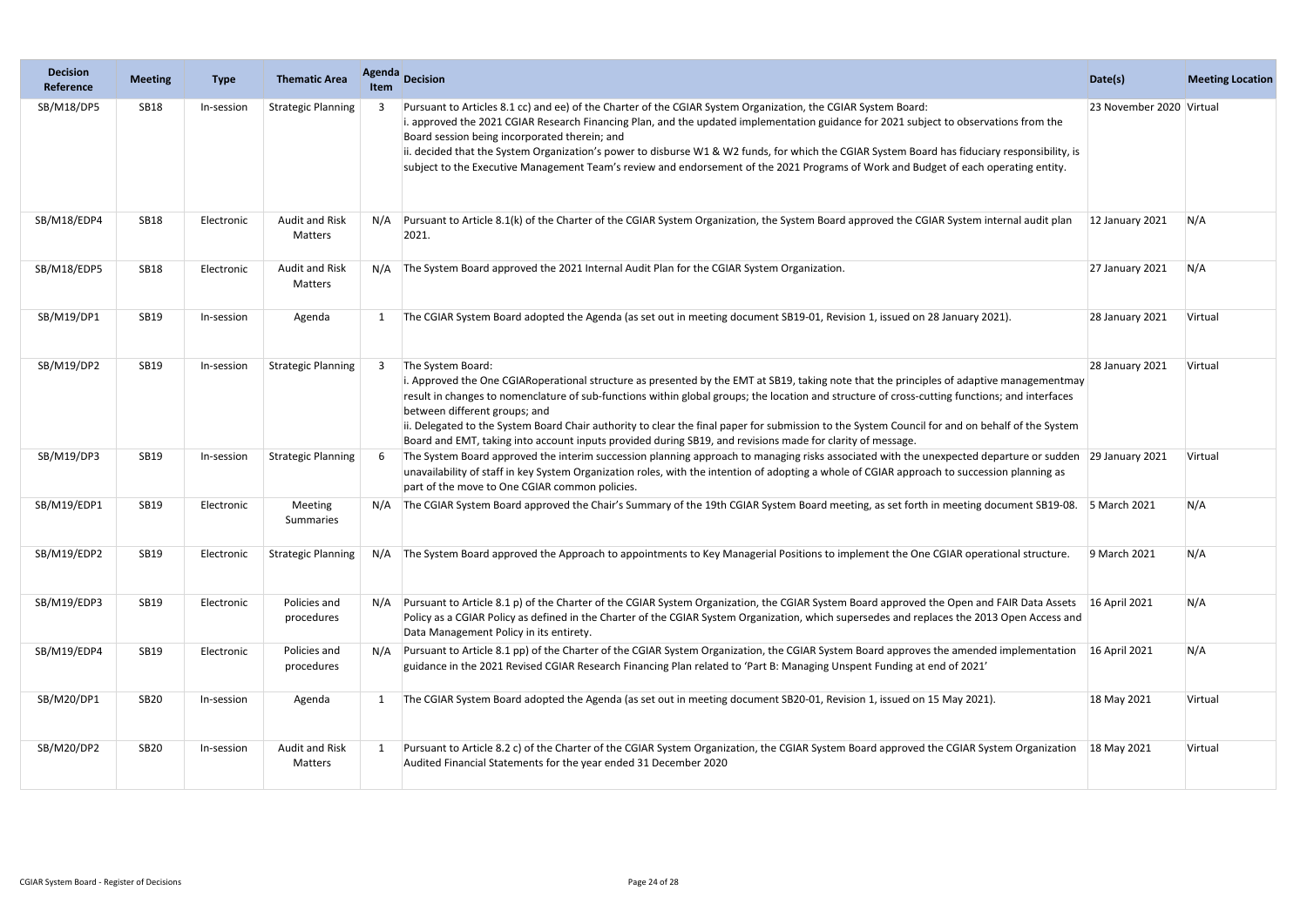| <b>Decision</b><br>Reference | <b>Meeting</b> | <b>Type</b> | <b>Thematic Area</b>             | <b>Agenda</b><br><b>Item</b> | <b>Decision</b>                                                                                                                                                                                                                                                                                                                                                                                                                                                                                                                                                                                                                                                                                                                                                                                                                                              | Date(s)                  | <b>Meeting Location</b> |
|------------------------------|----------------|-------------|----------------------------------|------------------------------|--------------------------------------------------------------------------------------------------------------------------------------------------------------------------------------------------------------------------------------------------------------------------------------------------------------------------------------------------------------------------------------------------------------------------------------------------------------------------------------------------------------------------------------------------------------------------------------------------------------------------------------------------------------------------------------------------------------------------------------------------------------------------------------------------------------------------------------------------------------|--------------------------|-------------------------|
| SB/M20/DP3                   | <b>SB20</b>    | In-session  | Nominations/<br>Appointments     |                              | Pursuant to Article 9.11 of the Charter of the CGIAR System Organization, the CGIAR System Board:<br>i. Disbanded the mandate and membership of the current Audit & Risk Committee of the CGIAR System Board at 31 May 2021;<br>ii. Adopted the terms of reference for the CGIAR Audit, Finance and Risk Committee, replacing the ARC's terms of reference;<br>iii. Appointed the following persons to serve as the inaugural members of the CGIAR Audit, Finance and Risk Committee from 1 June 2021 until<br>the date indicated, or until their successor is appointed:<br>• Chemutai Murgor (to 31 May 2024)<br>• Clarissa van Heerden (to 31 May 2024)<br>• Esteban Chong (to 31 August 2023)<br>• Hilary Wild (to 31 August 2023)<br>• Maurice Goddard (to 31 August 2023)<br>• Nancy Andrews (to 31 August 2023)<br>• Richard Golding (to 31 May 2024) | 18 May 2021              | Virtual                 |
| SB/M20/DP4                   | <b>SB20</b>    | In-session  | <b>Funding Matters</b>           |                              | Pursuant to Article 8.1 kk of the Charter of the CGIAR System Organization, the CGIAR System Board:<br>i. Approved the CGIAR Investment Plan 2022-2024 for submission to the System Council for approval of the strategic priorities set out therein,<br>appreciating that further enhancement of the Investment Plan is intended over the forthcoming months; and<br>ii. Asked that all 33 initiatives are taken to the next phase of development, and that a first subset of these, identified on the basis of readiness<br>by the Executive Management Team, be presented as full proposals to the Board for decision at its Q4 2021 meeting, with the complement of<br>proposals to be presented at subsequent meetings.                                                                                                                                 | 18 May 2021              | Virtual                 |
| SB/M20/EDP1                  | <b>SB20</b>    | Electronic  | Meeting<br>Summaries             | N/A                          | The CGIAR System Board approved the Chair's Summary of the 20th CGIAR System Board meeting, as set forth in meeting document SB20-07                                                                                                                                                                                                                                                                                                                                                                                                                                                                                                                                                                                                                                                                                                                         | 14 June 2021             | N/A                     |
| SB/M20/EDP2                  | <b>SB20</b>    | Chair       | Reporting                        | N/A                          | The System Board, through the Chair, approved the CGIAR Annual Performance Report 2020 pursuant to Article 8.1 mm) of the Charter of the  14 June 2021<br>CGIAR System Organization.                                                                                                                                                                                                                                                                                                                                                                                                                                                                                                                                                                                                                                                                         |                          | N/A                     |
| SB/M20/EDP3                  | <b>SB20</b>    | Electronic  | <b>Funding Matters</b>           | N/A                          | The System Board approved a waiver of the linking mechanism of Windows 1&2 in the 2021 Financing Plan to permit specific additional<br>contributions in 2021 from Germany for the Genebank Platform and from Belgium for the CGIAR Research Program on Climate Change and<br>Agriculture for Food Security (CCAFS) without corresponding reduction in Window 1 allocation.                                                                                                                                                                                                                                                                                                                                                                                                                                                                                   | 1 September 2021 $N/A$   |                         |
| SB/M20/EDP4                  | <b>SB20</b>    | Electronic  | <b>Audit and Risk</b><br>Matters | N/A                          | Pursuant to Article 8.2(b) of the Charter of the CGIAR System Organization, the CGIAR System Board approved the appointment of PwC France 16 September 2021 N/A<br>to undertake the external audit of the 2021 annual financial statements of the CGIAR System Organization.                                                                                                                                                                                                                                                                                                                                                                                                                                                                                                                                                                                 |                          |                         |
| SB/M20/EDP5                  | <b>SB20</b>    | Chair       | <b>Funding Matters</b>           | N/A                          | The System Board Chair approved the use of System Organization reserves and unrestricted funds on the terms and conditions set out in a<br>memo from the Executive Director of the CGIAR System Organization dated 23 September 2021 (a copy of which is held in the System Board<br>Secretariat's records).                                                                                                                                                                                                                                                                                                                                                                                                                                                                                                                                                 | 23 September 2021 N/A    |                         |
| SB/M21/DP1                   | SB21           | In-session  | Agenda                           |                              | The System Board adopted the Agenda (as set out in meeting document SB21-01, issued on 11 October 2021)                                                                                                                                                                                                                                                                                                                                                                                                                                                                                                                                                                                                                                                                                                                                                      | 18 October 2021          | Virtual                 |
| SB/M21/DP2                   | SB21           | In-session  | <b>Strategic Planning</b>        | 2                            | The System Board:<br>• Strongly supported the 17 October 2021 version of One CGIAR Implementing Arrangement #1 ('IA#1');<br>• Noted that IA#1 will be discussed at the forthcoming Q4 2021 Center/Alliance Board meetings, and recognizes that there may be non-<br>substantive adjustments as a result of these discussions;<br>• Approved Implementing Arrangement #1 as a CGIAR Policy with effect from 31 October 2021, pursuant to Article 8.1 p) of the Charter of the<br>CGIAR System Organization, provided that any adjustments do not fundamentally alter the legal basis of IA#1; and<br>. Requested that the final version be notified to the Board and form the final record of System Board deliberations.                                                                                                                                     | 18 October 2021          | Virtual                 |
| SB/M21/EDP1                  | SB21           | Electronic  | <b>Intellectual Assets</b>       | N/A                          | The System Board endorsed the 2020 CGIAR Intellectual Assets Management Report.                                                                                                                                                                                                                                                                                                                                                                                                                                                                                                                                                                                                                                                                                                                                                                              | 9 November 2021 $N/A$    |                         |
| SB/M21/EDP2                  | SB21           | Electronic  | Meeting<br>Summaries             | N/A                          | The CGIAR System Board approved the Chair's Summary of the 21st CGIAR System Board meeting, as set forth in meeting document SB21-09                                                                                                                                                                                                                                                                                                                                                                                                                                                                                                                                                                                                                                                                                                                         | 19 November 2021 N/A     |                         |
| SB/M22/DP1                   | <b>SB22</b>    | In-session  | Agenda                           | $\mathbf{1}$                 | The System Board adopted the Agenda (as set out in meeting document SB22-01, issued on 19 November 2021).                                                                                                                                                                                                                                                                                                                                                                                                                                                                                                                                                                                                                                                                                                                                                    | 29 November 2021 Virtual |                         |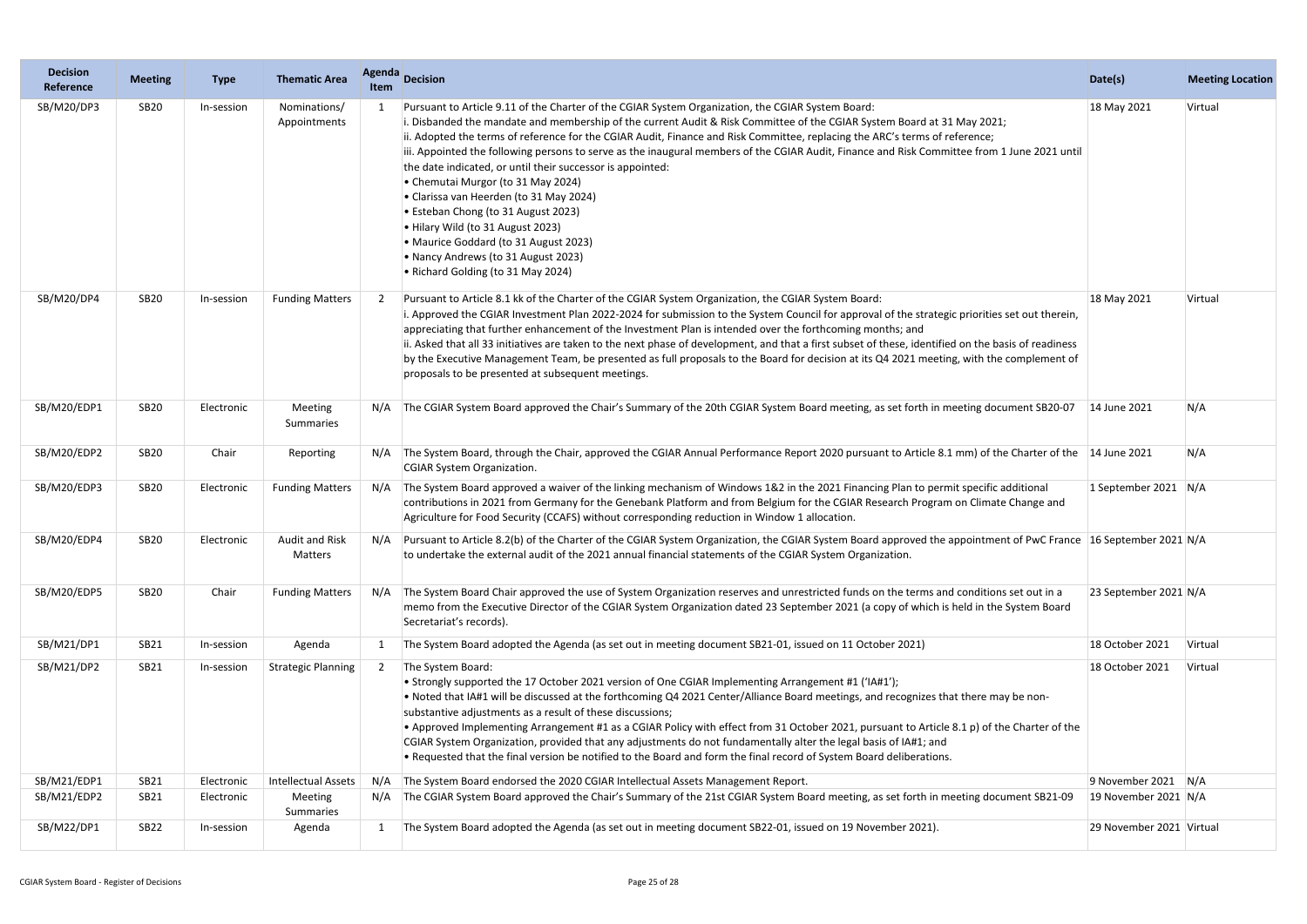| <b>Decision</b><br>Reference | <b>Meeting</b>   | <b>Type</b> | <b>Thematic Area</b>             | <b>Agenda</b><br>Item | <b>Decision</b>                                                                                                                                                                                                                                                                                                                                                                                                                                                                                                                                                                                                                                                                                                                                                                                                                                                                                                                                                                                                                                                                                                    | Date(s)                    | <b>Meeting Location</b> |
|------------------------------|------------------|-------------|----------------------------------|-----------------------|--------------------------------------------------------------------------------------------------------------------------------------------------------------------------------------------------------------------------------------------------------------------------------------------------------------------------------------------------------------------------------------------------------------------------------------------------------------------------------------------------------------------------------------------------------------------------------------------------------------------------------------------------------------------------------------------------------------------------------------------------------------------------------------------------------------------------------------------------------------------------------------------------------------------------------------------------------------------------------------------------------------------------------------------------------------------------------------------------------------------|----------------------------|-------------------------|
| SB/M22/DP2                   | SB <sub>22</sub> | In-session  | Programmatic<br>Matters          |                       | The System Board:<br>i. Approved the proposals for an initial set of 19 CGIAR Initiatives and the indicative funding amounts set out therein for recommendation to<br>the CGIAR System Council pursuant to Article 8.1 aa) of the Charter of the CGIAR System Organization; and<br>ii. Recognized its responsibility for governance oversight of research delivery, including oversight of how management will address identified<br>structural weaknesses.                                                                                                                                                                                                                                                                                                                                                                                                                                                                                                                                                                                                                                                        | 29 November 2021   Virtual |                         |
| SB/M22/DP3                   | <b>SB22</b>      | In-session  | <b>Funding matters</b>           | 3                     | The System Board:<br>i. Approved the 2022-2024 CGIAR Portfolio and Designated Financing Plan ('2022-2024 FinPlan') as presented on 29 November 2021, and<br>approved the preliminary 2022 budget of the CGIAR System Organization set out therein, recognizing that transition to One CGIAR is a dynamic<br>situation and that funding commitments continue to be finalized;<br>ii. Noted that one additional sentence will be added that adjustments will be made to clarify that Window 2 of the CGIAR Trust Fund will no<br>longer be used for CGIAR Initiatives and new Platforms, in line with the new CGIAR funding modalities discussed with the System Board and<br>the System Council;<br>iii. Noted that an updated 2022-2024 FinPlan will be developed and presented in Q1 2022 based on a revised budgeting exercise and to reflect<br>additional data points gained; and<br>iv. Endorsed submission of the draft 2022-2024 FinPlan on that basis pursuant to Articles 8.1 cc) and ee) of the Charter of the CGIAR System<br>Organization to the System Council for its approval.                      | 29 November 2021 Virtual   |                         |
| SB/M22/DP4                   | <b>SB22</b>      | In-session  | <b>Audit and Risk</b><br>Matters |                       | Pursuant to Article 8.1(I) of the Charter of the CGIAR System Organization, the System Board approved the amended Terms of Reference for<br>the CGIAR Internal Audit Support Service with effect from 1 January 2022.                                                                                                                                                                                                                                                                                                                                                                                                                                                                                                                                                                                                                                                                                                                                                                                                                                                                                              | 30 November 2021 Virtual   |                         |
| SB/M22/DP5                   | <b>SB22</b>      | In-session  | Rules of<br>Governance           |                       | The System Board:<br>i. Supported the System Council being presented with an updated CGIAR Glossary, noting that a few adjustments will be made to the version<br>submitted to the Board and that the final proposed amended Glossary that will be submitted to the System Council will be shared with the<br>System Board by 1 December 2021;<br>ii. Approved the proposed changes to the CGIAR System Framework, effective 1 January 2022, subject to approval by the System Council and<br>two-thirds of the CGIAR Centers; and<br>iii. Requested the System Organization to make conforming changes to the Charter of the CGIAR System Organization to reflect the changes to<br>the CGIAR System Framework, and to present the amended Charter for System Board electronic approval as soon as possible.                                                                                                                                                                                                                                                                                                      | 30 November 2021 Virtual   |                         |
| SB/M22/DP6                   | <b>SB22</b>      | In-session  | Nominations/<br>Appointments     |                       | Pursuant to Article 7.3 of the Charter of the CGIAR System Organization, the System Board:<br>i. Took note of the decision at the Board's 13th meeting, when titled the System Management Board, to appoint Dr Marco Ferroni as the<br>continuing Chair of the Board through to 30 November 2021 or until a successor was appointed;<br>ii. Recalled that the Board was re-constituted with effect from 1 September 2020, with terms of all members being for three years from that<br>date;<br>iii. Recognized the leadership being provided by the Chair of the Board through the transition to unified governance;<br>iv. Approved a revised Terms of Reference of the Board Chair as set out in meeting document SB22-05b, revision 1, with adjustment of<br>maximum compensation from \$90,000 to \$100,000; and<br>v. Confirmed the continuing appointment of Dr Ferroni as Chair of the Board until 31 August 2022 pursuant to the amended Terms of<br>Reference, being two full years from the date of reconstitution of the Board on 1 September 2020, or until such time as a successor is<br>appointed. | 30 November 2021 Virtual   |                         |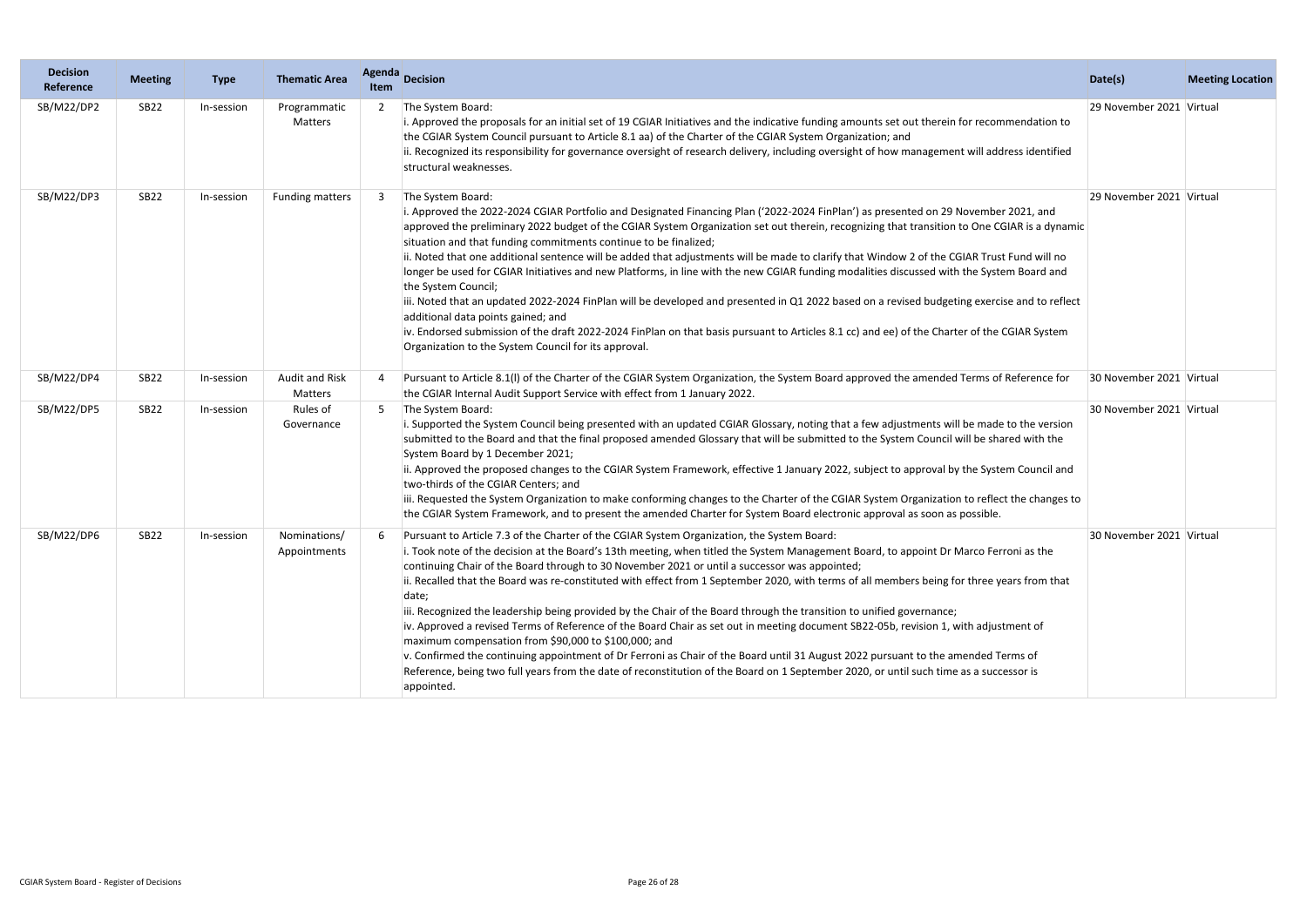| <b>Decision</b><br>Reference | <b>Meeting</b> | <b>Type</b> | <b>Thematic Area</b>         | <b>Agenda</b><br>Item | <b>Decision</b>                                                                                                                                                                                                                                                                                                                                                                                                                                                                                                                                                                                                                                                                                                                                                                                                                                                                                                                                                                                                                                                                                                                                                                                                                                                                                                                                                                                                                                                                                                                                                                                                                                                                                                                                                                                                                                                         | Date(s)                                              | <b>Meeting Location</b> |
|------------------------------|----------------|-------------|------------------------------|-----------------------|-------------------------------------------------------------------------------------------------------------------------------------------------------------------------------------------------------------------------------------------------------------------------------------------------------------------------------------------------------------------------------------------------------------------------------------------------------------------------------------------------------------------------------------------------------------------------------------------------------------------------------------------------------------------------------------------------------------------------------------------------------------------------------------------------------------------------------------------------------------------------------------------------------------------------------------------------------------------------------------------------------------------------------------------------------------------------------------------------------------------------------------------------------------------------------------------------------------------------------------------------------------------------------------------------------------------------------------------------------------------------------------------------------------------------------------------------------------------------------------------------------------------------------------------------------------------------------------------------------------------------------------------------------------------------------------------------------------------------------------------------------------------------------------------------------------------------------------------------------------------------|------------------------------------------------------|-------------------------|
| SB/M22/DP7                   | <b>SB22</b>    | In-session  | Nominations/<br>Appointments |                       | The System Board:<br>i. Took note of the possibility of the System Board Chair appointing a temporary Vice-Chair pursuant to Article 9 of the Charter of the CGIAR<br>System Organization;<br>ii. Determined that arising from unified governance under One CGIAR, one or more formal Vice-Chair roles for the System Board would be<br>appropriate going forward (with related amendments to the Charter of the CGIAR System Organization to be undertaken to make provision for<br>this/these future roles), with work to commence on the terms of reference for that role as quickly as possible;<br>iii. Approved as an interim measure, a terms of reference for additional responsibilities to support the Chair of the System Board with a<br>primary focus on adherence to good governance and monitoring and performance of One CGIAR governing bodies, as set out in meeting<br>document SB22-05c, with additional compensation of \$5,000 each quarter; and<br>iv. Requested that for the 6 months period from 1 December 2021 to 31 May 2022, Hilary Wild discharge those additional responsibilities.                                                                                                                                                                                                                                                                                                                                                                                                                                                                                                                                                                                                                                                                                                                                                      | 30 November 2021 Virtual                             |                         |
| SB/M22/EDP1                  | <b>SB22</b>    | Electronic  | <b>Strategic Planning</b>    | N/A                   | The System Board took note of the IFPRI Board's endorsement of the IFPRI taskforce recommendations on One CGIAR, including a<br>recommendation to institutionalize the roles of the Global Director of Systems Transformation, and the Director General of IFPRI.                                                                                                                                                                                                                                                                                                                                                                                                                                                                                                                                                                                                                                                                                                                                                                                                                                                                                                                                                                                                                                                                                                                                                                                                                                                                                                                                                                                                                                                                                                                                                                                                       | 10 December 2021; N/A<br>updated 14<br>February 2022 |                         |
| SB/M22/EDP2                  | <b>SB22</b>    | Electronic  | Meeting<br>Summaries         | N/A                   | The CGIAR System Board approved the Chair's Summary of the 22nd CGIAR System Board meeting, as set forth in meeting document SB22-06. 4 January 2022                                                                                                                                                                                                                                                                                                                                                                                                                                                                                                                                                                                                                                                                                                                                                                                                                                                                                                                                                                                                                                                                                                                                                                                                                                                                                                                                                                                                                                                                                                                                                                                                                                                                                                                    |                                                      | N/A                     |
| SB/M22/EDP3                  | <b>SB22</b>    | Electronic  | <b>Funding matters</b>       | N/A                   | Pursuant to Article 8.1 (p) of the Charter of the CGIAR System Organization, the System Board approves the CGIAR Procedure for the<br>Operational Designation of Pooled Funding with effect from 1 January 2022.                                                                                                                                                                                                                                                                                                                                                                                                                                                                                                                                                                                                                                                                                                                                                                                                                                                                                                                                                                                                                                                                                                                                                                                                                                                                                                                                                                                                                                                                                                                                                                                                                                                        | 24 January 2022                                      | N/A                     |
| SB/M22/EDP4                  | <b>SB22</b>    | Electronic  | Nominations/<br>Appointments | N/A                   | Pursuant to Article 8.2 a) of the Charter of the CGIAR System Organization, the Board:<br>i. decided to appoint Dr. Khuloud Odeh as Executive Director ad interim of the CGIAR System Organization, as from 14 February 2022 until the<br>appointment of an Executive Director, to perform the tasks and discharge the responsibilities set forth in the Terms of Reference attached as<br>Appendix 2. This role would be in addition to their current role as Global Director, Digital Services as set out in their employment contract with<br>the System Organization;<br>ii. confirmed the accountability and reporting line for the Executive Director ad interim role as continuing to be direct to the Board;<br>iii. requested that the Board Chair revert to the Board later in 2022 on longer term arrangements for the Executive Director once the<br>appointment of staff and development of roles within the One CGIAR operational structure are more advanced;<br>iv. took note of the support and agreement of the current Executive Director of the System Organization to no longer perform this role as from<br>14 February 2022;<br>v. agreed that the Managing Director, Institutional Strategy & Systems, be employed as soon as is practicable by Bioversity International on<br>behalf of the Alliance of Bioversity International and CIAT in Rome, and on the same compensation terms as the other EMT members, noting<br>the current Executive Director's agreement; and<br>vi. delegated to the Board Chair the authority to make the necessary contractual arrangements for the above, including the provision of a<br>Responsibility Allowance for Dr. Khuloud Odeh as compensation for the additional responsibilities taken on; make all necessary protocol and<br>communication arrangements; and take such other steps as appropriate. | 12 February 2022                                     | N/A                     |
| SB/M22/EDP5                  | <b>SB22</b>    | Electronic  | Policies and<br>procedures   | N/A                   | Pursuant to Articles 8.1 o) and p) of the Charter of the CGIAR System Organization, the CGIAR System Board approved the CGIAR Evaluation<br>Policy and Framework, and recommended these to the System Council for its approval.                                                                                                                                                                                                                                                                                                                                                                                                                                                                                                                                                                                                                                                                                                                                                                                                                                                                                                                                                                                                                                                                                                                                                                                                                                                                                                                                                                                                                                                                                                                                                                                                                                         | 21 February 2022 $N/A$                               |                         |
| SB/M23/DP1                   | <b>SB23</b>    | In-session  | Agenda                       |                       | The System Board adopted the Agenda (as set out in meeting document SB23-01, Revision 1, issued on 18 February 2022).                                                                                                                                                                                                                                                                                                                                                                                                                                                                                                                                                                                                                                                                                                                                                                                                                                                                                                                                                                                                                                                                                                                                                                                                                                                                                                                                                                                                                                                                                                                                                                                                                                                                                                                                                   | 21 February 2022 Virtual                             |                         |
| SB/M23/DP2                   | <b>SB23</b>    | In-session  | Programmatic<br>Matters      | 2                     | Pursuant to Article 8.1 aa) of the Charter of the CGIAR System Organization, the System Board approved the proposals for a set of 12 CGIAR<br>Initiatives and the indicative funding amounts set out therein and recommended these to the CGIAR System Council for approval.                                                                                                                                                                                                                                                                                                                                                                                                                                                                                                                                                                                                                                                                                                                                                                                                                                                                                                                                                                                                                                                                                                                                                                                                                                                                                                                                                                                                                                                                                                                                                                                            | 21 February 2022                                     | Virtual                 |
| SB/M23/DP3                   | <b>SB23</b>    | In-session  | Policies and<br>procedures   | 3                     | The System Board approved the revised System Board Delegations of Authority Policy with effect from 21 February 2022.                                                                                                                                                                                                                                                                                                                                                                                                                                                                                                                                                                                                                                                                                                                                                                                                                                                                                                                                                                                                                                                                                                                                                                                                                                                                                                                                                                                                                                                                                                                                                                                                                                                                                                                                                   | 21 February 2022                                     | Virtual                 |